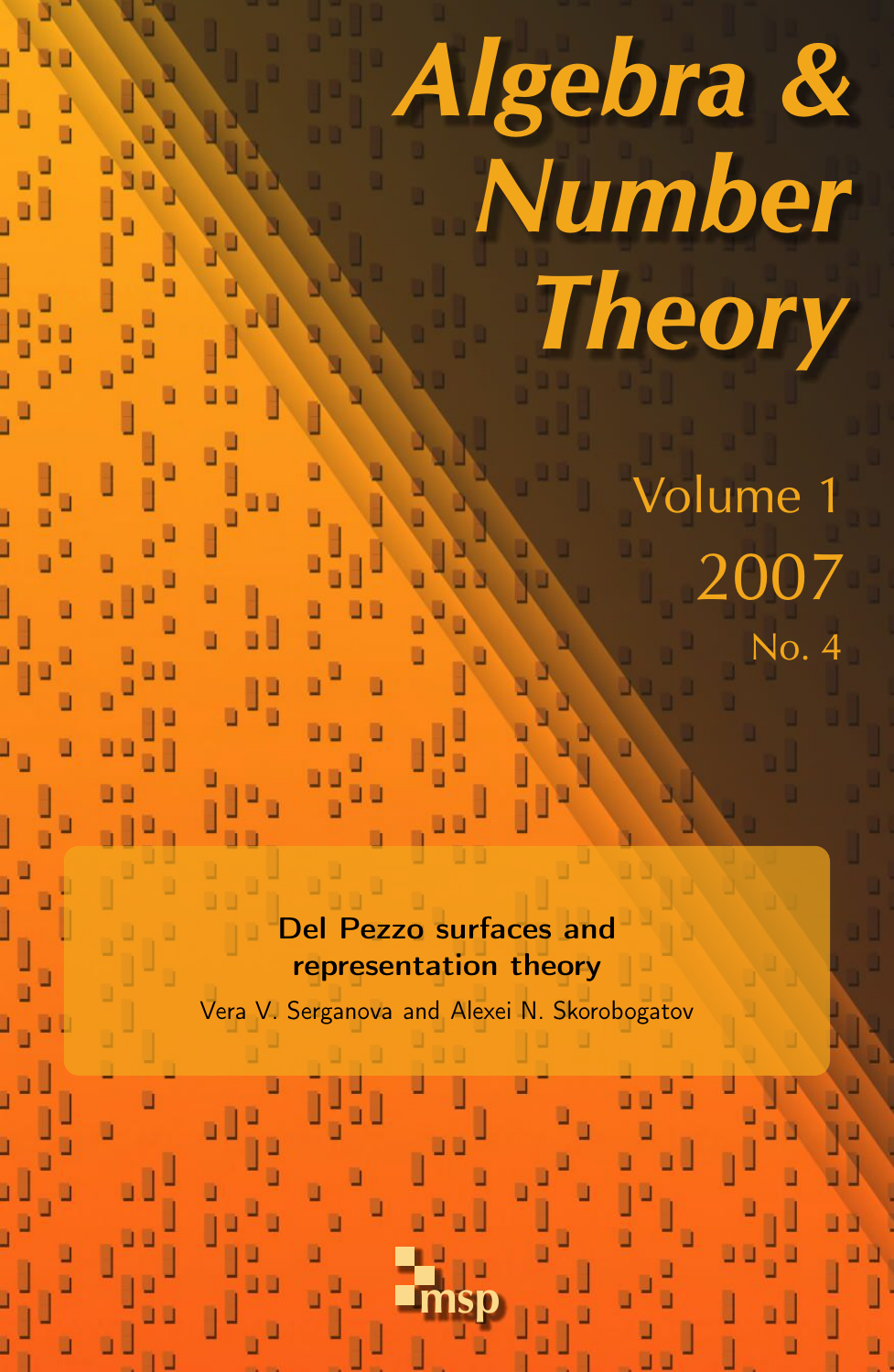

# Del Pezzo surfaces and representation theory

Vera V. Serganova and Alexei N. Skorobogatov

*To Yuri Ivanovich Manin on his seventieth birthday*

The connection between del Pezzo surfaces and root systems goes back to Coxeter and Du Val, and was given modern treatment by Manin in his seminal book *Cubic forms*. Batyrev conjectured that a universal torsor on a del Pezzo surface can be embedded into a certain projective homogeneous space of the semisimple group with the same root system, equivariantly with respect to the maximal torus action. Computational proofs of this conjecture based on the structure of the Cox ring have been given recently by Popov and Derenthal. We give a new proof of Batyrev's conjecture using an inductive process, interpreting the blowing-up of a point on a del Pezzo surface in terms of representations of Lie algebras corresponding to Hermitian symmetric pairs.

#### Introduction

Del Pezzo surfaces, classically defined as smooth surfaces of degree *d* in the projective space  $\mathbb{P}^d$ ,  $d \geq 3$ , are among the most studied and best understood algebraic varieties. Over an algebraically closed ground field such a surface is the quadric  $\mathbb{P}^1 \times \mathbb{P}^1$  or the projective plane  $\mathbb{P}^2$  with  $r = 9 - d$  points in general positions blown up. In this definition, *d* can be any integer between 1 and 9. Despite the apparent simplicity the enumerative geometry of these surfaces displays amazing symmetries and puzzling coincidences. The 27 lines on a smooth cubic surface were discovered by Cayley and Salmon, and the symmetries of their configurations were explored by Schoutte, Coxeter and Du Val. Manin [\[1986\]](#page-27-0) gave a modern exposition of this subject, with many geometric and arithmetic applications. He showed that the Picard group of a del Pezzo surface *X* of degree  $d = 9 - r$ , where  $d ≤ 6$ , contains a root system  $R_r$  of rank  $r$  in such a way that the automorphism group of the incidence graph of the exceptional curves on *X* is the Weyl group  $W(R_r)$ . These root systems are embedded into one another:  $R_8 = E_8$ , and as r decreases one chops one by one the nodes off the long end of the Dynkin diagram of  $E_8$ , until the diagram

*MSC2000:* primary 14J26; secondary 17B25, 17B10.

*Keywords:* del Pezzo surface, homogeneous space, Lie algebra.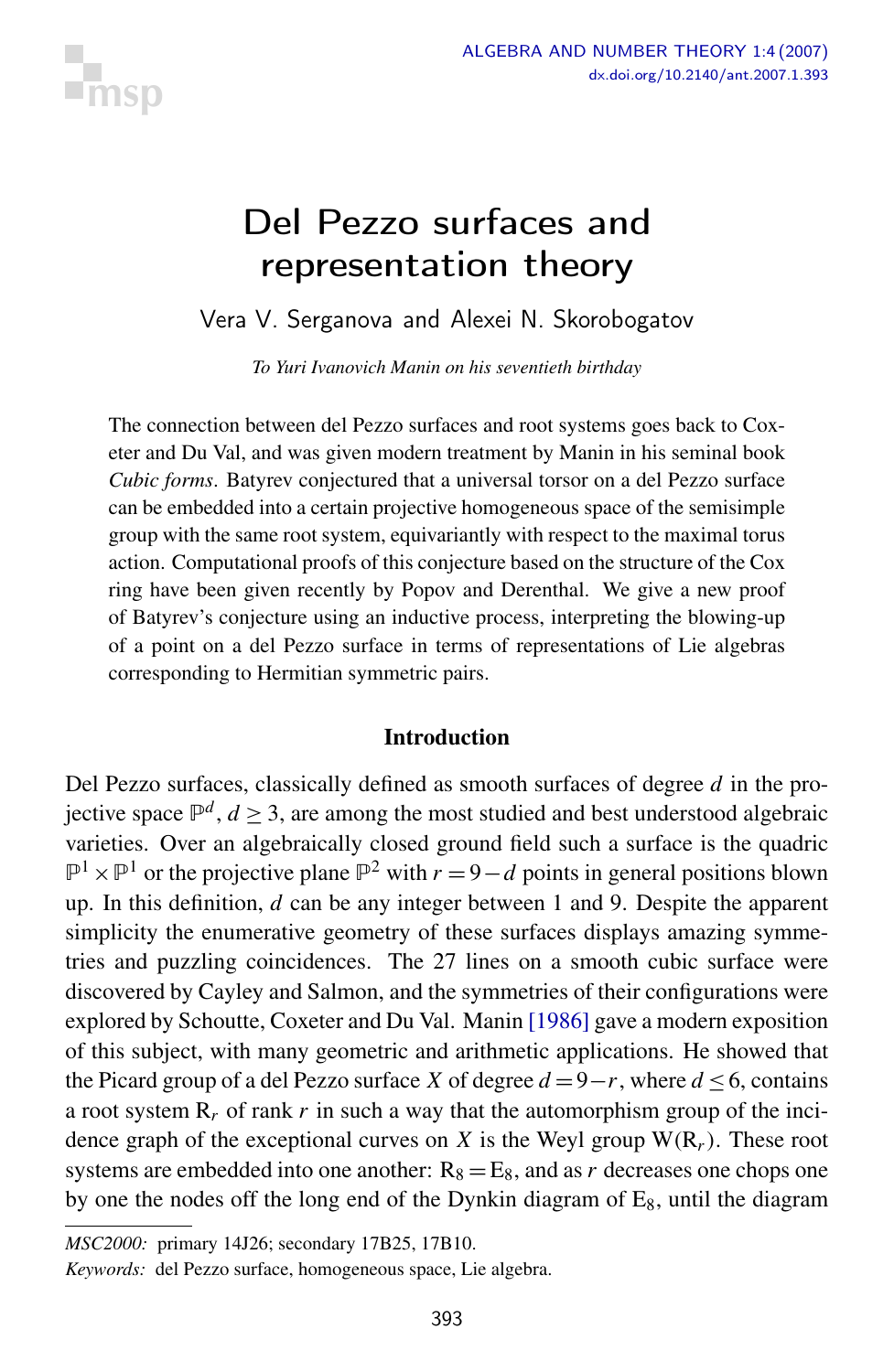becomes disconnected. Let  $\alpha_r$  be the simple root of  $R_r$  corresponding to the node which must be removed from the Dynkin diagram of  $R_r$  in order to obtain that of  $R_{r-1}$ ; let  $\omega_r$  be the fundamental weight dual to  $\alpha_r$ . For  $r = 4, 5, 6, 7$  the number of exceptional curves on *X* is  $|W(R_r)/W(R_{r-1})| = 10, 16, 27, 56$ , respectively, and this is also the dimension of the irreducible minuscule representation  $V(\omega_r)$  of the Lie algebra  $g_r$  of type  $R_r$  with the highest weight  $\omega_r$ . It is tempting to try to recover the Lie algebra directly from a del Pezzo surface, but one has to bear in mind that the del Pezzo surfaces of degree  $d \leq 5$  depend on  $10 - 2d$  moduli, so the Lie algebra should somehow take into account all del Pezzo surfaces of given degree; see [\[Manivel 2006\]](#page-27-1), and also [\[Friedman and Morgan 2002;](#page-26-0) [Leung 2000\]](#page-27-2).

Universal torsors were introduced by Colliot-Thélène and Sansuc in the 1970's in a seemingly unrelated line of research; see [Colliot-Thélène and Sansuc 1987] or [\[Skorobogatov 2001\]](#page-27-3). If *X* is a smooth projective variety over a field *k*, then an *X*-torsor under a torus *T* is a pair  $(Y, f)$ , where *Y* is a variety over *k* with a free action of *T*, and *f* is an affine morphism  $Y \rightarrow X$  whose fibres are the orbits of *T*. An *X*-torsor is universal if all invertible regular functions on *Y* are constant, and the Picard group of *Y* is trivial (see [Section 1](#page-4-0) for details). Then *T* is isomorphic to the Néron–Severi torus of  $X$ , that is, the algebraic torus dual to the Picard lattice of *X* over an algebraic closure of  $k$ . In the work of Colliot-Thélène, Sansuc, Swinnerton-Dyer, Salberger and the second named author (see the references in [\[Skorobogatov 2001\]](#page-27-3)) the birational geometry of universal torsors on del Pezzo surfaces of degrees 3 and 4 played a crucial role in gaining some understanding of the rational points on these surfaces over number fields, for example, the Hasse principle, weak approximation, the Brauer–Manin obstruction, and R-equivalence. The work of Batyrev, Tschinkel, Peyre, Salberger, Hassett, de la Bretèche, Heath-Brown, Browning and others on the Manin–Batyrev conjecture on the number of rational points of bounded height, highlighted the importance of explicitly describing universal torsors as algebraic varieties, and not merely their birational structure. However, in the most interesting cases such as those of (smooth) del Pezzo surfaces of degrees 3 and 4, the explicit equations of universal torsors turned out to be quite complicated to write down.

Around 1990, Victor Batyrev told one of us (Skorobogatov) about his conjecture relating universal torsors on del Pezzo surfaces to certain projective homogeneous spaces. Let  $G_r$  be a simply connected semisimple group of type  $R_r$ . We fix a maximal torus  $H_r \subset G_r$ , and a basis of simple roots in the character group of  $H_r$ . Let  $P_r \subset G_r$  be the maximal parabolic subgroup defined by the root  $\alpha_r$  (the stabilizer of the line spanned by the highest weight vector of  $V(\omega_r)$ ). Batyrev conjectured that a universal torsor  $\mathcal T$  on a del Pezzo surface *X* of degree  $d = 9 - r$  over an algebraically closed field can be embedded into the affine cone  $(G_r/P_r)_a \subset V(\omega_r)$ over  $G_r/P_r$ , equivariantly with respect to the action of the Néron–Severi torus  $T_r$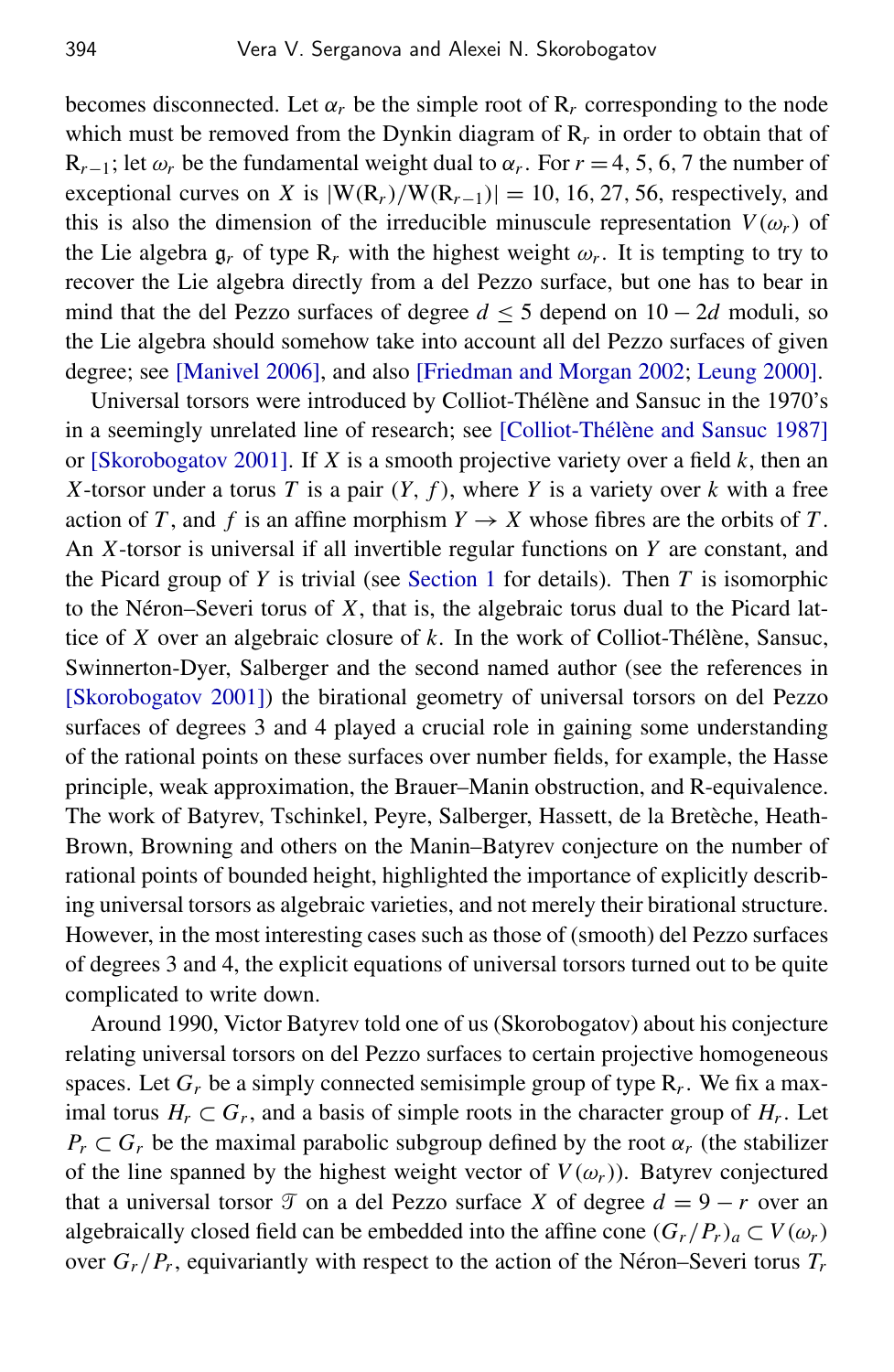of *X*, identified with an extension of  $H_r$  by the scalar matrices  $G_m$ . Moreover, the exceptional curves on *X* should be the images of the weight hyperplane sections of T, that is, the intersections of T with the  $H_r$ -invariant hyperplanes in  $V(\omega_r)$ . Inspired by these ideas, one of us showed in [\[Skorobogatov 1993\]](#page-27-4) that the set of stable points of the affine cone over the Grassmannian  $G(3, 5)$  with respect to the action of the diagonal torus of  $SL(5)$ , is a universal torsor over the del Pezzo surface of degree 5 which is the geometric invariant theory (GIT) quotient by this action. Batyrev's line of attack on the general case of his conjecture uses the Cox ring of *X*, which can be interpreted as the ring of regular functions on a universal torsor over *X*. Indeed, [Batyrev and Popov](#page-26-2) [2004] (see also [\[Derenthal 2006\]](#page-26-3)) found the generators and the relations of the Cox ring, which enabled Popov in his thesis [\[2001\]](#page-27-5) in the case  $d = 4$  and [Derenthal](#page-26-4) [2007] in the cases  $d = 3$  and  $d = 2$ to prove Batyrev's conjecture by identifying the generators with the weights of *V*( $\omega_r$ ), and comparing the relations with the well-known equations of  $G_r/P_r$ . The proofs of [\[Popov 2001\]](#page-27-5) and [\[Derenthal 2007\]](#page-26-4) are based on a substantial amount of calculation which grows rapidly with  $r$ , and do not seem to give much insight into why things work this way.

Here we prove Batyrev's conjecture for del Pezzo surfaces of degrees 2 to 4 using a totally different approach, the representation theory of Lie algebras. We start with the known case of a del Pezzo surface of degree 5. (Alternatively, one could start with the simpler though somewhat irregular case of degree 6; see [\[Batyrev and](#page-26-2) [Popov 2004\]](#page-26-2).) Let  $\mathfrak{p}_r$  be the Lie algebra of  $P_r \subset G_r$ . We build an inductive process based on the fact that the pair  $(R_r, \alpha_r)$  for  $r = 4, 5, 6, 7$  is a Hermitian symmetric pair, that is, the complementary nilpotent algebra of  $\mathfrak{p}_r$  in  $\mathfrak{g}_r$  is commutative. We show that  $V(\omega_r)$ , as a  $\mathfrak{g}_{r-1}$ -module, has a direct factor isomorphic to  $V(\omega_{r-1})$ , and that the restriction of the projection  $V(\omega_r) \to V(\omega_{r-1})$  to a certain open subset  $U \subset (G_r/P_r)_a$  is the composition of a  $\mathbf{G}_m$ -torsor and a morphism inverse to the blowing-up of  $V(\omega_{r-1}) \setminus \{0\}$  at  $(G_{r-1}/P_{r-1})_a \setminus \{0\}$  (see [Corollary 4.2\)](#page-16-0). Now we can explain the main idea of our proof. Suppose that a universal torsor  $\mathcal T$  over a del Pezzo surface *X* of degree  $9 - (r - 1)$  is  $T_{r-1}$ -equivariantly embedded into the affine cone  $(G_{r-1}/P_{r-1})_a \subset V(\omega_{r-1})$ . Let M be a point on X outside of the exceptional curves, and Bl<sub>M</sub>(*X*) the blowing-up of *X* at *M*. The space  $V(\omega_{r-1})$  is a direct sum of 1-dimensional weight spaces of *Hr*−1, so the torus consisting of the diagonal matrices with respect to a weight basis of  $V(\omega_{r-1})$  does not depend on the choice of this basis. We show how to choose an element  $t_M$  of this torus so that the translation  $t_M^{-1}(G_{r-1}/P_{r-1})_a$  intersects T exactly in the fibre of  $f : \mathcal{T} \to X$  over *M*. Then the closure of the inverse image of  $t_M(\mathcal{T} \setminus f^{-1}(M))$  in *U* is a universal torsor over  $\text{Bl}_M(X)$ . This yields a  $T_r$ -equivariant embedding of this universal torsor into  $(G_r/P_r)_a$ . We then show that the image of this embedding is contained in the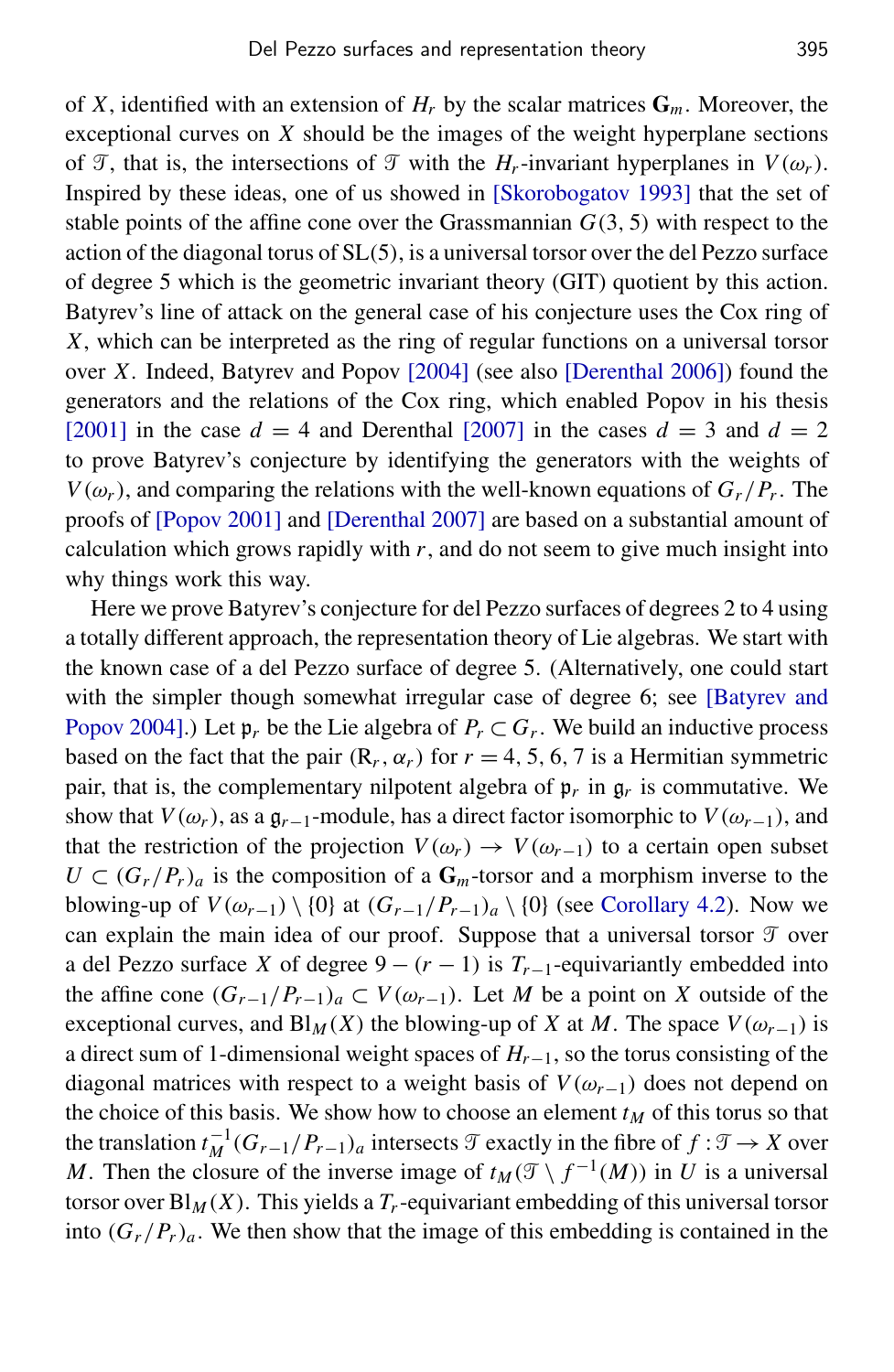open subset of stable points with a free action of the Néron–Severi torus, so  $\text{Bl}_M(X)$ embeds into the corresponding quotient.

Here is the structure of the paper. In [Section 1](#page-4-0) we recall equivalent definitions and some basic properties of universal torsors. In [Section 2](#page-6-0) we prove that the left action of a maximal torus of *G* on  $G/P$ , where *P* is a maximal parabolic subgroup of a semisimple algebraic group *G*, turns the set of stable points with free action of the maximal torus into a universal torsor on an open subset of the GIT quotient of *G*/*P* by this action (with an explicit list of exceptions, see [Theorem 2.7](#page-10-0) for the precise statement). In [Section 3](#page-10-1) we recall the necessary background from the representation theory of Lie algebras. The implications for the structure of the projection of  $(G_r/P_r)_a$  to  $V(\omega_{r-1})$  are studied in [Section 4.](#page-15-0) In [Section 5](#page-17-0) we list some well-known properties of del Pezzo surfaces. Our main result, [Theorem 6.1,](#page-19-0) is stated and proved in [Section 6.](#page-18-0)

#### 1. Universal torsors

<span id="page-4-0"></span>Let *k* be a field of characteristic 0 with an algebraic closure  $\bar{k}$ . Let *X* be a geometrically integral variety over *k*. We write  $\overline{X}$  for  $X \times_k \overline{k}$ . We denote by  $\overline{k}[X]$ the  $\bar{k}$ -algebra of regular functions on  $\bar{X}$ , and by  $\bar{k}[X]^*$  the group of its invertible elements.

Let *T* be an algebraic *k*-torus, that is, an algebraic group such that  $\overline{T} \simeq G_m^n$ for some *n*. Let  $\hat{T} \simeq \mathbb{Z}^n$  be the group of characters of *T*. The Galois group  $\Gamma =$ Gal( $\bar{k}/k$ ) naturally acts on  $\hat{T}$ .

For generalities on torsors the reader is referred to [\[Skorobogatov 2001\]](#page-27-3). An *X*-*torsor* under *T* is a pair  $(\mathcal{T}, f)$ , where  $\mathcal{T}$  is a *k*-variety with an action of *T*, and  $f : \mathcal{T} \to X$  is a morphism such that locally in étale topology  $\mathcal{T} \to X$  is  $T$ equivariantly isomorphic to  $X \times_k T$ . The following lemma is well known.

<span id="page-4-2"></span>Lemma 1.1. *Suppose that a k-torus T acts on a k-variety Y with trivial stabilizers*, *and g* :  $Y \rightarrow X$  *is an affine morphism of k-varieties, whose fibres are orbits of T. Then*  $g: Y \to X$  *is a torsor under T.* 

*Proof.* The property of *g* to be a torsor can be checked locally on *X*. Let *U* be an open affine subset of *X*. Since *g* is affine,  $g^{-1}(U)$  is also affine [\[Hartshorne 1977,](#page-27-6) II, 5, Exercise 5.17]. Since the stabilizers of all  $\bar{k}$ -points of  $g^{-1}(U)$  are trivial, by a corollary of Luna's étale slice theorem [\[Mumford et al. 1994,](#page-27-7) p. 153] the natural map  $g^{-1}(U) \to U$  is a torsor under *T*. The lemma follows.

Colliot-Thélène and Sansuc associated to a torsor  $f : \mathcal{T} \to X$  under a torus *T* the exact sequence of  $\Gamma$ -modules [Colliot-Thélène and Sansuc 1987, 2.1.1]

<span id="page-4-1"></span>
$$
1 \to \bar{k}[X]^*/\bar{k}^* \to \bar{k}[\mathcal{F}]^*/\bar{k}^* \to \hat{T} \to \text{Pic } \overline{X} \to \text{Pic } \overline{\mathcal{F}} \to 0. \tag{1}
$$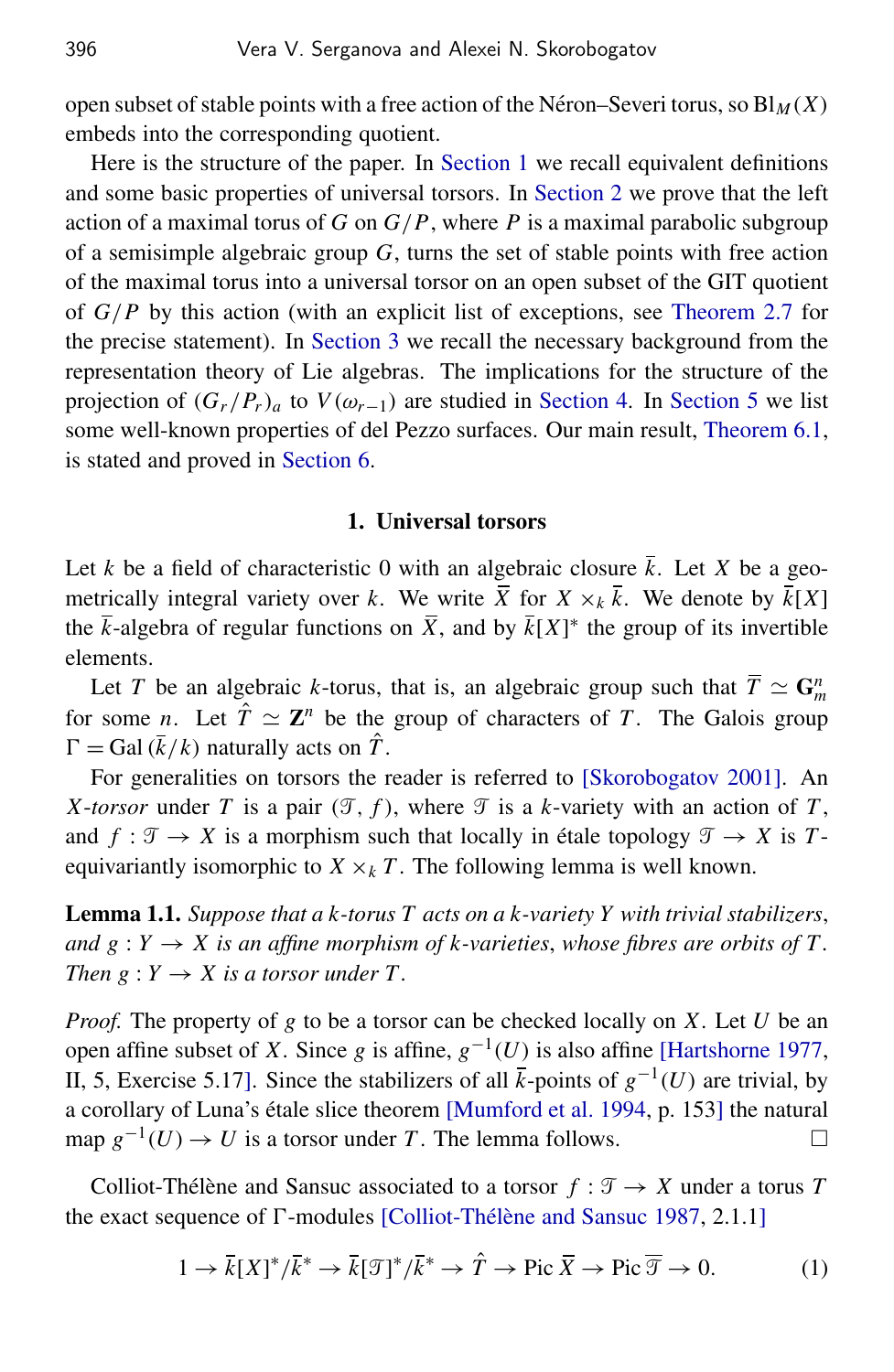Here the second and fifth arrows are induced by  $f$ . The fourth arrow is called the *type* of  $\mathcal{T} \to X$ . To define it, consider the natural pairing compatible with the action of the Galois group  $\Gamma$ ,

$$
\cup: H^1(\overline{X}, T) \times \hat{T} \to H^1(\overline{X}, \mathbf{G}_m) = \text{Pic } \overline{X},
$$

where the cohomology groups are in étale or Zariski topology. The type sends  $\chi \in \hat{T}$  to  $[\overline{\mathcal{T}}] \cup \chi$ , where  $[\overline{\mathcal{T}}] \in H^1(\overline{X}, T)$  is the class of the torsor  $\overline{\mathcal{T}} \to \overline{X}$ . A torsor  $\mathcal{T} \to X$  is called *universal* if its type is an isomorphism. If X is projective, [Equation \(1\)](#page-4-1) gives the following characterization of the universal torsors: an *X*torsor under a torus is universal if and only if Pic  $\overline{\mathcal{I}} = 0$  and  $\overline{k}[\mathcal{I}]^* = \overline{k}^*$ , that is,  $\overline{\mathcal{I}}$ has no nonconstant invertible regular functions.

We now give an equivalent definition of type which does not involve cohomology. Let  $K = \overline{k}(X)$  be the function field of  $\overline{X}$ , and  $\mathcal{T}_K$  the generic fibre of  $\overline{\mathcal{J}} \to \overline{X}$ . By Hilbert's Theorem 90, the *K*-torsor  $\mathcal{J}_K$  is trivial, that is, is isomorphic to  $T_K = T \times_k K$ . By Rosenlicht's lemma we have an isomorphism of  $\Gamma$ -modules

$$
K[\mathcal{T}_K]^*/K^* = K[T_K]^*/K^* = \hat{T}.
$$

This isomorphism associates to a character  $\chi \in \hat{T}$  a rational function  $\phi \in \bar{k}(\mathcal{T})^*$ such that  $\phi(tx) = \chi(t)\phi(x)$ ; the function  $\phi$  is well defined up to an element of  $K^* = \overline{k}(X)^*$ . The divisor of  $\phi$  on  $\overline{\mathcal{I}}$  does not meet the generic fibre  $\mathcal{I}_K$ , and hence comes from a divisor on  $\overline{X}$  defined up to a principal divisor. We obtain a well-defined class  $\tau(\chi)$  in Pic  $\overline{X}$ .

<span id="page-5-0"></span>**Lemma 1.2.** *The map*  $\tau : \hat{T} \to \text{Pic } \overline{X}$  *coincides with the type of*  $f : \mathcal{T} \to X$  *up to sign.*

*Proof.* According to [\[Skorobogatov 2001,](#page-27-3) Lemma 2.3.1 (ii)], the type associates to x the subsheaf  $\mathbb{O}_\chi$  of x-semiinvariants of the sheaf  $f_*(\mathbb{O}_\mathcal{F})$ . The function  $\phi$  is a rational section of  $\mathbb{O}_{\chi}$ ; hence, the class of its divisor represents  $\mathbb{O}_{\chi} \in \text{Pic } \overline{X}$ .

For the sake of completeness we note that if  $f : \mathcal{T} \to X$  is a universal torsor, then the group of divisors on  $\bar{X}$  is naturally identified with  $K[\mathcal{T}_K]^*/\bar{k}^*$ ; this identifies the semigroup of effective divisors on  $\bar{X}$  with  $(K[\mathcal{T}_K]^* \cap \bar{k}[\mathcal{T}])/\bar{k}^*$ .

We have

$$
\bar{k}[\mathcal{T}]=\bigoplus_{\chi\in\hat{T}}\bar{k}[\mathcal{T}]_{\chi},
$$

where  $\overline{k}[\mathcal{T}]_x$  is the set of regular functions  $\phi$  on  $\mathcal{T}$ , satisfying  $\phi(tx) = \chi(t)\phi(x)$  for any *t* in *T*. We also define  $\bar{k}(\mathcal{T})_{\chi}$  as the set of rational functions on  $\mathcal{T}$ , satisfying the same condition. Since  $\bar{k}(\mathcal{F})_{\chi}$  is the group of rational sections of the sheaf  $\mathcal{O}_{\chi}$ , we have  $\bar{k}[\mathcal{T}]_{\chi} = H^0(\bar{X}, \mathcal{O}_{\chi})$ . Hence if the sheaf  $\mathcal{O}_{\chi}$  defines a morphism

$$
X \to \mathbb{P}(\mathrm{H}^0(\overline{X}, \mathbb{O}_{\chi})^*),
$$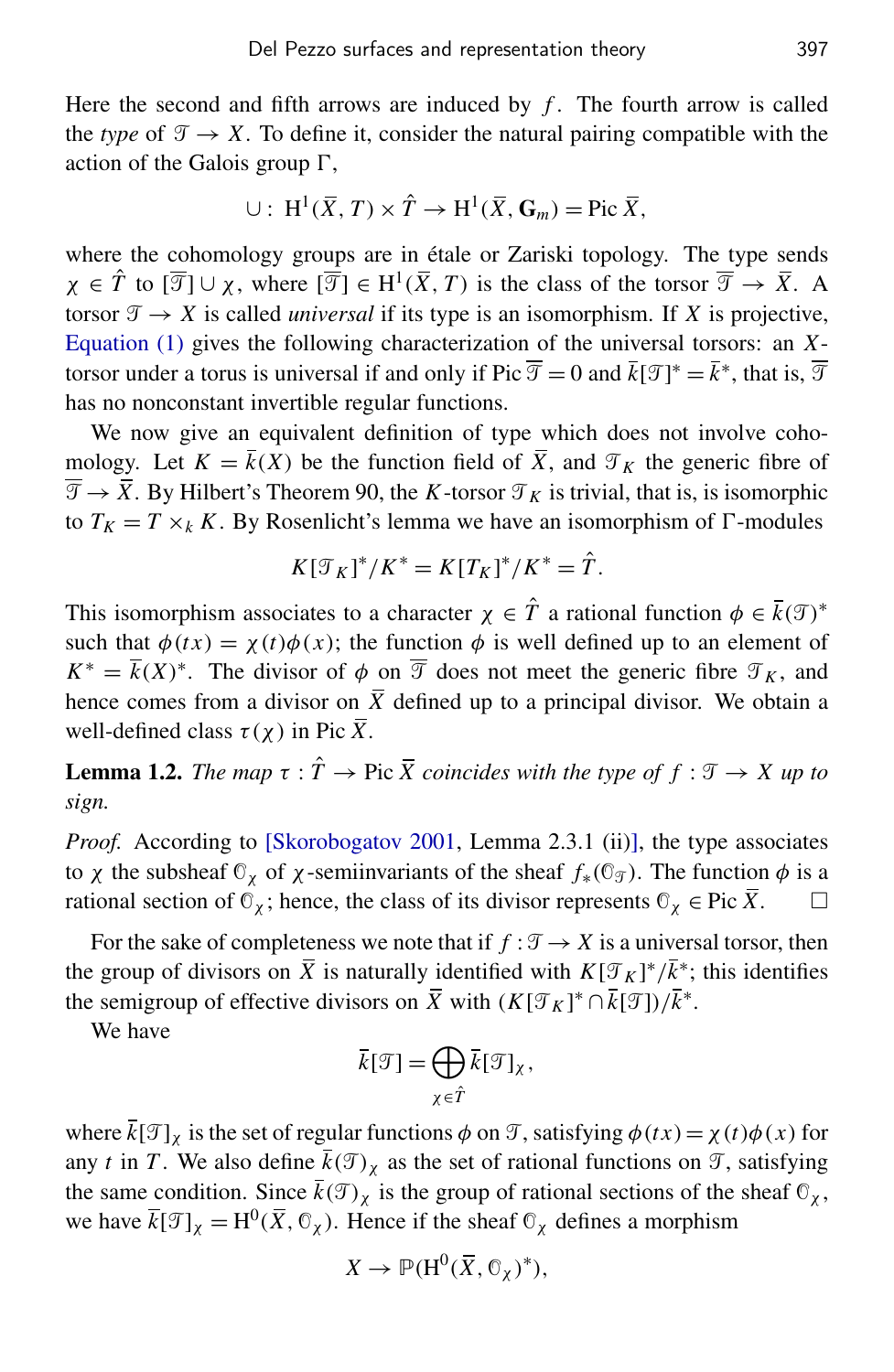we obtain a commutative diagram

<span id="page-6-2"></span>
$$
\mathcal{T} \longrightarrow \bar{k}[\mathcal{T}]^*_{\chi} \setminus \{0\} = H^0(\bar{X}, \mathbb{G}_{\chi})^* \setminus \{0\}
$$
\n
$$
\downarrow \qquad \qquad \downarrow
$$
\n
$$
X \longrightarrow \mathbb{P}(H^0(\bar{X}, \mathbb{G}_{\chi})^*).
$$
\n(2)

<span id="page-6-0"></span>Here the asterisk denotes the dual vector space.

#### 2. *G*/*P* and the torus quotient

Let *G* be a split simple simply connected algebraic group over *k*, with a split maximal torus *H* ⊂ *G*; in this case the root system R of *G* relative to *H* is irreducible. Write  $\hat{H}$  for the character group of *H*. We use the standard notation  $Q(R)$  for the lattice generated by the simple roots, then  $P(R) = \hat{H}$  is the dual lattice generated by the fundamental weights. We denote the Weyl group by  $W = W(R)$ .

Let  $G \to GL(V)$  be an irreducible representation of *G* with a fundamental highest weight  $\omega \in \hat{H}$ . Let  $v \in V$  be a highest weight vector. The stabilizer of the line *kv* is a maximal parabolic subgroup  $P \subset G$ . The homogeneous space  $G/P$  is thus a smooth projective subvariety of  $P(V)$ , which is indeed the only closed orbit of G in  $\mathbb{P}(V)$ . We write  $\hat{P}$  (respectively,  $\hat{G}$ ) for the character group of P (respectively, of *G*). Let  $\varepsilon$  :  $\hat{P} \to \text{Pic } G/P$  be the map associating to the character  $\chi \in \hat{P}$  the *G*/*P*-torsor under  $G_m$  defined as the quotient of  $G \times G_m$  by *P*, where  $p \in P$  sends  $(g, t)$  to  $(gp^{-1}, \chi(p)t)$ . This map fits into the exact sequence

$$
0 \to \hat{G} \to \hat{P} \to \text{Pic } G/P \to \text{Pic } G \to 0.
$$

Since *G* is semisimple and simply connected we have  $\hat{G} = \text{Pic } G = 0$  so  $\varepsilon$  is an isomorphism; see, for example, [\[Popov 1974\]](#page-27-8). Since  $\hat{P}$  is the subgroup of  $\hat{H}$ generated by  $\omega$ , we see that Pic  $G/P$  is generated by the hyperplane section class. This fact implies the following elementary statement from projective geometry.

<span id="page-6-1"></span>**Lemma 2.1.** Let  $L_1$  and  $L_2$  be distinct hyperplanes in the projective space  $\mathbb{P}(V)$ . *Then*  $(G/P) \cap L_1 \cap L_2$  *has codimension* 2 *in*  $G/P$ .

*Proof.* Since Pic  $G/P$  is generated by the class of a hyperplane section, for any hyperplane  $L \subset \mathbb{P}(V)$  the closed subset  $(G/P) \cap L$  is irreducible of codimension 1, and the intersection has multiplicity 1. If the codimension of  $(G/P) \cap L_1 \cap L_2$ in *G*/*P* is 1, we have  $(G/P) ∩ L_1 ∩ L_2 = (G/P) ∩ L$  for any *L* in the linear family spanned by  $L_1$  and  $L_2$ . Choosing *L* passing through a point of  $G/P$  not contained in  $L_1$ , we deduce a contradiction.

By the irreducibility of *V* the center  $Z(G)$  acts diagonally on *V*, and hence it acts trivially on  $\mathbb{P}(V)$ . For a  $\overline{k}$ -point  $x \in \mathbb{P}(V)$  we denote the stabilizer of x in *H* by  $St_H(x)$ . We now show that for *x* in a dense open subset of  $G/P$  we have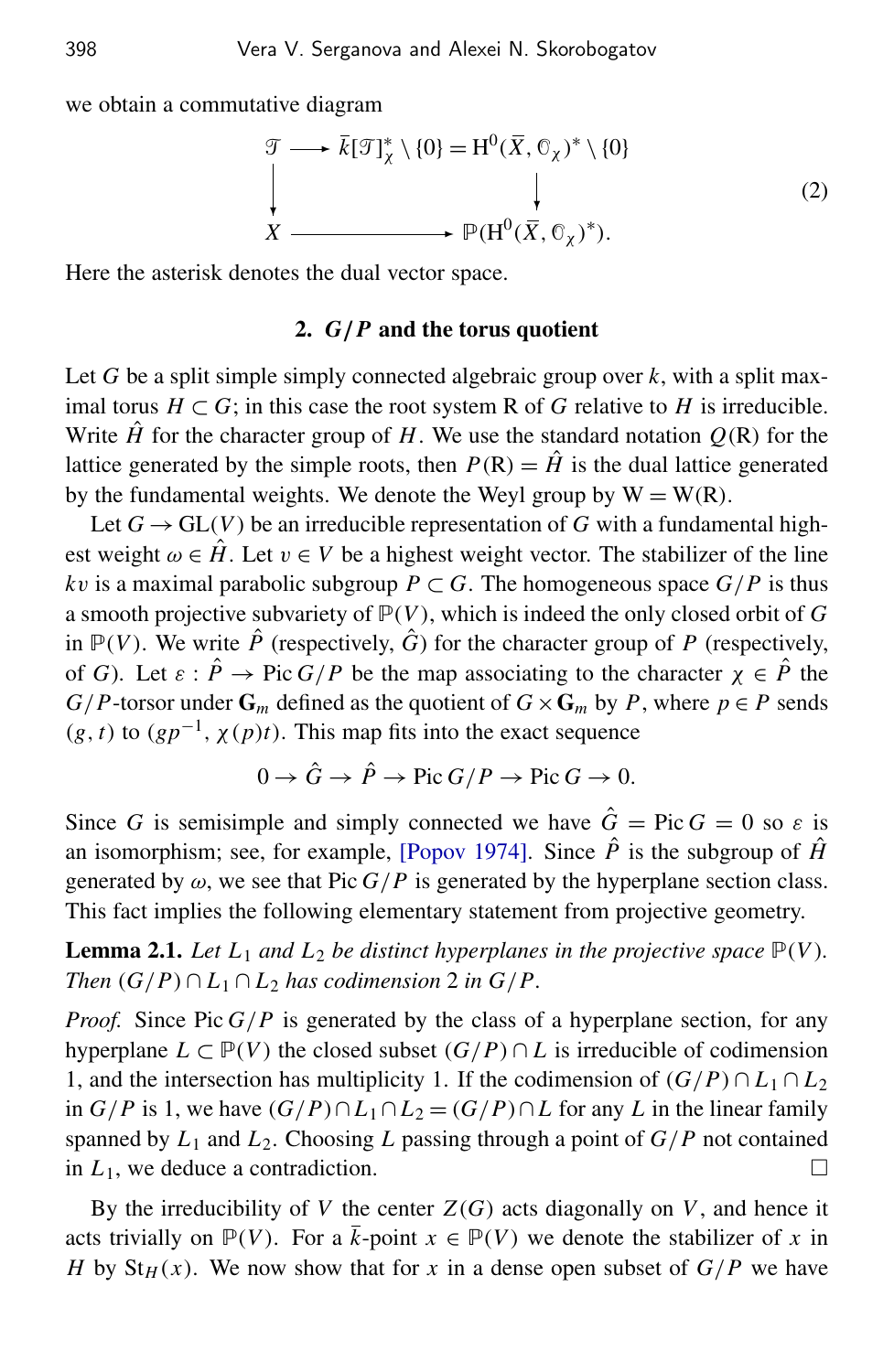$St_H(x) = Z(G)$ , and determine the points such that  $St_H(x)$  is strictly bigger than *Z*(*G*).

<span id="page-7-3"></span>**Proposition 2.2.** Let x be a  $\bar{k}$ -point of  $G/P$ , and let  $K_x$  be the connected compo*nent of the centralizer of*  $St_H(x)$  *in G. Then we have the following properties.* 

- (i)  $K_x$  *is a reductive subgroup of G*,  $H \subset K_x$ ;
- <span id="page-7-0"></span>(ii)  $x \in K_x wv = K_x/(wPw^{-1} \cap K_x)$  *for some*  $w \in W$ ;
- <span id="page-7-1"></span>(iii)  $Z(K_x) = St_H(x);$
- <span id="page-7-2"></span>(iv)  $St_H(x)$  *is finite if and only if*  $K_x$  *is semisimple, in which case the ranks of*  $K_x$ *and G are equal.*

*Proof.* If  $St_H(x) = Z(G)$ , then  $K_x = G$ , and all the statements are clearly true. Assume that  $St_H(x)$  is bigger than  $Z(G)$ , then  $K_x$  is a closed subgroup of  $G$ ,  $K_x \neq G$ .

Let  $\mathfrak{k}_x$  be the Lie algebra of  $K_x$ ; explicitly  $\mathfrak{k}_x \subset \mathfrak{g}$  is the fixed set of Ad(St<sub>H</sub>(x)). Since  $\mathfrak{k}_x$  contains the Cartan subalgebra h, it has a root decomposition

$$
\mathfrak{k}_x=\bigoplus_{\alpha\in S}\mathfrak{g}_{\alpha},
$$

where  $S \subset R$ . Let  $\exp_{\alpha} \in \hat{H}$  be the multiplicative character defined by the root  $\alpha \in \mathbb{R}$ . The space  $\mathfrak{g}_{\alpha}$  consists of  $y \in \mathfrak{g}$  such that  $\text{Ad}(h)y = \exp_{\alpha}(h)y$  for all  $h \in H$ . Thus  $\mathfrak{g}_{\alpha} \subset \mathfrak{k}_x$  if and only if  $St_H(x) \subset H$  is in the kernel of  $\exp_{\alpha}$ . Therefore  $S = -S$ , so  $\mathfrak{k}_x$  is reductive, and hence so is  $K_x$ .

The fixed points of *H* in  $G/P$  come from the points wv, where  $w \in W$ . One of these, say  $x_0 = wv$ , is contained in the closure of the orbit *Hx*. The stabilizer of  $x_0$  in *G* is the parabolic subgroup  $w P w^{-1}$ . To prove [\(ii\)](#page-7-0) we need to show that *x* belongs to the  $K_x$ -orbit of  $x_0$ . Let  $N \subset G$  be the unipotent subgroup complementary to  $w P w^{-1}$ , such that the corresponding Lie algebras satisfy  $\mathfrak{g} = \mathfrak{n} \bigoplus w \mathfrak{p} w^{-1}$ . Then  $N \cap wPw^{-1} = \{1\}$ , and the *N*-orbit of the line  $kx_0$  is the open Schubert cell  $N x_0 \subset G/wPw^{-1} \simeq G/P$ . The intersection of this open Schubert cell with *Hx* is a nonempty open subset of *Hx*; thus there is a  $\bar{k}$ -point  $x_1 \in Hx \cap Nx_0$ . We can write  $x_1 = u \cdot x_0$  for some  $u \in N$ . The complement to the union of connected components of the centralizer of  $St_H(x)$  other than  $K_x$ , is an open neighborhood of 1 in *G*. We choose  $x_1$  in such a way that *u* belongs to this open set. Since  $H \subset K_x$ , the points *x* and *x*<sub>1</sub> are in the same  $K_x$ -orbit, so it is enough to show that *x*<sub>1</sub> ∈ *K*<sub>*x*</sub> *x*<sub>0</sub>. Any *t* ∈ St<sub>*H*</sub>(*x*) fixes both *x*<sub>1</sub> and *x*<sub>0</sub>; thus *x*<sub>1</sub> = *u*.*x*<sub>0</sub> =  $t^{-1}ut.x_0$ . Therefore,  $u^{-1}t^{-1}ut$  fixes  $x_0$ ; hence  $u^{-1}t^{-1}ut \in wPw^{-1}$ . On the other hand, *H* normalizes *N*; thus  $t^{-1}ut \in N$ , implying  $u^{-1}t^{-1}ut \in N$ . Since the intersection of  $w P w^{-1}$  and *N* is {1}, we see that *u* and *t* commute. By the choice of  $x_1$  we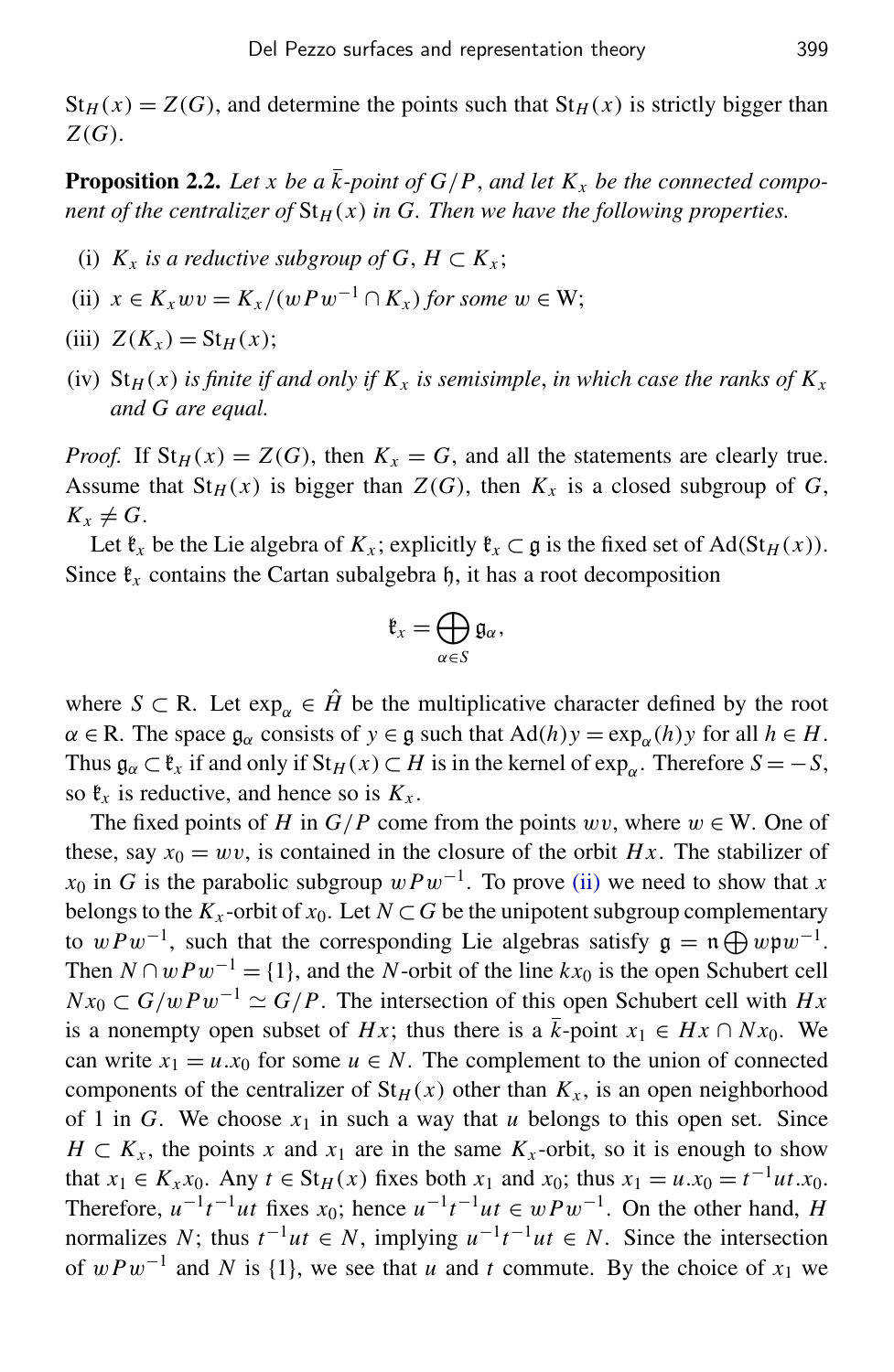see that *u* is in the connected component of 1 of the centralizer of  $St_H(x)$ , that is,  $u \in K_x$ . This completes the proof of [\(ii\).](#page-7-0)

The center of  $K_x$  is contained in every maximal torus, in particular, in  $H$ . Any element of  $Z(K_x)$  fixes *x*, since  $x \in K_x/(wPw^{-1} \cap K_x)$ , so  $Z(K_x) \subset St_H(x)$ . On the other hand, every element of  $St_H(x)$  commutes with  $K_x$  by the definition of *K*<sub>*x*</sub>. But St<sub>*H*</sub>(*x*) ⊂ *H* ⊂ *K*<sub>*x*</sub>; hence St<sub>*H*</sub>(*x*) ⊂ *Z*(*K*<sub>*x*</sub>). This proves [\(iii\).](#page-7-1)

The rank of the semisimple part of  $K_x$  equals the rank of *G* if and only if  $Z(K_x)$ is finite. If  $Z(K_x)$  is finite, then  $K_x$  is semisimple by definition. Thus [\(iv\)](#page-7-2) follows from [\(iii\).](#page-7-1)  $\Box$ 

Fix a weight basis in *V*, that is, a basis in which *H* is diagonal. The weight of a coordinate is the character of  $H$  by which  $H$  acts on it. Denote by  $\Lambda$  the set of weights of *H* in *V*, and by wt(*x*) the set of weights of  $x \in G/P$ , that is, the weights of the nonvanishing coordinates of *x*.

<span id="page-8-0"></span>Corollary 2.3. *Assume that* R *is simply laced. Then the codimension of the set of k*-points  $x \in G/P$  such that  $St_H(x)$  is finite, and  $St_H(x) \neq Z(G)$ , is at least 2.

*Proof.* By [Proposition 2.2](#page-7-3) and W-invariance it is sufficient to show that the codimension of  $Kv$  in  $Gv$  is at least 2 for any proper connected semisimple subgroup  $K \subset G$  containing *H*. The set of such subgroups is clearly finite.

For any  $x \in G/P$  the property wt $(x) = \Lambda$  implies  $St_H(x) = Z(G)$ . Let  $V' \subset V$ be the irreducible representation of  $K$  generated by  $v$ . Denote by  $\Lambda'$  the set of weights of V', and write  $V = V' \oplus U$ , where U is another K-invariant subspace. First, we claim that  $\Lambda' \neq \Lambda$  because otherwise one can find  $x \in \mathbb{P}(Kv)$  such that  $wt(x) = \Lambda$ , and  $St_H(x) = Z(G) = Z(K)$  would imply  $K = G$ . In particular,  $U \neq 0$ . If dim  $U > 1$ , then the codimension of  $Kv \subset Gv \cap V'$  is at least 2 by [Lemma 2.1.](#page-6-1)

If dim  $U = 1$ , then U is a trivial representation of K and 0 is not a weight of  $V'$ . But then  $U$  is invariant under the action of the Weyl group W. Therefore  $wKw^{-1}$  acts trivially on *U* for any  $w \in W$ . If  $a \in R$  is a root of *K*, then  $w(a)$  is a root of  $wKw^{-1}$ . But in the simply laced case W acts transitively on R; hence, the subgroups  $wKw^{-1}$ ,  $w \in W$ , generate the whole group *G*. Thus, *U* is *G*-invariant, but that contradicts the irreducibility of  $V$ .

Recall that a  $\bar{k}$ -point  $x \in V$  is called *stable* for the action of *H* if the orbit *Hx* is closed, and the stabilizer of *x* in *H* is finite [\[Mumford et al. 1994,](#page-27-7) p. 194]. We always consider the stability with respect to the action of *H*, and drop the reference to *H* when it causes no confusion.

For a subset  $M \subset \hat{H}$  we write Conv(*M*) for the convex hull of *M* in the vector space  $\hat{H} \otimes \mathbb{R}$ . It is well known that  $Conv(\Lambda) = Conv(W\omega)$  [\[Gel'fand and Serganova](#page-27-9) [1987;](#page-27-9) [Flaschka and Haine 1991\]](#page-26-5); see [\[Dabrowski 1996,](#page-26-6) Proposition 2.2 (i)] for a short proof. The Hilbert–Mumford numerical criterion of stability says that *x* is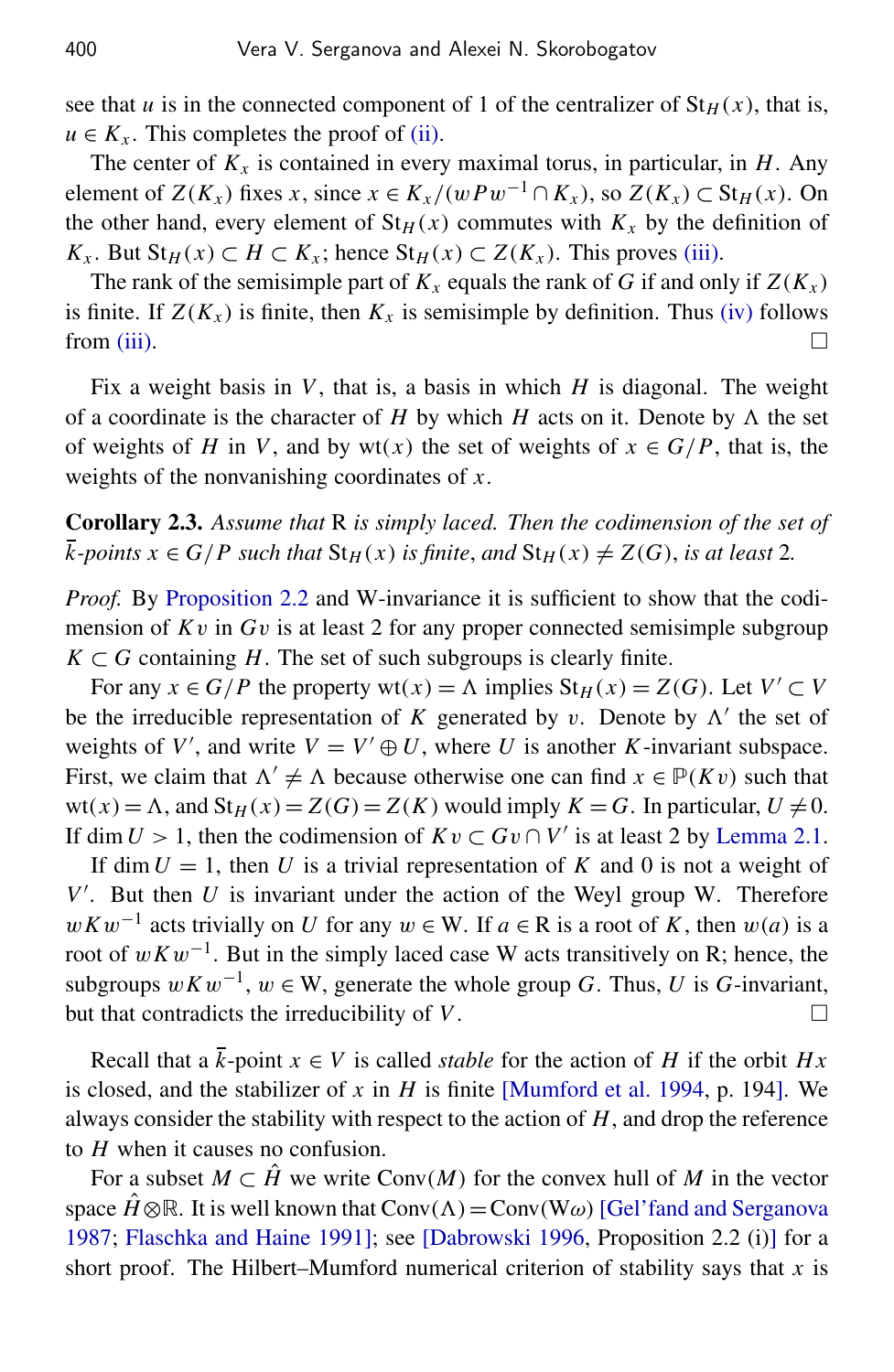stable if and only if 0 belongs to the interior of  $Conv(wt(x))$  [\[Dolgachev 2003,](#page-26-7) Theorem 9.2].

In the following statement and thereafter the numeration of the nodes of Dynkin diagrams, simple roots and fundamental weights follows the conventions of [\[Bour](#page-26-8)[baki 1981\]](#page-26-8).

<span id="page-9-1"></span>**Proposition 2.4.** Assume that the pair  $(R, \omega)$  is not in the following list:

 $(R_r, \omega_1)$ ,  $(A_r, \omega_r)$ ,  $(A_3, \omega_2)$ ,  $(B_2, \omega_2)$ ,  $(C_2, \omega_2)$ ,  $(D_4, \omega_3)$ ,  $(D_4, \omega_4)$ , (3)

where  $R_r$  is  $A_r$ ,  $B_r$ ,  $C_r$ , or  $D_r$ . Let x be a point of V  $\otimes_k \bar{k}$  such that no two elements  $of$  W $\omega \setminus \text{wt}(x)$  *are adjacent vertices of* Conv(W $\omega$ ). Then x is stable. In particular, *the set of unstable points of G*/*P has codimension at least* 2*.*

*Proof.* Since  $\sum_{w \in W} w\omega = 0$ , the point 0 is contained in the interior of

<span id="page-9-0"></span>
$$
Conv(W\omega) = Conv(\Lambda)
$$

in  $\hat{H} \otimes \mathbb{R}$ . Thus if all the coordinates of *x* with weights in W $\omega$  are nonzero, then *x* is stable.

Now assume that exactly one such coordinate of *x* is zero; because of the action of W it is no loss of generality to assume that it corresponds to  $\omega$ . The dimension of the corresponding eigenspace is 1, so to check that  $x$  is stable it is enough to show that 0 lies in the interior of Conv(W $\omega \setminus {\omega}$ ). The vertices of Conv(W $\omega$ ) adjacent to  $\omega$  are  $\omega - w\alpha$ , where  $\alpha$  is the root dual to  $\omega$ , for all w in the stabilizer of  $\omega$  in W [\[Flaschka and Haine 1991,](#page-26-5) Lemma 3 and Cor. 2]. All these are contained in the hyperplane  $L = 0$ , where

$$
L(y) = (y, \omega) - (\omega^2) + (\omega, \alpha) = (y, \omega) - (\omega^2) + \frac{1}{2}(\alpha^2).
$$

We have  $L(\omega) > 0$ . Thus 0 belongs to the interior of Conv(W $\omega \setminus {\omega}$ ) if and only if  $\omega$  and 0 are separated by this hyperplane, that is, if and only if  $L(0) < 0$ . Therefore, we need to check the condition

$$
(\omega^2) > \frac{1}{2}(\alpha^2).
$$

Note that the numbers  $2(\omega^2)/(\alpha^2)$ , for all possible fundamental weights, are the diagonal elements of the inverse Cartan matrix of R. A routine verification using the tables of [\[Bourbaki 1981\]](#page-26-8) or [\[Onishchik and Vinberg 1990\]](#page-27-10) shows that this inequality is satisfied for the pairs  $(R, \omega)$  not in the list [\(3\).](#page-9-0)

Finally, let  $W\omega \setminus wt(x) = {\lambda_1, \ldots, \lambda_n}$ . By assumption  $\lambda_1, \ldots, \lambda_n$  correspond to pairwise nonadjacent vertices of  $Conv(W\omega)$ . Thus

Conv(W
$$
\omega
$$
 \{  $\lambda_1$ ,...,  $\lambda_n$ }) =  $\bigcap_{i=1}^n$ Conv(W $\omega$  \{  $\lambda_i$ }).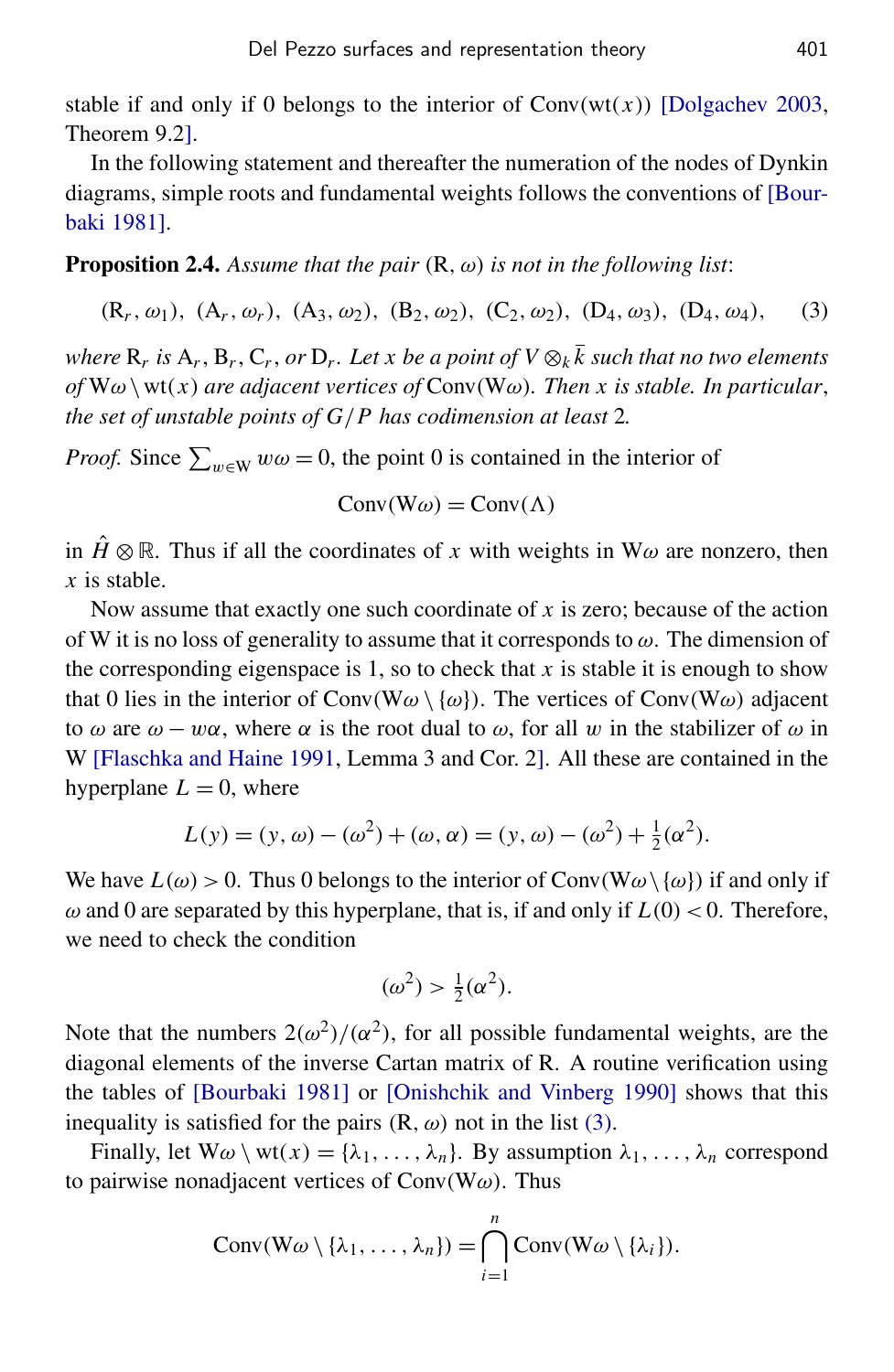Since 0 is in the interior of each convex hull on the right hand side, it is also in the interior of  $Conv(wt(x))$ .

The last statement is an application of [Lemma 2.1.](#page-6-1)  $\Box$ 

**Definition 2.5.** Let  $T \subset GL(V)$  be the torus generated by the image of *H* in  $GL(V)$ and the scalar matrices  $G_m \subset GL(V)$ . We write  $(G/P)_a$  for the affine cone over  $G/P$  in *V*, and  $(G/P)_{a}^{sf}$  for the open subset of stable points with trivial stabilizers in *T* .

By the irreducibility of *V*, the stabilizer of  $x \in V \otimes_k \overline{k}$ ,  $v \neq 0$ , in *T* is trivial if and only if  $St_H(pr(x)) = Z(G)$ , where  $pr(x)$  is the image of x in  $\mathbb{P}(V)$ .

<span id="page-10-2"></span>Lemma 2.6. *There exist a smooth quasiprojective variety Y and an affine morphism*  $f : (G/P)_a^{sf} \rightarrow Y$  which is a torsor with structure group  $T$  with respect to *its natural left action on G*/*P.*

*Proof.* By geometric invariant theory there exist a quasiprojective variety *Y* and an affine morphism  $f : (G/P)_a^{sf} \to Y$  such that every fibre of  $f$  is an orbit of  $T$ [\[Mumford et al. 1994,](#page-27-7) Theorem 1.10 (iii)]. Since the stabilizers of all  $\overline{k}$ -points of  $(G/P)_a^{sf}$  are trivial, [Lemma 1.1](#page-4-2) implies that  $f: (G/P)_a^{sf} \rightarrow Y$  is a torsor under *T*. The smoothness of *Y* follows from the smoothness of  $(G/P)_a$ , since a torsor is locally trivial in étale topology.

<span id="page-10-0"></span>**Theorem 2.7.** Assume that the root system R is simply laced, and the pair  $(R, \omega)$ *is not in the list* [\(3\)](#page-9-0). Then the only invertible regular functions on  $(G/P)_{a}^{sf}$  are *constants, so*  $f: (G/P)_a^{sf} \rightarrow Y$  *is a universal torsor.* 

*Proof.* By [Lemma 2.6](#page-10-2) we need to show that Pic  $\overline{\mathcal{F}} = 0$  and  $\overline{k}[\mathcal{F}]^* = \overline{k}^*$  where we write  $\mathcal{T} = (G/P)_{a}^{sf}$  (see [Section 1\)](#page-4-0). The Picard group of  $(G/P)_{a}$  is trivial since that of  $G/P$  is generated by the class of a hyperplane section. Thus it suffices to show that the complement to  $(G/P)^{sf}_{a}$  in  $(G/P)_{a}$  has codimension at least 2. The set of unstable points has codimension at least 2, by [Proposition 2.4.](#page-9-1) The closed subset of its complement consisting of the stable points with nontrivial (finite) stabilizers in *T* also has codimension at least 2, as follows from [Corollary 2.3.](#page-8-0)

#### 3. Hermitian symmetric pairs

<span id="page-10-1"></span>Let g be a semisimple Lie algebra over the field *k* with Chevalley basis  $\{H_\beta, X_\nu\}$ , where  $\gamma$  is a root of R, and  $H_\beta = [X_\beta, X_{-\beta}]$ , where  $\beta$  is a simple root of R.

A simple root  $\alpha$  of g defines a **Z**-grading on g in the following way. We set  $deg(X_\alpha) = 1$ ,  $deg(X_{-\alpha}) = -1$ ,  $deg(X_{\pm \beta}) = 0$  for all other simple roots  $\beta \neq \alpha$ , and deg( $H_\beta$ ) = 0 for all simple roots  $\beta$ . Then

<span id="page-10-3"></span>
$$
\mathfrak{g} = \bigoplus_{i=-l(\alpha)}^{l(\alpha)} \mathfrak{g}_i,\tag{4}
$$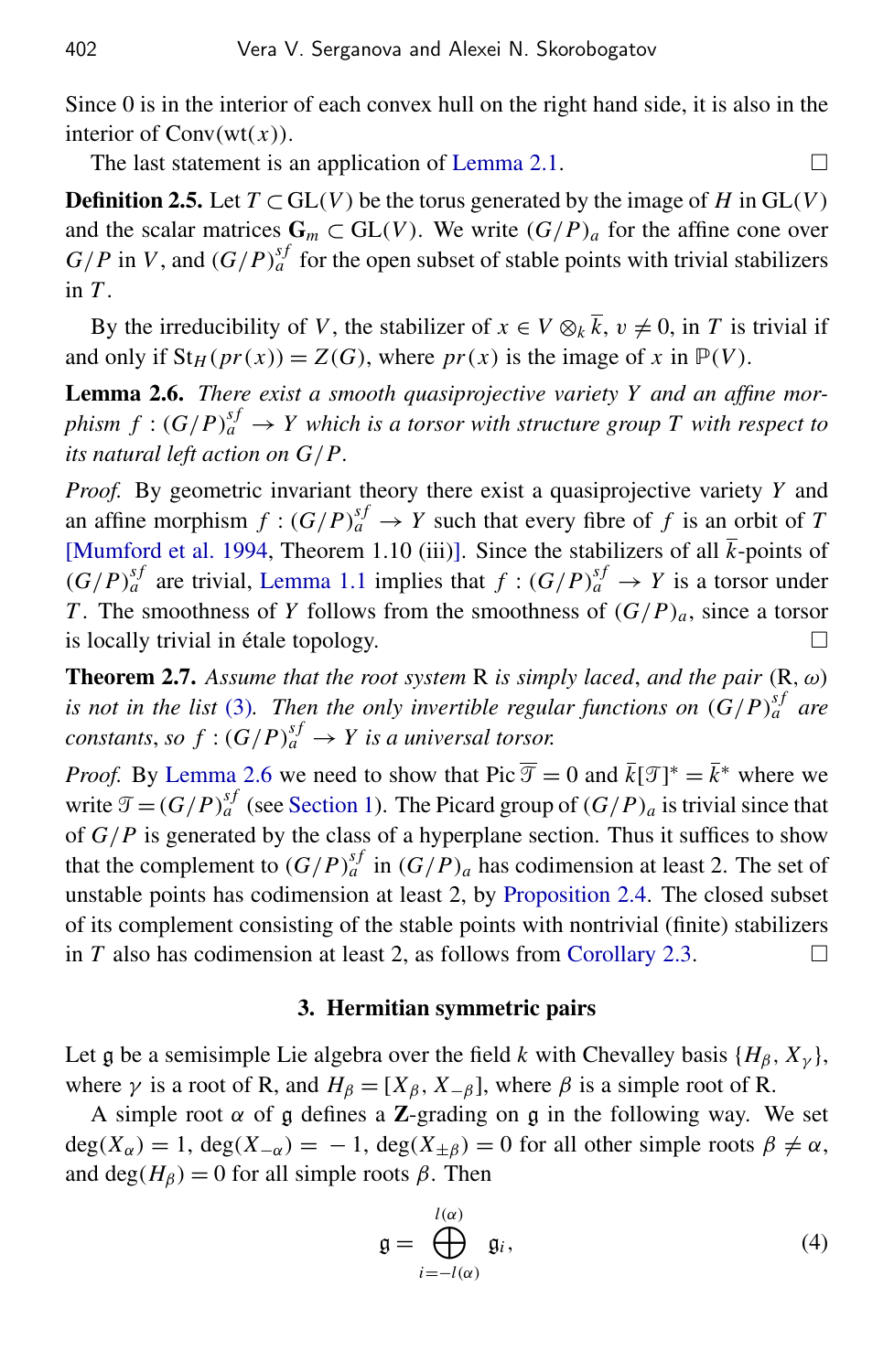where  $l(\alpha)$  is the *label* of  $\alpha$ , that is, the coefficient of  $\alpha$  in the decomposition of the maximal root as a linear combination of the simple roots. The Lie algebra  $\mathfrak{p} = \bigoplus_{i \geq 0} \mathfrak{g}_i$  is the parabolic subalgebra defined by  $\alpha$ , and  $\mathfrak{n} = \bigoplus_{i < 0} \mathfrak{g}_i$  is the complementary nilpotent algebra. The center of the Lie algebra  $g_0$  is one-dimensional, so  $\mathfrak{g}_0 = Z(\mathfrak{g}_0) \oplus \mathfrak{g}'$ , where  $\mathfrak{g}'$  is the semisimple Lie algebra whose Dynkin diagram is that of  $\alpha$  with the node corresponding to  $\alpha$  removed.

It is clear from [\(4\)](#page-10-3) that  $l(\alpha) = 1$  if and only if  $[n, n] = 0$ . The following terminology has its origin in the theory of symmetric spaces; see [\[Helgason 2001,](#page-27-11) Chapter VIII].

**Definition 3.1.** The pair  $(R, \alpha)$  is a Hermitian symmetric pair if  $l(\alpha) = 1$ , or, equivalently, if n is a commutative Lie algebra.

If R is simply laced, then  $(R, \alpha)$  is a Hermitian symmetric pair if and only if  $R = A_n$ , or if it is one of the following pairs:  $(D_n, \alpha_i)$ , where  $i = 1, n - 1$  or *n*,  $(E_6, \alpha_1)$ ,  $(E_6, \alpha_6)$ , and  $(E_7, \alpha_7)$ .

We now assume that  $n$  is commutative. Our next goal is to explore the implications of this assumption for the restriction of the  $\mathfrak{g}$ -module *V* to the semisimple subalgebra  $g'$ . We write  $U(1)$  for the universal enveloping algebra of the Lie algebra l, and  $S(W)$  for the symmetric algebra of the vector space W. Since n is commutative we have  $U(n) = S(n)$ .

The line *k*v is a 1-dimensional p-submodule of *V*; hence the g-module *V* is the quotient of the induced module  $U(\mathfrak{g}) \otimes_{U(\mathfrak{p})} kv$  by the submodule generated by  $X_{-\alpha}^2 v$ . (This follows from the construction of *V* as the quotient of the Verma module by the submodule generated by *X*<sub>−β</sub>*v* for the simple roots  $β ≠ α$ , and  $X<sup>2</sup><sub>−α</sub>ν$ .) By the Poincaré–Birkhoff–Witt theorem we have  $U(g) = U(p) \otimes_k U(n)$ . The line kv is a trivial g'-module. Therefore, the g'-module  $U(g) \otimes_{U(p)} kv$  is isomorphic to  $U(n) = S(n)$ , so the finite dimensional vector space *V* inherits the  $\mathbb{Z}_{\leq 0}$ -graded commutative *k*-algebra structure from  $S(n)$ ,  $V = \bigoplus_{n \leq 0} V^n$ . We turn this grading into a  $\mathbb{Z}_{\geq 0}$ -grading by setting  $V_n = V^{-n}$ . Since g' has grading 0, the direct sum  $V = \bigoplus_{n \geq 0} V_n$  is the direct sum of  $\mathfrak{g}'$ -modules, and we can write

$$
V = k \oplus \mathfrak{n} \oplus \left( S^{\geq 2}(\mathfrak{n})/S(\mathfrak{n}) \mathrm{U}(\mathfrak{g}') X^2_{-\alpha} \right),
$$

where  $k = V_0$ ,  $\mathfrak{n} = V_1$ . Note that  $1 \in V_0$  is a highest weight vector; it generates *V* as a *S*(n)-module.

<span id="page-11-0"></span>**Lemma 3.2.** Let  $(R, \alpha)$  be a Hermitian symmetric pair. Then the adjoint represen*tation of*  $\mathfrak{g}'$  *on*  $V_1 = \mathfrak{n} = \mathfrak{g}_{-1}$  *is the irreducible representation such that*  $X_{-\alpha}$  *is a highest weight vector. If* R *is simply laced*, *then the highest weight* ω <sup>0</sup> *of V*<sup>1</sup> *is the sum of the fundamental weights corresponding to the nodes of the Dynkin diagram of* R *adjacent to the node* α*.*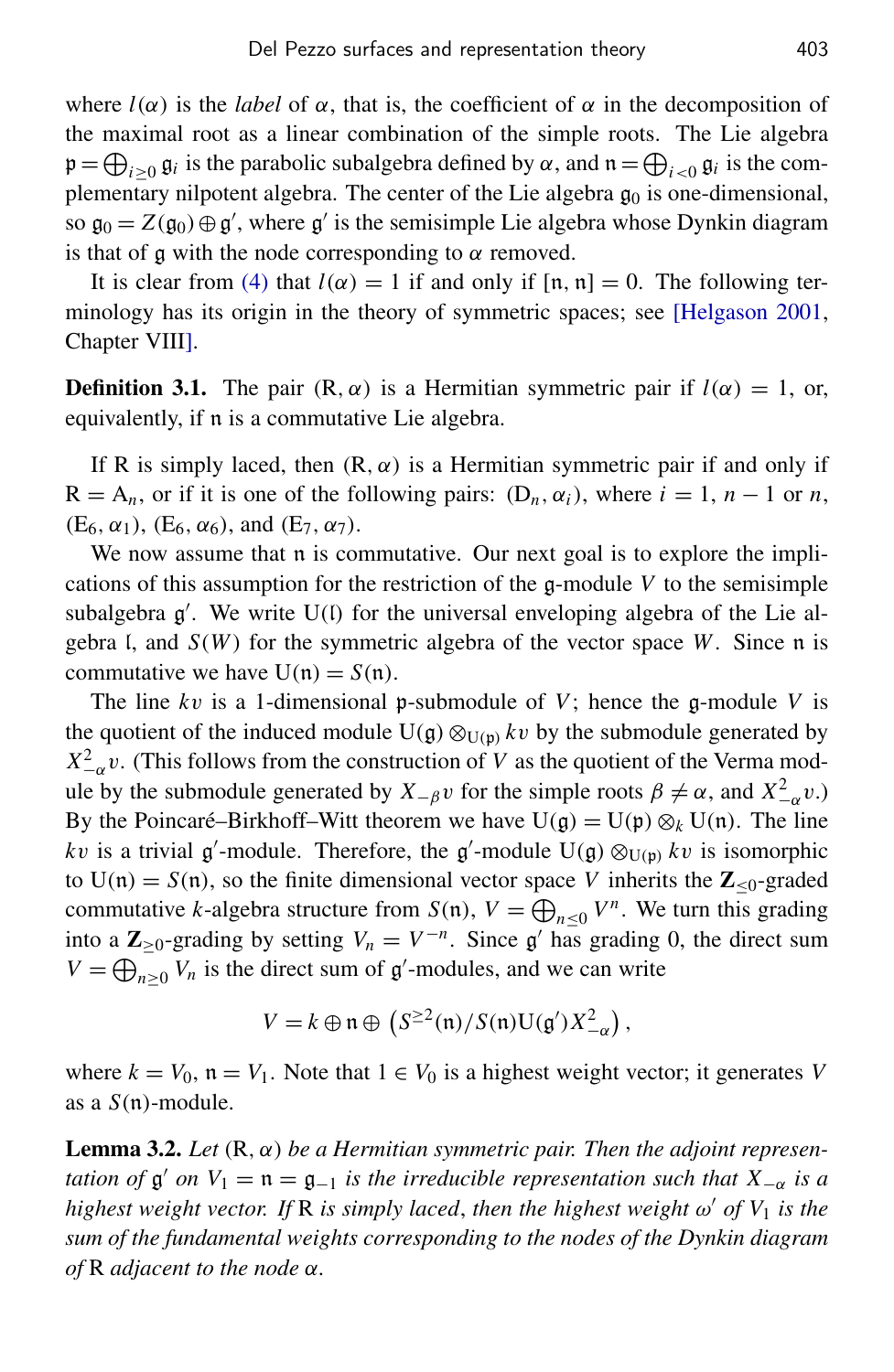*Proof.* We have  $[X_\beta, X_{-\alpha}] = 0$  for all simple roots  $\beta \neq \alpha$ , so  $X_{-\alpha}$  is annihilated by the positive roots of  $g'$ . Every root of n is the sum of  $-\alpha$  and a root of  $g'$ , so n is generated by  $X_{-\alpha}$  as a g'-module. The computation of the weight of  $X_{-\alpha}$  is immediate from the defining relations among the elements of the Chevalley basis. П

We have the exponential map

$$
\exp : \mathfrak{n} \to S(\mathfrak{n}), \quad \exp(u) = 1 + u + \frac{1}{2}u^2 + \frac{1}{3!}u^3 + \cdots.
$$

Let *G* be the simply connected semisimple algebraic *k*-group with Lie algebra g,  $P \subset G$  the parabolic subgroup with Lie algebra p, and N the unipotent  $k$ -group with Lie algebra n. By the Chevalley construction of the Lie group from its Lie algebra, N acts on V by the rule  $1+x \mapsto \exp(x)$ . Recall that the open Schubert cell of  $G/P \subset \mathbb{P}(V)$  is the *N*-orbit of the highest weight vector, and hence is identified with  $exp(\mathfrak{n})$ . (In particular, dim  $G/P = \dim V_1$ .) Thus  $exp(x)$  is a polynomial  $G'$ -equivariant map, where  $G'$  is the simply connected semisimple  $k$ -group with Lie algebra g'

$$
\exp: V_1 \to (G/P)_a \subset V = \bigoplus_{n \ge 0} V_n.
$$

Let  $p: V_1 = \mathfrak{n} \to V_2$  be the degree 2 graded component of  $exp(x)$ .

<span id="page-12-1"></span>Lemma 3.3. Let G' be the simply connected semisimple k-group with the Lie  $algebra \ g'$ , and  $P' \subset G'$  the parabolic subgroup which is the stabilizer of the *line spanned by the highest weight vector*  $X_{-\alpha} \in \mathfrak{n}$ . *The restriction of*  $exp(x)$ *to*  $(G'/P')_a$  *coincides with*  $(1, id, 0, 0, ...)$ *. We have*  $(G'/P')_a = p^{-1}(0)$ *, and the ideal of*  $(G'/P')_a$  *is generated by the coordinates of*  $p(x)$ *.* 

*Proof.* It is clear that every graded component of  $exp(x)$  of degree at least 2 sends the orbit  $(G'/P')_a$  of the highest weight vector  $X_{-\alpha}$  to 0. Indeed,  $X_{-\alpha}^m$  is in the kernel of the natural map  $S^m(n) \to V_m$ , for  $m \ge 2$ . To prove the second statement let us observe that the symmetric square  $S^2(\mathfrak{n})$  decomposes as the direct sum of  $V_2$ and the g'-submodule generated by  $X_{-\alpha}^2$ , which is the irreducible representation  $V(2\omega')$  with highest weight  $2\omega'$ . It is well known from [\[Lancaster and Towber](#page-27-12) [1979,](#page-27-12) proof of Theorem 1.1] or [\[Batyrev and Popov 2004,](#page-26-2) Proposition 4.2] that the orbit of the highest weight vector is the intersection of the second Veronese embedding with  $V(2\omega')$ . This completes the proof.

Consider the following series of root systems,

<span id="page-12-2"></span><span id="page-12-0"></span>
$$
A_4 \subset D_5 \subset E_6 \subset E_7. \tag{5}
$$

Let  $(R, \alpha)$  be one of the Hermitian symmetric pairs

$$
(A_4, \alpha_3), \quad (D_5, \alpha_5), \quad (E_6, \alpha_6), \quad (E_7, \alpha_7),
$$
 (6)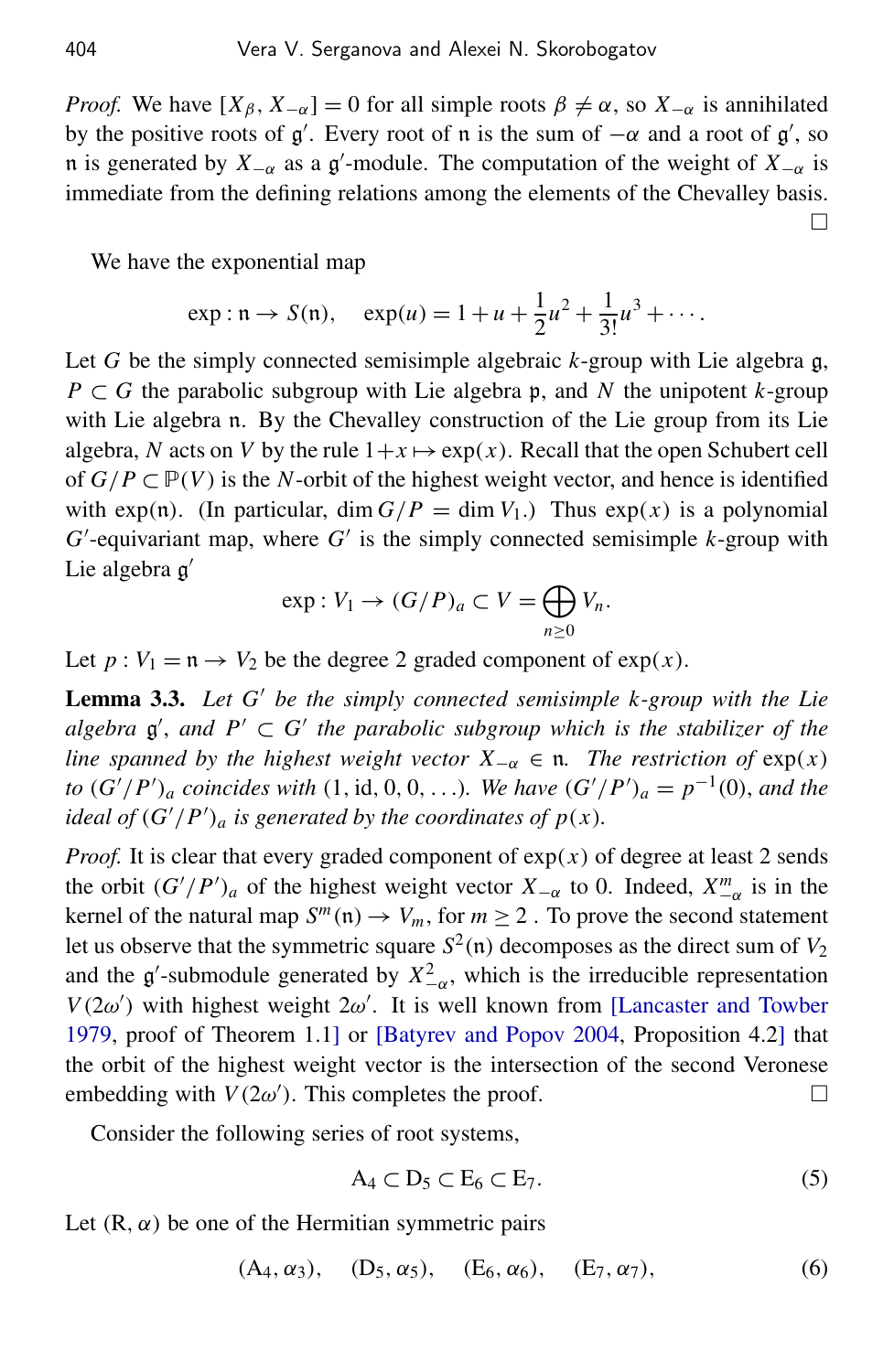where the roots are numbered as in [\[Bourbaki 1981\]](#page-26-8). By [Lemma 3.2](#page-11-0) the pair  $(G', P')$  is defined by  $(R', \alpha')$  which is the previous pair to  $(R, \alpha)$  in [\(6\).](#page-12-0) In other words,  $P'$  corresponds to the only node of the smaller diagram adjacent to  $\alpha$ . (If *G* is of type A<sub>4</sub>, then *G*' is of type  $A_1 \times A_2$ ,  $G'/P' \simeq P^1 \times P^2$ , but we shall not have to consider this case.)

We note that the fundamental weight  $\omega$  dual to  $\alpha$  is minuscule, that is, the weights of *V* are  $W\omega$ , and  $Wv$  is a basis of *V*; see [\[Bourbaki 1981,](#page-26-8) VIII.7.3]. We also note that the *G*-module *V* defined by  $\omega$  is faithful (this follows from the fact that  $\omega$  generates  $P(R)/Q(R)$ , which can be checked from the tables). Thus the faithful representation of  $G$  in  $V$  defines a faithful representation of  $G'$ , and this implies that  $G' \subset G$  (in fact,  $G'$  is the Levi subgroup of *P*).

Let us identify the graded components of *V* in various cases. Let  $d_r = \dim V$ . We have

$$
d_4 = 10
$$
,  $d_5 = 16$ ,  $d_6 = 27$ ,  $d_7 = 56$ .

The details given below show that for  $r = 4, 5, 6$  the graded components of  $exp(x)$ of degree at least 3 are zero.

Let  $R = A_4$ . Then  $G = SL(5)$ , and  $G/P$  is the Grassmannian  $G(2, 5)$ . Denote by  $E_n$  the standard *n*-dimensional representation of SL(*n*). We have  $V = \Lambda^2(E_5)$ ,  $\dim V = 10 = 1+6+3$ . The group  $G' = SL(2) \times SL(3)$  is embedded into SL(5) in the obvious way, and the graded factors of *V* are  $V_1 = E_2 \otimes E_3$ ,  $V_2 = \Lambda^2(E_3) \cong E_3^*$  $\frac{*}{3}$ . The map  $p: V_1 \to V_2$  sends *x* to the  $\Lambda^2(E_3)$ -component of

$$
x \wedge x \in \Lambda^2(E_5) = \Lambda^2(E_2) \oplus (E_2 \otimes E_3) \oplus \Lambda^2(E_3).
$$

Let  $R = D_5$ . Then *V* is a spinor representation of  $G = Spin(10)$  of dimension  $16 = 1 + 10 + 5$ , and  $G/P$  is the isotropic Grassmannian (one of two families of maximal isotropic subspaces of the nondegenerate quadric of rank 10), and dim  $G/P = 10$ . The graded components are  $V_1 = \Lambda^2(E_5)$  and  $V_2 = \Lambda^4(E_5) \cong E_5^*$ 5 . The map  $p: V_1 \rightarrow V_2$  sends *x* to  $x \land x$ .

Let  $R = E_6$ . Then dim  $V = 27 = 1 + 16 + 10$ ,  $V_1$  is the spinor representation of Spin(10) as above, and  $V_2$  is the standard 10-dimensional representation of SO(10). We have dim  $G/P = 16$ .

Let  $R = E_7$ . Then dim  $V = 56 = 1 + 27 + 27 + 1$ ,  $V_1$  is the 27-dimensional representation of the group of type  $E_6$  considered above,  $V_2 = (V_1)^*$ , and  $V_3 = k$  is the trivial 1-dimensional representation. (The graded components of degree at least 4 are zero.) We have dim  $G/P = 27$ . We define  $q : V_1 = \mathfrak{n} \rightarrow V_3 = k$  as the degree 3 graded component of  $exp(x)$ . This is a  $E_6$ -invariant cubic form in 27 variables. The 27 weight coordinates of  $p(x)$  are partial derivatives of  $q(x)$ . This identifies the space  $G/P$  of type  $E_6$  with the singular locus of the cubic hypersurface  $q(x) = 0$ .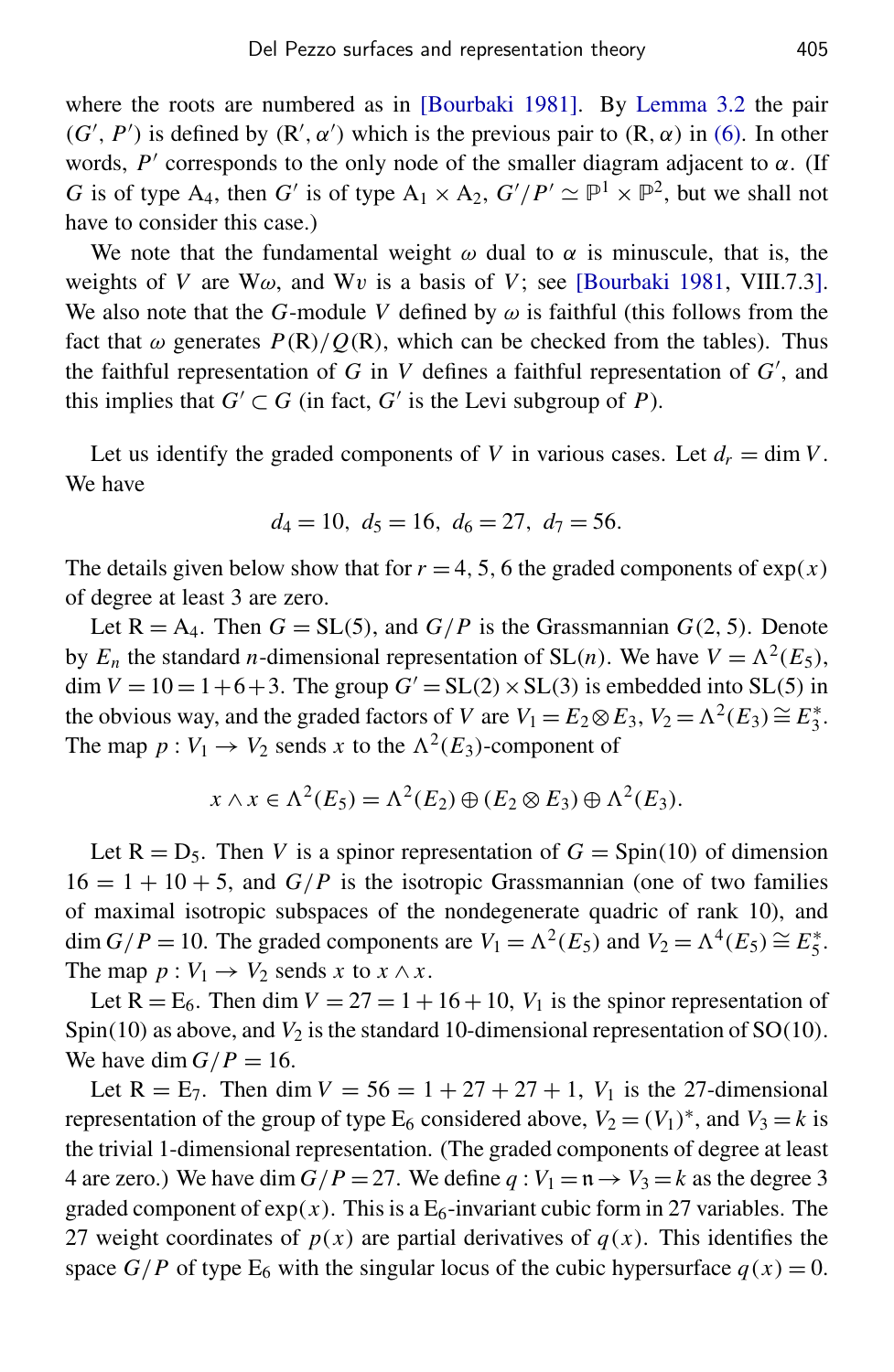<span id="page-14-1"></span>Define a symmetric bilinear form  $p(x, y)$  on  $V_1$  with values in  $V_2$  by the formula  $p(x + y) = p(x) + 2p(x, y) + p(y)$ . Then  $exp(x + y) = exp(x)exp(y)$  implies that

$$
2p(x, y) = x \cdot y \tag{7}
$$

is the product of  $x \in V_1$  and  $y \in V_1$  in the commutative *k*-algebra *V*.

We have a decomposition of  $S^2(V_1)$  as the direct sum of  $V_2$  and the representation with highest weight  $2\omega'$  (see the proof of [Lemma 3.3\)](#page-12-1). In the notation of [\[Bourbaki 1981\]](#page-26-8) the representation  $V_2$  is irreducible with highest weight  $\omega_1$ ; in particular, it is minuscule. Thus the eigenspaces for the action of the maximal torus  $H' = H \cap G'$  are 1-dimensional, so on  $V_2$ , in the same way as on  $V_1$ , we have weight coordinates well defined up to a multiplicative constant. The coordinates  $p_{\lambda}(x, y)$  of  $p(x, y)$  are symmetric bilinear forms of degree 2 with values in *k*. We can write

$$
p_{\lambda}(x, y) = \sum_{\lambda = \mu + \nu} p_{\mu\nu} x_{\mu} y_{\nu},
$$
\n(8)

<span id="page-14-3"></span>where  $\mu$  and  $\nu$  are weights of  $V_1$ ,  $p_{\mu\nu} \in k$ , and  $x_{\mu}$  is a nonzero linear form on the weight  $\mu$  subspace  $(V_1)_{\mu} \subset V_1$  (and similarly for  $y_{\nu}$ ). One checks that for  $r = 4, 5, 6, 7$  the ranks of the quadratic forms  $p_{\lambda}(x)$  are 4, 6, 8, 10, respectively. If  $r = 7$  we associate to the cubic form

$$
q(x) = \sum_{\mu + \nu + \xi = 0} q_{\mu\nu\xi} x_{\mu} x_{\nu} x_{\xi}
$$

the symmetric trilinear form

$$
q(x, y, z) = \sum_{\mu + \nu + \xi = 0} q_{\mu \nu \xi} x_{\mu} y_{\nu} z_{\xi}.
$$

In this case the weights of  $V_2$  are the negatives of the weights of  $V_1$ . Moreover,  $p_{-\mu}(x) = \partial q(x)/\partial x_{\mu}$ , so

<span id="page-14-0"></span>
$$
3q(x, y, z) = \sum_{\mu} p_{-\mu}(x, y)z_{\mu},
$$
  
\n
$$
p_{-\mu}(x, y) = \sum_{-\mu = \nu + \xi} 3q_{\mu\nu\xi}x_{\nu}y_{\xi}.
$$
\n(9)

For future reference we note that if  $p_\lambda(x, y) = 0$  for all  $\lambda$ , then  $q(x, y, y) = 0$ . It follows from  $exp(x + y) = exp(x)exp(y)$  that

<span id="page-14-2"></span>
$$
3q(x, x, y) = p(x) \cdot y \tag{10}
$$

is the product of  $p(x) \in V_2$  and  $y \in V_1$  in the commutative *k*-algebra *V*.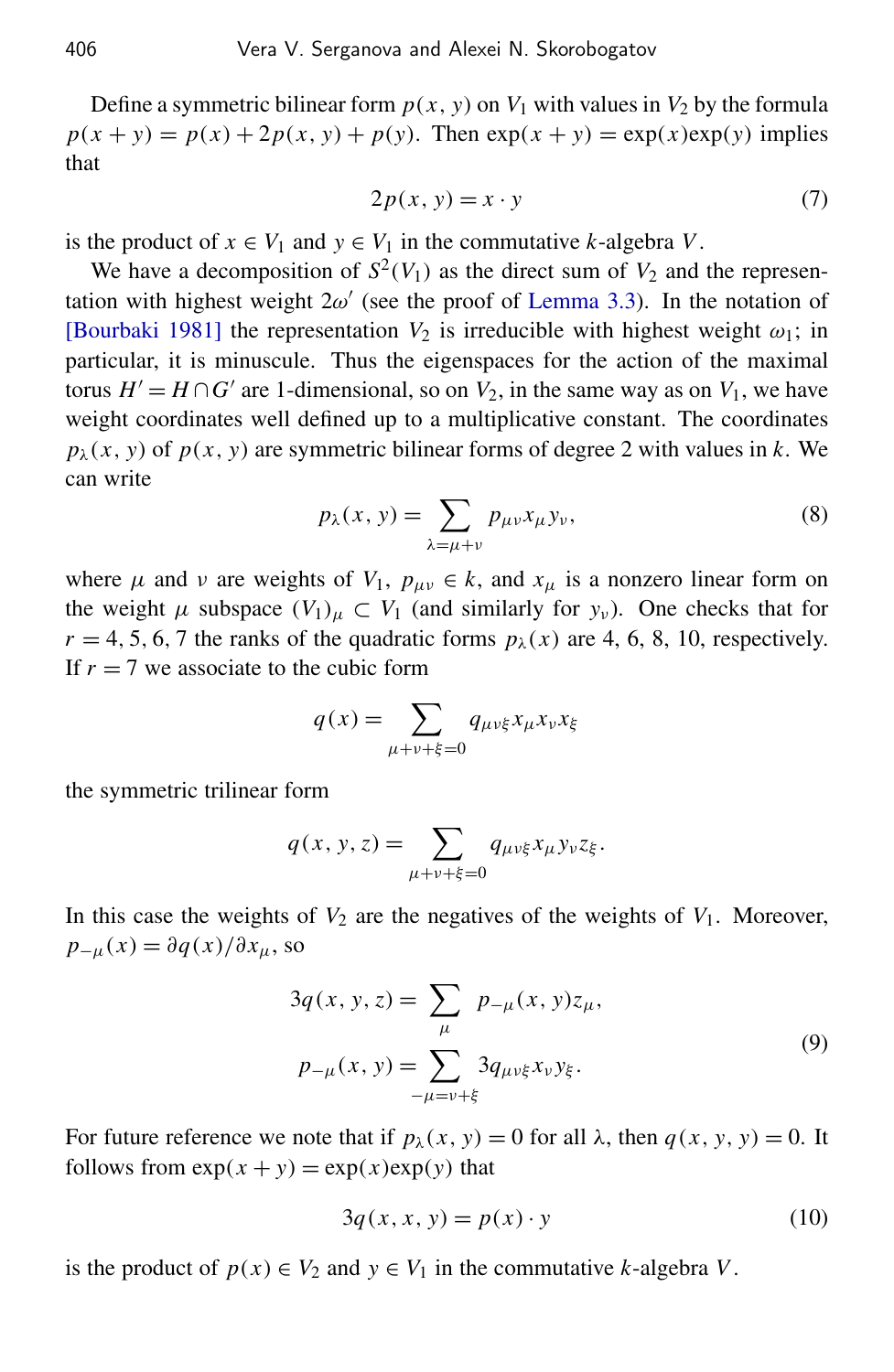#### 4. *G*/*P* and blowing-up

<span id="page-15-0"></span>Let  $\pi$  :  $(G/P)_a \to V_1$  be the restriction to  $(G/P)_a$  of the natural projection

$$
V = k \oplus V_1 \oplus V_2 \oplus V_3 \rightarrow V_1.
$$

We have  $exp(x) = (1, x, p(x), q(x))$ ; hence  $\pi \circ exp = id$ . Here and in what follows we write our formulae for the case  $r = 7$ , with the convention that if  $r < 7$  the last coordinate must be discarded.

We now describe the fibres of  $\pi$ .

<span id="page-15-4"></span>**Lemma 4.1.** *Let*  $g_t = (t, 1, t^{-1}, t^{-2})$ ,  $t \in \overline{k}^*$ . For  $x \in V_1 \otimes_k \overline{k}$  we have the following *statements.*

<span id="page-15-2"></span>(a) If  $x \notin (G'/P')_a$ , then  $\pi^{-1}(x) = \{g_t \cdot \exp(x) \mid t \in \bar{k}^*\}.$ 

<span id="page-15-3"></span>(b) If 
$$
x \in (G'/P')_a \setminus \{0\}
$$
, then  
\n
$$
\pi^{-1}(x) = \{(t, x, 0, 0) \mid t \in \bar{k}^*\} \cup \{(0, x, 2p_\lambda(x, u), 3q(x, u, u)) \mid u \in V_1 \otimes_k \bar{k}\}.
$$

*Proof.* Recall that the torus *T* is generated by the maximal torus  $H \subset G$  and the scalar matrices  $(t, t, t, t)$ ,  $t \in \overline{k}^*$ . Let  $h \in \mathfrak{h}$  be an element of the Lie algebra of *H* such that  $\beta(h) = 0$  for all simple roots  $\beta$  of *G*,  $\beta \neq \alpha$ , and  $\alpha(h) = 1$ . The 1-parameter subgroup  $\mathbf{G}_m \subset H$  whose tangent vector at the identity is *h*, acts on *V* as  $(t^m, t^{m-1}, t^{m-2}, t^{m-3})$ , where  $m = \omega(h)$ , and  $\omega$  is the fundamental weight dual to  $\alpha$ . Hence  $g_t \in T$  for any  $t \in \overline{k}^*$ .

Every  $\bar{k}$ -point  $y = (y_0, y_1, y_2, y_3)$  of the closed set  $(G/P)_a$  satisfies the equations

<span id="page-15-1"></span>
$$
y_0 y_2 = p(y_1), \quad y_0^2 y_3 = q(y_1), \tag{11}
$$

since these are satisfied on the affine cone over  $exp(V_1)$  which is dense in  $(G/P)_a$ . Therefore, if  $\pi$  sends a  $\bar{k}$ -point *y* of  $(G/P)_a$  to  $x = y_1$ , and  $y_0 \neq 0$ , we can write  $y = g_t \cdot (1, x, p(x), q(x)) = g_t \cdot \exp(x)$  for  $t = y_0 \in \overline{k}^*$ . All such points are in  $(G/P)_a$  since the action of *T* preserves  $(G/P)_a$ , and  $exp(V_1) \subset (G/P)_a$ . If  $y_0 = 0$ we see from [\(11\)](#page-15-1) and [Lemma 3.3](#page-12-1) that  $x \in (G'/P')_a$ . This proves [\(a\).](#page-15-2)

To prove [\(b\),](#page-15-3) assume  $x \in (G'/P')_a$ ,  $x \neq 0$ . If  $y_0 \neq 0$ , then  $y = (t, x, 0, 0)$ , by [\(11\).](#page-15-1)

We need some preparations for the case  $y_0 = 0$ . Recall that  $V_0$  is identified with *k* by the choice of a highest weight vector  $v \in V_0$ , and  $V_1$  is identified with n. Consider  $\mathfrak{g}_1 = \mathfrak{n}^-$ , the opposite nilpotent algebra of  $\mathfrak{n}$ . Any nonzero element *X* ∈  $\mathfrak{g}_1$  sends *V<sub>i</sub>* to *V<sub>i−1</sub>* because of the grading. Hence we can write

$$
\exp(Xt)(y_0, y_1, y_2, y_3) = (y_0 + s(y_1, X)t + z_1t^2 + z_2t^3, y_1 + u_1t + u_2t^2, y_2 + wt, y_3),
$$
  
where  $z_1, z_2 \in k$ ,  $u_1, u_2 \in V_1$ ,  $w \in V_2$ , and  $s(y_1, X) \in k$  is defined by

$$
s(y_1, X)v = Xy_1v = [X, y_1]v.
$$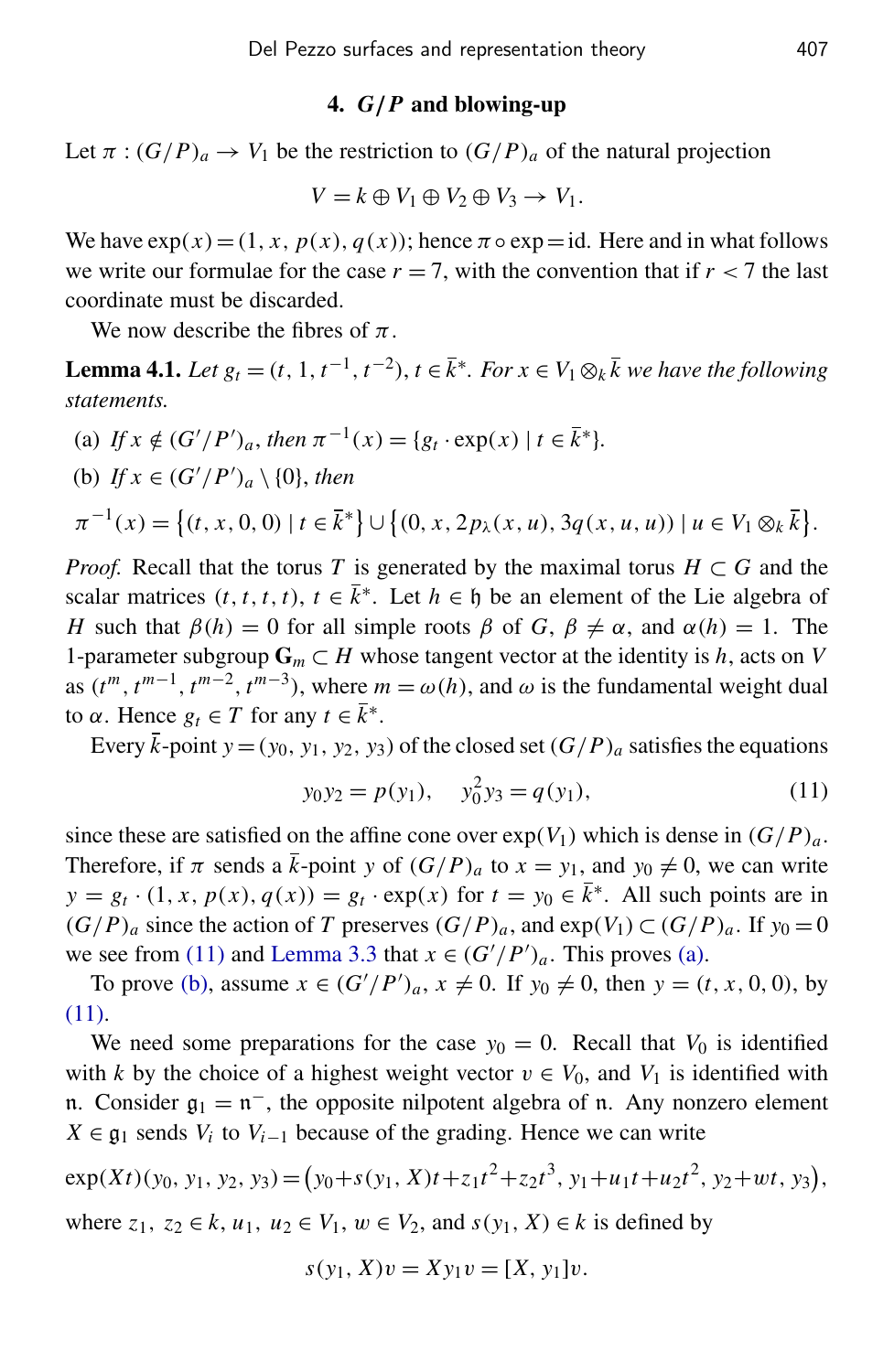For any nonzero  $y_1 \in \mathfrak{n} \otimes_k \overline{k} = V_1 \otimes_k \overline{k}$  one can find  $X \in \mathfrak{g}_1 \otimes_k \overline{k}$  such that  $s(y_1, X) = 1$ . Otherwise  $\mathfrak{g}_1 y_1 v = 0$ , and so  $y_1 v$  is a highest vector of the g-module *V* ⊗*k*  $\bar{k}$ , which is not a multiple of *v*. This contradicts the irreducibility of *V* ⊗*k*  $\bar{k}$ . Fix such an element  $X \in \mathfrak{g}_1 \otimes_k \overline{k}$ .

Now let  $y_0 = 0$ . Then

$$
g_{t^{-1}} \exp(Xt)(0, y_1, y_2, y_3) = (1 + z_1t + z_2t^2, y_1 + u_1t + u_2t^2, y_2t + wt^2, y_3t^2)
$$

is a  $\overline{k}[t]$ -point of  $(G/P)<sub>a</sub>$ , and hence its coordinates satisfy [\(11\)](#page-15-1) identically in *t*. Equating to 0 the coefficient at *t* in the first equation in [\(11\)](#page-15-1) we obtain  $y_2 =$  $2p(y_1, u)$ , where  $u = u_1$ . Equating to 0 the coefficient at  $t^2$  in the second equation, and using that  $q(y_1, y_1, v) = 0$  for all  $v \in V_1$  according to [\(9\),](#page-14-0) we obtain  $y_3 =$ 3*q*(*y*1, *u*, *u*).

To complete the proof of [\(b\)](#page-15-3) we need to show that for any  $\bar{k}$ -point  $x \in (G'/P')_a$ and any  $u \in V_1 \otimes_k \overline{k}$  the point  $(0, x, 2p_\lambda(x, u), 3q(x, u, u))$  is contained in  $(G/P)_a$ . We note that

$$
(0, x, 2p_{\lambda}(x, u), 3q(x, u, u)) = \exp(u) \cdot (0, x, 0, 0),
$$

as immediately follows from  $(7)$  and  $(10)$ . Since  $exp(u)$  is in the unipotent group *N* ⊂ *G* it is enough to show that  $(0, x, 0, 0)$  is in  $(G/P)_a$ . Clearly  $(1, x, 0, 0)$  = exp(*x*) is in  $(G/P)_a$ . Choosing  $X \in \mathfrak{g}_1 \otimes_k \overline{k}$  as above such that  $s(x, X) = -1$  we obtain  $exp(X)(1, x, 0, 0) = (0, x, 0, 0).$ 

<span id="page-16-0"></span>**Corollary 4.2.** Let  $U \subset (G/P)_a$  be the complement to the intersection of  $(G/P)_a$ *with*  $(V_0 \oplus V_1) \cup (V_2 \oplus V_3)$ *. The restriction of*  $\pi$  *to U is a morphism*  $U \to V_1 \setminus \{0\}$ *, which is the composition of a torsor under the torus*  $G_m = \{g_t \mid t \in \overline{k}^*\}$ , and the *morphism inverse to the blowing-up of*  $V_1 \setminus \{0\}$  *at*  $(G'/P')_a \setminus \{0\}$ *.* 

*Proof.* The set *U* is covered by the open subsets  $U_0: y_0 \neq 0$ , and  $U_\lambda: y_\lambda \neq 0$ , where *y*<sub>λ</sub> are the weight coordinates in *V*<sub>2</sub>. Indeed, if  $y_0 = y_\lambda = 0$  for all  $\lambda$ , then we are in case [\(b\)](#page-15-3) of [Lemma 4.1,](#page-15-4) but  $p_{\lambda}(x, u) = 0$  for all  $\lambda$  implies  $q(x, u, u) = 0$ , and such points are not in U. Each of these open subsets is  $G_m$ -equivariantly isomorphic to the direct product of  $G_m$  and the closed subvariety of  $(G/P)_a$  given by  $y_i = 1$  with trivial  $G_m$ -action. Gluing them together we obtain the quotient  $U$ .

The equations [\(11\)](#page-15-1) show that  $\pi^{-1}(0) \cap U = \emptyset$ ; thus  $\pi$  projects *U* to *V*<sub>1</sub> \{0}. The action of  $G_m$  preserves the fibres, hence  $\pi$  factors through a morphism  $\tilde{U} \to V_1 \setminus \{0\}$ . It is an isomorphism outside  $(G'/P')_a$ , whereas the inverse image of  $(G'/P')_a \setminus \{0\}$ is the projectivisation of the normal bundle to  $(G'/P')_a \setminus \{0\}$  in  $V_1 \setminus \{0\}$ , by [Lemma](#page-15-4) [4.1](#page-15-4) [\(b\).](#page-15-3) It is not hard to prove (and is well known to experts) that this implies that  $\tilde{U}$  is the blowing-up of  $V_1 \setminus \{0\}$  at  $(G'/P')_a \setminus \{0\}$ .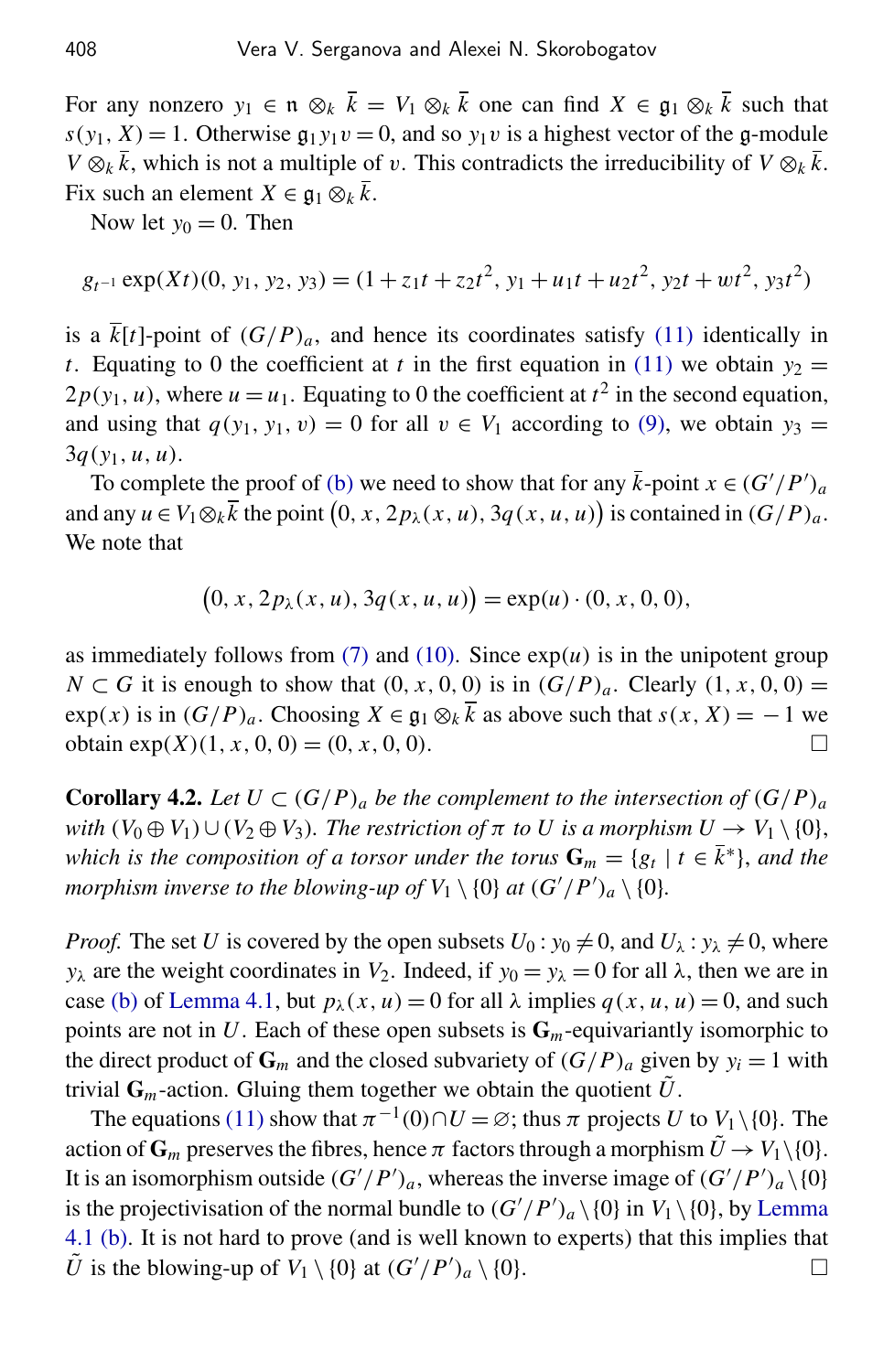#### 5. Del Pezzo surfaces

<span id="page-17-0"></span>For the geometry of exceptional curves on del Pezzo surfaces the reader is referred to [\[Manin 1986,](#page-27-0) Chapter IV]; see also [\[Friedman and Morgan 2002,](#page-26-0) Section 5]. Let  $M_1, \ldots, M_r, 4 \le r \le 7$ , be *k*-points in general position in the projective plane  $\mathbb{P}^2$ , which says that no three points are on a line and no six on a conic. The blowing-up *X* of  $\mathbb{P}^2$  in  $M_1, \ldots, M_r$  is called a *split del Pezzo surface* of degree  $d = 9 - r$ . The surface *X* contains exactly  $d_r$  *exceptional curves*, that is, smooth rational curves with self-intersection  $-1$ . For  $r < 6$  the exceptional curves on X arise in one of these ways: the inverse images of the  $M_i$ ; the proper transforms of the lines through *M*<sup>*i*</sup> and *M*<sup>*j*</sup>,  $i \neq j$ ; the proper transforms of the conics through five of the *M*<sup>*i*</sup>. For  $r = 7$  one also has the proper transforms of singular cubics passing through all 7 points with a double point at some  $M_i$ . The intersection index defines an integral bilinear form (.) on Pic *X*. The opposite of the canonical class  $-K_X$  is an ample divisor,  $(K_X^2) = d$ . The Picard group Pic  $\overline{X} = \text{Pic } X$  is generated by the classes of exceptional curves (the complement to the union of these curves is an open subset of  $\mathbb{A}^2$ ). The triple (Pic *X*,  $K_X$ , (.)) coincides, up to isomorphism, with the triple (*Nr*, *Kr*, ( . )) defined as [\[Manin 1986,](#page-27-0) Theorem 23.9]

$$
N_r = \bigoplus_{i=0}^r \mathbf{Z} \ell_i, \quad K_r = -3\ell_0 + \sum_{i=1}^r \ell_i, \quad (\ell_0^2) = 1, \quad (\ell_i^2) = -1, \quad i \ge 1, \quad (\ell_i \ldotp \ell_j) = 0, \quad i \ne j.
$$

Moreover, the exceptional curves are identified with the elements  $\ell \in N_r$  such that  $(\ell^2) = (\ell, K_r) = -1$ , which are called the *exceptional classes* [\[Manin 1986,](#page-27-0) Theorem 23.8]. By definition, a geometrically integral conic on *X* is a smooth rational curve with self-intersection 0. By the Riemann–Roch theorem each conic belongs to a 1-dimensional pencil of curves which are fibres of a morphism  $X \to \mathbb{P}^1$ , called a *conic bundle*. We refer to the fibres of such a morphism as *conics*. In particular, through every point of *X* passes exactly one conic of a given pencil. The classes of conic bundles can be characterized by the properties  $(c^2) = 0$ ,  $(c.K_r) = -2$ .

Let  $K_r^{\perp}$  be the orthogonal complement to  $K_r$  in  $N_r$ . The elements  $\alpha \in K_r^{\perp}$  such that  $(\alpha^2) = -2$  form a root system R in the vector space  $K_r^{\perp} \otimes \mathbb{R} \simeq \mathbb{R}^r$  with the negative definite scalar product  $(.)$ . In fact, R is a root system of rank  $r$  in the series [\(5\).](#page-12-2) Moreover, the lattice  $K_r^{\perp}$  is generated by roots so  $K_r^{\perp} \simeq Q(R)$ . For example, we can choose

$$
\beta_1 = -\ell_1 + \ell_2, \ldots, \ \beta_{r-1} = -\ell_{r-1} + \ell_r, \ \beta_r = -\ell_0 + (\ell_1 + \ell_2 + \ell_3)
$$

as a basis of simple roots of R. The relation to our standard numeration, which follows [\[Bourbaki 1981\]](#page-26-8), is  $\alpha_r = \beta_{r-1}, \alpha_1 = \beta_1$ .

The Weyl group  $W = W(R)$  generated by the reflections in the roots, is the automorphism group of the triple  $(N_r, K_r, (.)$ ). It operates transitively on the set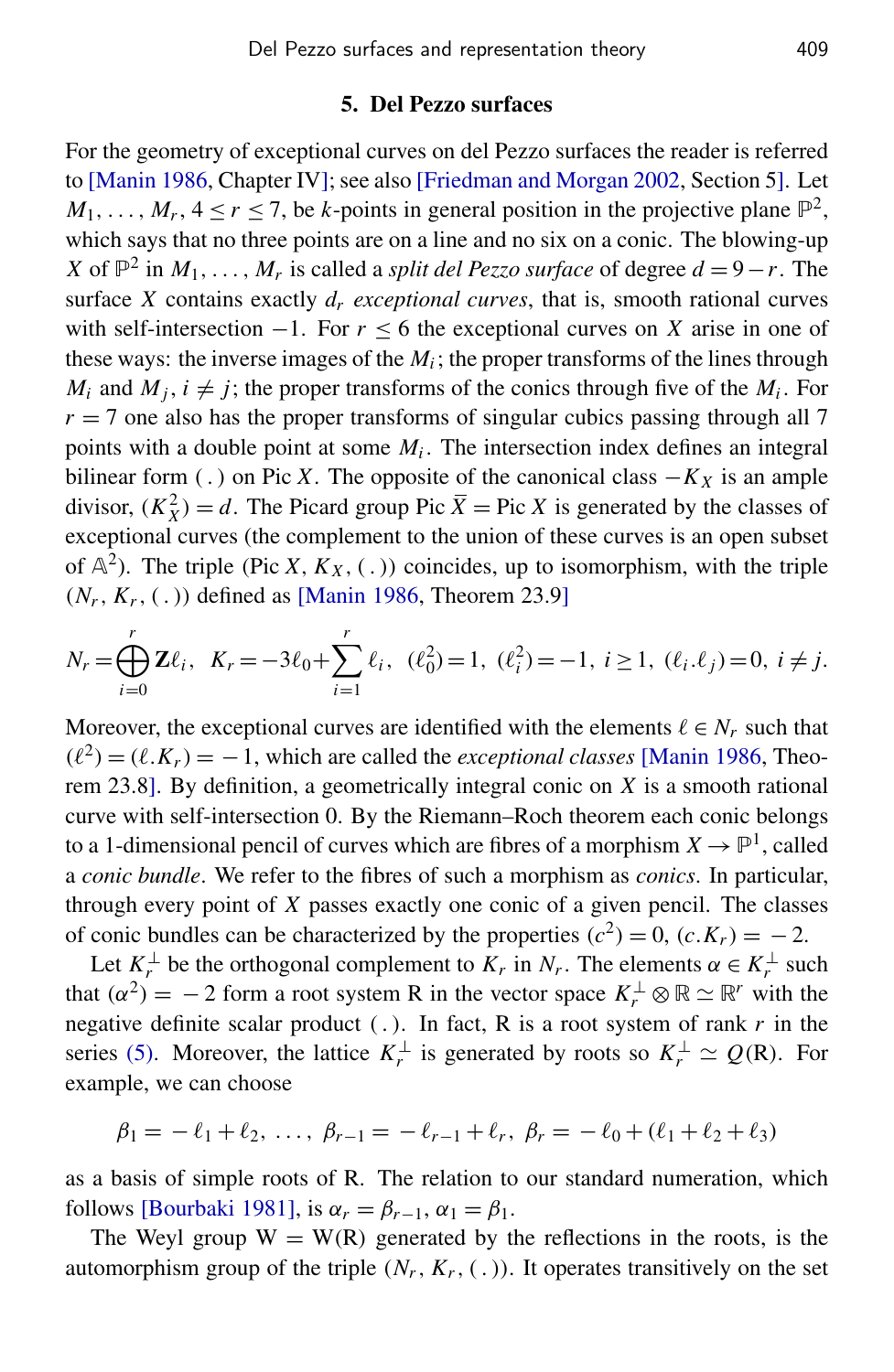of exceptional curves, and also on the set of conic bundle classes; see, for example, [\[Friedman and Morgan 2002,](#page-26-0) Lemma 5.3]. Let

$$
P(\mathbf{R}) = \{ n \in K_r^{\perp} \otimes \mathbb{R} : (n.m) \in \mathbb{Z} \text{ for any } m \in Q(\mathbf{R}) \}
$$

be the lattice dual to  $Q(R)$ ; we have  $Q(R) \subset P(R)$ . The image of the map

$$
N_r \to N_r \otimes \mathbb{R} = \mathbb{R}K_r \oplus (K_r^{\perp} \otimes \mathbb{R})
$$

is contained in the orthogonal direct sum  $\frac{1}{d}$ **Z** $K_r \oplus P(\mathbb{R})$  as a subgroup of index *d*.

<span id="page-18-5"></span>**Lemma 5.1.** *Let*  $\alpha = \beta_{r-1} \in \mathbb{R}$  *be the simple root such that*  $(\mathbb{R}, \alpha)$  *is one of the pairs in* [\(6\),](#page-12-0) *and let*  $\omega \in P(\mathbb{R})$  *be the dual fundamental weight*,  $(\alpha \cdot \omega) = -1$ *.* 

- <span id="page-18-1"></span>(i) *The exceptional classes in N<sub>r</sub> are*  $-\frac{1}{d}$  $\frac{1}{d}K_r + w\omega$ , *for all*  $w \in W$ .
- <span id="page-18-3"></span>(ii) *Two distinct exceptional curves intersect in X if and only if the corresponding weights are not adjacent vertices of the convex hull* Conv(Wω)*.*
- <span id="page-18-2"></span>(iii) Let  $\omega_1$  be the fundamental weight dual to the root  $\beta_1$ . The conic bundle classes *in*  $N_r$  *are*  $-\frac{2}{d}$  $\frac{2}{d}K_r + w\omega_1$ , *for all*  $w \in W$ .

Note that since W acts transitively on the set of bases, the choice of a basis of simple roots is not important for the conclusion of this lemma.

*Proof.* [\(i\)](#page-18-1) and [\(iii\)](#page-18-2) The image of the exceptional class  $\ell_r$  in  $P(R)$  is the fundamental weight  $\omega = \omega_{r-1}$ , and the image of the conic bundle class  $\ell_0 - \ell_1$  is the fundamental weight  $\omega_1$ . The statement now follows from the transitivity of action of W on these classes. See [\[Friedman and Morgan 2002,](#page-26-0) Lemma 5.2].

[\(ii\)](#page-18-3) By the transitivity of W on the exceptional classes it is enough to check this for the classes  $-\frac{1}{d}$  $\frac{1}{d}K_r + \omega$  and  $-\frac{1}{d}$  $\frac{1}{d}K_r + x$ , where  $x = w\omega$  for some  $w \in W$ . The intersection index

<span id="page-18-4"></span>
$$
\left(-\frac{1}{d}K_r + x \cdot -\frac{1}{d}K_r + \omega\right) = \frac{1}{d} + (x.\omega)
$$
\n(12)

equals  $-L(x)$  in the notation of the proof of [Proposition 2.4](#page-9-1) (with the opposite sign of the scalar product). In the simply laced case this proof shows that  $L(x) = 1$ when  $x = \omega$ ,  $L(x) = 0$  if x is a vertex of the convex hull Conv(W $\omega$ ) adjacent to  $\omega$ , and  $L(x) < 0$  for all other  $x \in W\omega$ .

We observe that for any conic bundle class  $x$  there exists a conic bundle class *y* such that  $(x,y) = 1$ . Indeed, by the transitivity of W on conic bundle classes we can assume that  $x = \ell_0 - \ell_1$ . For  $y = \ell_0 - \ell_2$  we have  $(x, y) = 1$ .

#### 6. Main theorem

<span id="page-18-0"></span>We recall our notation.

• (R,  $\alpha$ ) is the pair in [\(6\)](#page-12-0) such that R has rank *r*;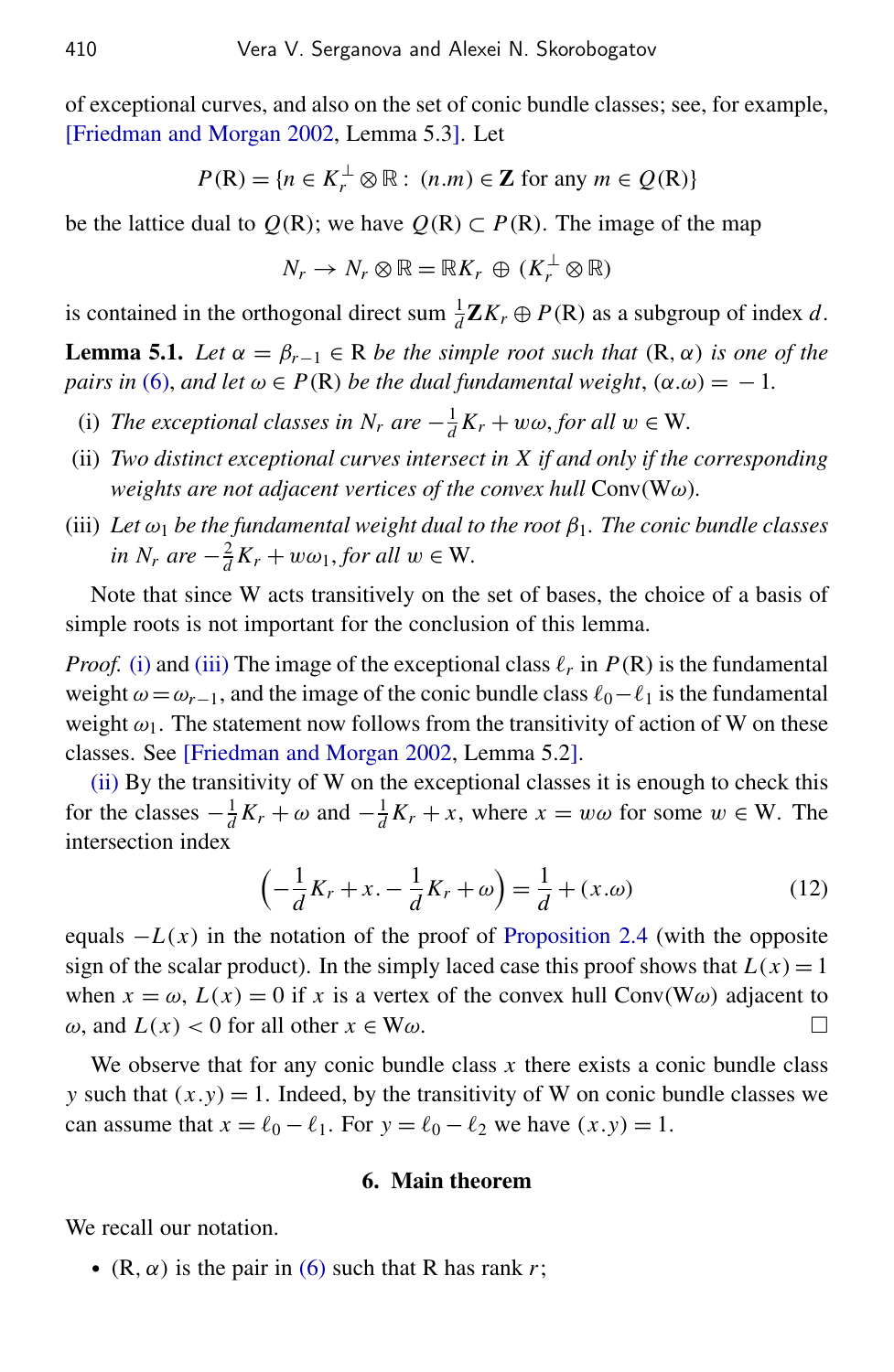- *G* is the simply connected semisimple group with a split maximal torus *H* and a maximal parabolic subgroup  $P \supset H$ , such that  $(G, P)$  is defined by the pair  $(R, \alpha)$ ;
- *V* is the fundamental representation of *G* such that *P* is the stabilizer of the line spanned by a highest weight vector (this representation is faithful);
- $T \subset GL(V)$  is the torus generated by the image of *H* in  $GL(V)$ , and the scalar matrices;
- *Y* is the geometric quotient of  $(G/P)_a^{sf} \subset (G/P)_a$  with respect to the natural left action of *T* ;
- the morphism  $f : (G/P)_a^{sf} \to Y$  is a universal torsor (see [Theorem 2.7\)](#page-10-0).

Let  $\Lambda \subset \hat{H}$  be the set of weights of *H* in *V*, and let  $V_\lambda \subset V$  be the subspace of weight  $\lambda$ , so that  $V = \bigoplus_{\lambda \in \Lambda} V_{\lambda}$ . In our case dim  $V_{\lambda} = 1$  (since *V* is minuscule; see [Section 3\)](#page-10-1). Let  $\pi_{\lambda}: V \to V_{\lambda}$  be the natural projections, and let  $L_{\lambda} = \pi_{\lambda}^{-1}(0)$  be the weight coordinate hyperplanes. For a subset  $A \subset V$  we write  $A^{\times}$  for the set of points of *A* outside  $\bigcup_{\lambda \in \Lambda} L_{\lambda}$ . For a subset  $B \subset Y$  we write  $B^{\times}$  for  $f(f^{-1}(B)^{\times})$ .

We now state our main theorem, whose proof occupies the rest of the paper.

<span id="page-19-1"></span><span id="page-19-0"></span>**Theorem 6.1.** *For r* = 4, 5, 6 *or* 7 *let*  $M_1, \ldots, M_r$  *be k-points in general position* in  $\mathbb{P}^2$  (no three on a line, no six on a conic). Let X be the blowing-up of  $\mathbb{P}^2$  in  $M_1, \ldots, M_r$ . There exists an embedding  $X \hookrightarrow Y$  such that  $X \setminus X^\times$  is the union *of exceptional curves on X. For such an embedding*  $f^{-1}(X) \to X$  *is a universal torsor.*

We write  $S_\chi^n(V)$  for the *H*-eigenspace of  $S^n(V)$  of weight  $\chi \in \hat{H}$ , and  $S_\chi^n(V)^*$ for the dual space of functions. Let  $I(\mathcal{T}) \subset k[V] = S(V^*)$  be the ideal of  $\hat{\mathcal{T}}$ . We shall prove the following statement from which the main theorem will follow.

*There exists an embedding of a universal torsor*  $\mathcal T$  *over X into*  $(G/P)^{sf}_{a} \subset V$  *such that the restriction of f to* T *is the structure morphism*  $\mathcal{T} \to X$ , *and*  $f(\mathcal{T}^{\times})$  *is the complement to the union of exceptional curves on X. Moreover*, *for r* < 7 *the ideal*  $I(\mathcal{T}^{\times}) \subset k[V^{\times}]$  *is generated by the graded components of degree* 2 *and weight*  $w\omega_1$ *, for all*  $w \in W$ *.* 

The last statement will be used in the case  $r = 7$ , and can be ignored by the reader interested in the cases  $r = 5$  and  $r = 6$  only. Recall that  $\omega_1$  is the highest weight of a nontrivial irreducible g-module of least dimension.

*Proof.* The proof is by induction on *r* starting from  $r = 4$ . In this case *Y* is a del Pezzo surface of degree 5,  $G/P$  is the Grassmannian variety  $G(3, 5) \simeq G(2, 5)$ , and  $G(3, 5)^{sf} = G(3, 5)^s$  is a universal torsor over *Y*; see [\[Skorobogatov 1993\]](#page-27-4) or [\[Skorobogatov 2001,](#page-27-3) Lemma 3.1.6]. It is well known that the ideal of  $G(3, 5)<sub>a</sub> \subset V$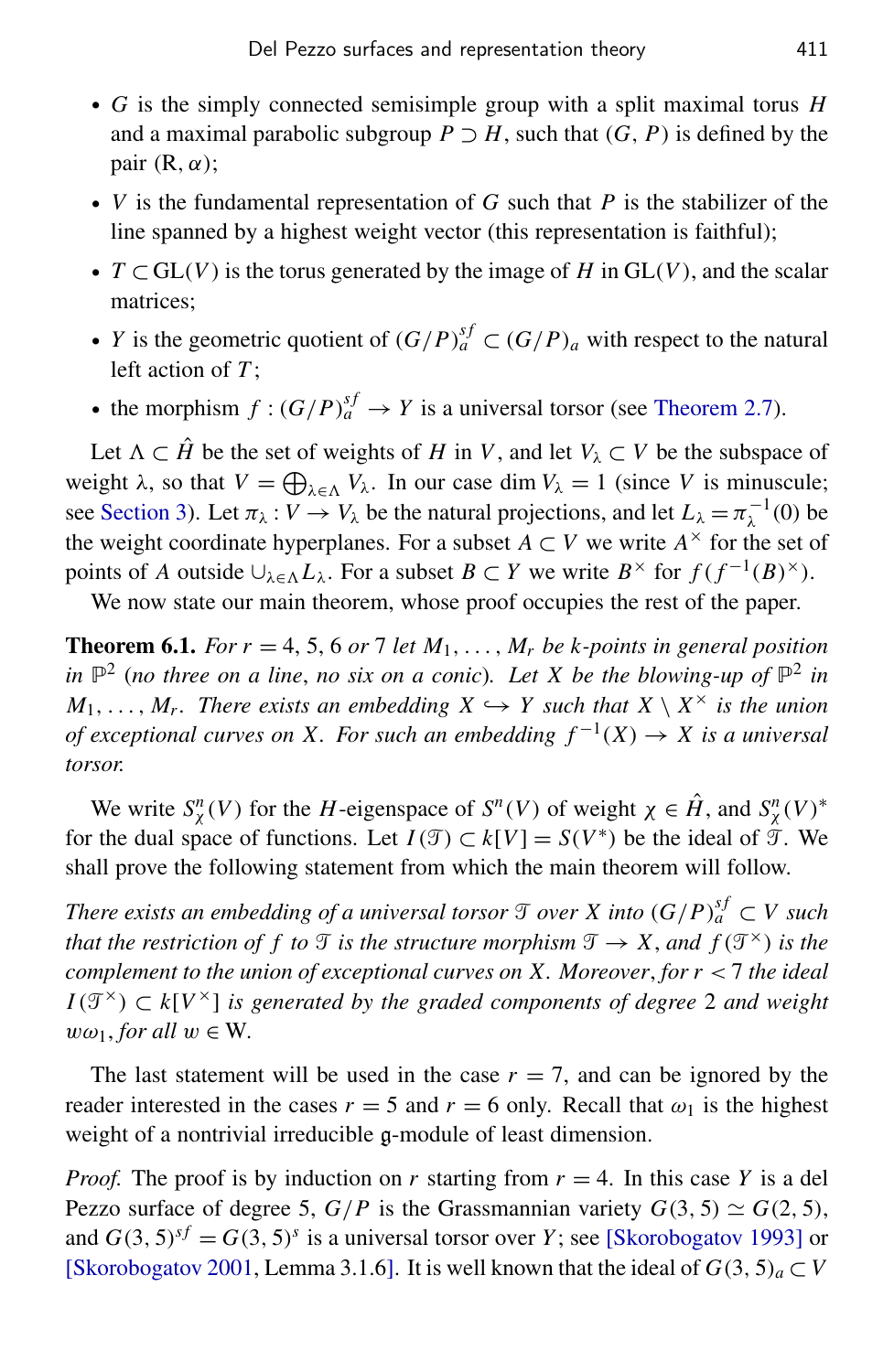is generated by the (quadratic) Plücker relations, and it is easy to see that their weights are of the form  $w\omega_1$ , so our statement is true in this case.

Suppose we know the statement for  $r - 1 \geq 4$ . This means that we are given the following data.

- $(R', \alpha')$  is the "previous" pair to  $(R, \alpha)$  in  $(6)$ ;
- $W' = W(R')$  is the Weyl group;
- *G'* and *P'* are defined by  $(R', \alpha')$ , so that  $(G'/P')_a \subset V_1$  (see [Section 3\)](#page-10-1);
- $H' = H \cap G'$ , so that R' is the root system of  $G'$  with respect to  $H'$ ;
- $T' \subset GL(V_1)$  is the torus generated by the image of  $H'$  in  $GL(V_1)$  and the scalars ( $T'$  is also the image of  $H$  in  $GL(V_1)$ );
- $x_{\mu}$  is a nonzero linear form on the weight  $\mu$  subspace of  $V_1$ ;
- *Y'* is the quotient of  $(G'/P')_a^{sf}$  by *T'*;
- $f'$ :  $(G'/P')_a^{sf} \rightarrow Y'$  is a universal torsor;
- *X'* is the blowing-up of  $\mathbb{P}^2$  in  $M_1, \ldots, M_{r-1}$  (it is a del Pezzo surface of degree  $d' = 8 - r$ ;
- there exists an embedding  $X' \hookrightarrow Y'$  satisfying the conditions of [the theorem,](#page-19-1) in particular,
- $\mathcal{T}' = f'^{-1}(X') \to X'$  is a universal torsor.

The general position assumption implies that  $M_r$  does not belong to the exceptional curves of X'. Thus, by Hilbert's Theorem 90, we can find a  $k$ -point  $x_0 \in \mathcal{T}^{\prime \times}$ such that  $f'(x_0) = M_r$ .

Let  $\tau : \hat{T}' \to \text{Pic } X'$  be the map defined in [Section 1;](#page-4-0) up to the sign,  $\tau$  coincides with the type of the torsor  $f': \mathcal{T}' \to X'$  [\(Lemma 1.2\)](#page-5-0). Since the torsor *f'* :  $\mathcal{T}' \to X'$  is universal,  $\tau$  is an isomorphism of  $\hat{T}' = K[\mathcal{T}'_K]^*/K^*$  and Pic X' as abelian groups. To account for the duality between vectors and linear forms on  $V_1$  we identify these groups by the isomorphism  $-\tau$ . Recall that the Weyl group W' acts on  $\hat{T}$ ' via the normalizer of *H*' in *G*', permuting the weights of  $V_1$ . By induction assumption  $-\tau$  sends these weights bijectively onto the exceptional classes in Pic *X'*. If we transport the action of W' from  $\hat{T}$ ' to Pic *X'* using  $-\tau$ , then the action of W' so obtained preserves the intersection index of exceptional curves; see [\(12\).](#page-18-4) Thus  $-\tau$  is a homomorphism of W'-modules, where W' acts on Pic *X'* as the automorphism group of the triple  $(N_{r-1}, K_{r-1}, (.)$ ). In particular,  $-\tau$  identifies the W'-(co)invariants on both sides (isomorphic to **Z**). This implies that if  $\chi$  is a weight of *T*' in  $S^n(V_1)$ , then the restriction of  $\chi$  to the scalar matrices  $G_m \subset T'$  coincides with the intersection index of  $-\tau(\chi)$  and  $-K_{X'}$ , that is,

<span id="page-20-0"></span>
$$
(\tau(\chi).K_{X'}) = n \tag{13}
$$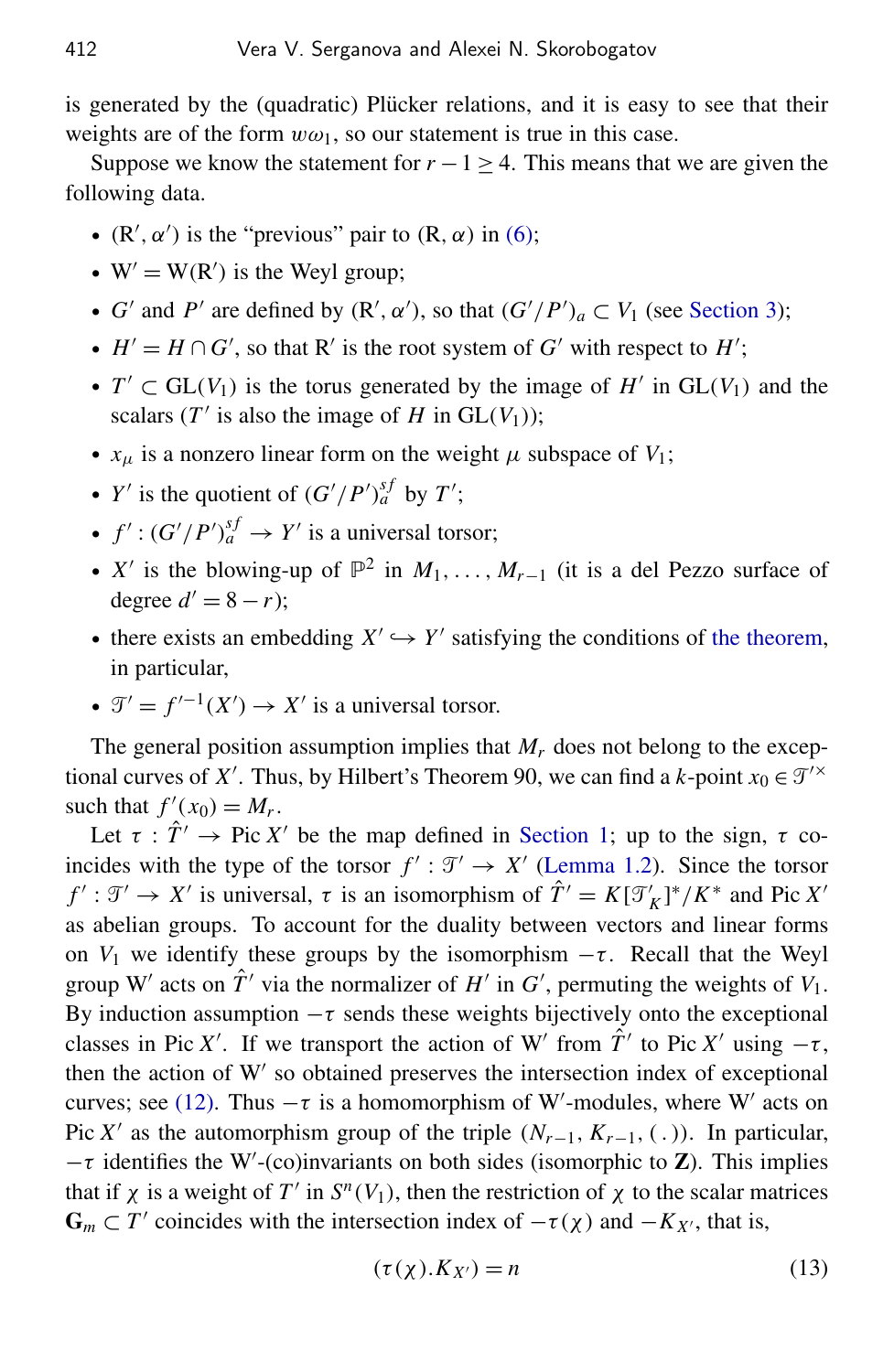(the sign is uniquely determined by the fact that effective divisors intersect positively with  $-K_{X'}$ ). The isomorphism  $-\tau$  also identifies the quotients by the W<sup>'</sup>invariants, that is,  $P(R')$  and  $\hat{H'}$ . We fix these identifications from now on.

For  $\phi(x) \in S_\chi^n(V_1)^*$ ,  $\chi \in \hat{T}'$ , let  $C_\phi \subset X'$  be the image of the intersection of  $\mathcal{T}'$ with the *T*'-invariant hypersurface  $\phi(x) = 0$ . If  $C_{\phi} \neq X'$ , then the class  $[C_{\phi}]$  in Pic *X'* is  $-\tau(\chi)$ , and [\(13\)](#page-20-0) can be written as

<span id="page-21-1"></span><span id="page-21-0"></span>
$$
([C_{\phi}].(-K_{X'})) = n. \tag{14}
$$

We have (see the end of [Section 1](#page-4-0) for the first equality)

$$
H^{0}(X', \mathbb{C}_{-\chi}) = k[\mathcal{T}']_{-\chi} = S_{\chi}^{n}(V_{1})^{*}/I(\mathcal{T}') \cap S_{\chi}^{n}(V_{1})^{*}.
$$
 (15)

Apart from the weights of  $V_1$  which correspond to the exceptional curves, the following two cases will be particularly relevant. For  $n = 2$  let  $\lambda$  be a weight of *T*<sup>*i*</sup> in *V*<sub>2</sub>. The restriction of  $\lambda$  to *H*<sup> $\prime$ </sup> is  $w\omega_1 \in \hat{H}^{\prime} = P(R^{\prime})$ , where  $w \in W^{\prime}$  (see the end of [Section 3\)](#page-10-1). If  $\phi \in S^2_\lambda(V_1)^*$  is such that  $C_\phi \neq X'$ , then by [\(14\)](#page-21-0) we see that  $[C_{\phi}] = -\frac{2}{d'} K_{X'} + w\omega_1$ , so  $C_{\phi}$  is a conic on  $X'$  by [Lemma 5.1](#page-18-5) [\(iii\).](#page-18-2) The Riemann–Roch theorem implies that dim  $H^0(X', \mathbb{O}_{\mathbb{R}}) = 2$ , where  $\mathbb{O}_{\mathbb{R}} = \mathbb{O}(C_{\phi})$ is the invertible sheaf associated to  $C_{\phi}$ . Thus  $I(\mathcal{T}') \cap S^2_{\lambda}(V_1)^*$  has codimension λ 2 in  $S^2_\lambda(V_1)^*$ . Note that by [Lemma 3.3](#page-12-1) we have  $p_\lambda(x) \in I(\mathcal{T}') \cap S^2_\lambda(V_1)^*$ . For  $r = 7$  and  $n = 3$  the space  $V_3$  is a trivial 1-dimensional representation of *G'*, hence of weight  $0 \in \hat{H}'$ . Thus for  $\phi \in S_0^3(V_1)^*$  we have  $[C_{\phi}] = -K_{X'}$ , by [\(14\).](#page-21-0) If  $C_{\phi} \neq X'$ , then  $C_{\phi}$  is a plane section of the cubic surface  $X' \subset \mathbb{P}^3$ . The vector space  $H^{0}(X', \mathbb{O}(C_{\phi})) = H^{0}(X', \mathbb{O}(-K_{X'})$  has dimension 4; thus  $I_0 = I(\mathcal{I'}) \cap S_0^3(V_1)^*$ has codimension 4 in  $S_0^3(V_1)^*$ . It is clear that  $q(x) \in I_0$ ; see, for example, [\(10\).](#page-14-2)

The following proposition is a crucial technical step in the proof of our main theorem.

**Proposition 6.2.** *There exists a nonempty open subset*  $\Omega(x_0) \subset (G'/P')_a^{\times}$  *such that for any*  $y_0 \in \Omega(x_0)$  *we have*  $p_\lambda(x_0^{-1})$  $y_0^{-1}y_0x$   $\notin I(\mathcal{T}') \cap S^2_\lambda(V_1)^*$  *for all weights*  $\lambda$ *of*  $V_2$ *, and*  $q(x_0^{-1})$  $y_0^{-1}y_0x \notin I_0 \text{ if } r = 7.$ 

*Proof.* We begin with pointing out the following useful fact. Let  $Ver_{\lambda}$  be the composition of the second Veronese embedding  $V_1 \rightarrow S^2(V_1)$  with the projection of  $S^2(V_1)$  to its direct summand  $S^2(\chi(V_1)$ . By [Lemma 3.3,](#page-12-1)  $p_\lambda(x) = 0$  is the only quadratic equation of  $G'/P'$  of weight  $\lambda$ ; thus Ver $_{\lambda}((G'/P')_a)$  spans a codimension 1 subspace of  $S^2_\lambda(V_1)$ , namely, the zero set of the linear form  $p_\lambda(x) \in S^2_\lambda(V_1)^*$ .

Next, we claim that the quadratic forms  $p_{\lambda}(x_0^{-1})$  $y_0^{-1}y_0x$ ,  $y_0 \in (G'/P')_a^{\times}$ , span a codimension 1 subspace of  $S^2_\lambda(V_1)^*$ . Using [\(8\)](#page-14-3) we write

$$
p_{\lambda}(x_0^{-1}y_0x) = \sum_{\lambda=\mu+\nu} p_{\mu\nu} \frac{y_{0\mu}y_{0\nu}}{x_{0\mu}x_{0\nu}} x_{\mu}x_{\nu}.
$$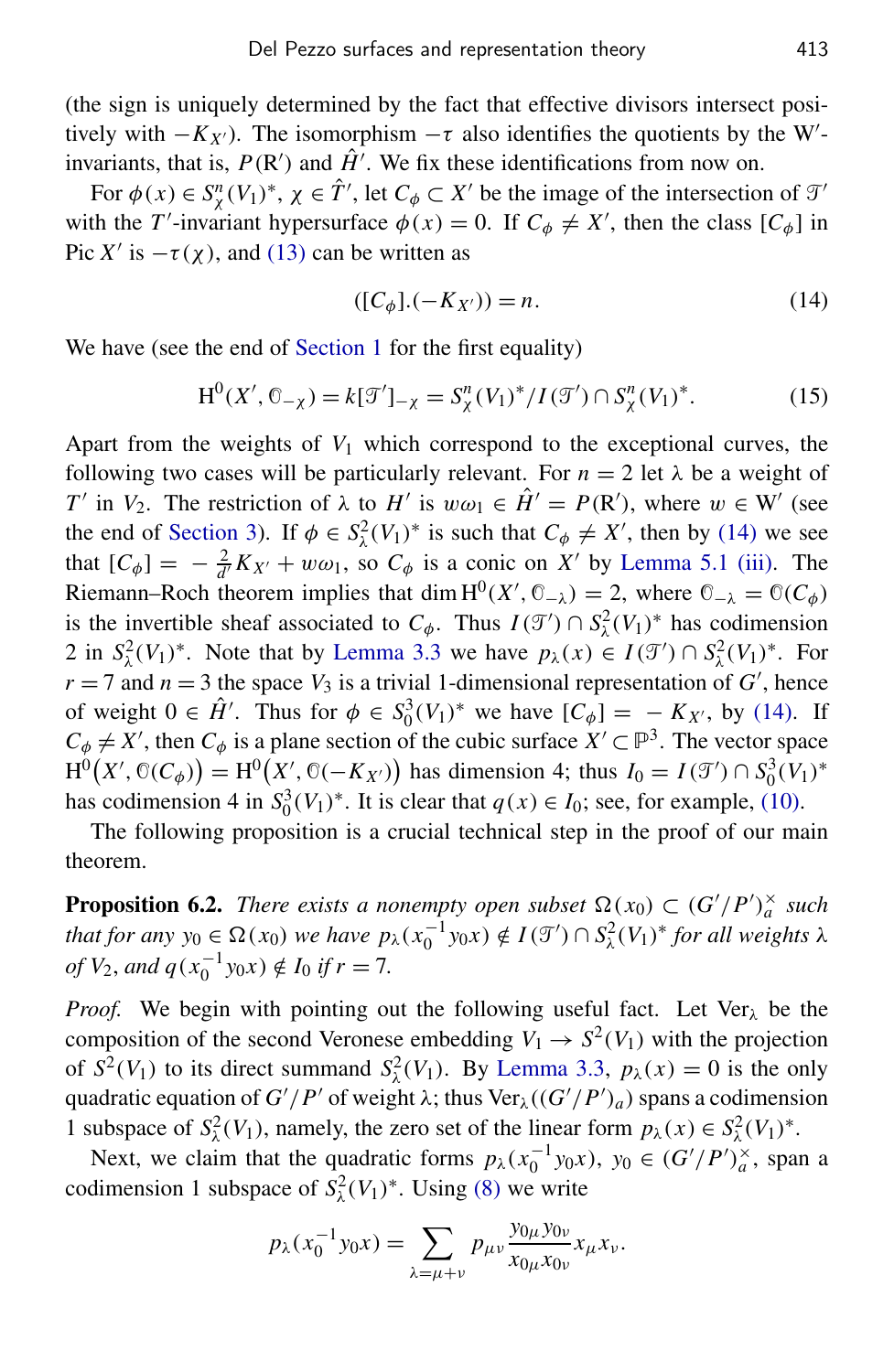Suppose that for some coefficients  $c_{\mu\nu}$  we have a linear relation

$$
\sum_{\lambda=\mu+\nu} c_{\mu\nu} p_{\mu\nu} \frac{y_{0\mu} y_{0\nu}}{x_{0\mu} x_{0\nu}} = 0.
$$

This can be read as a relation with coefficients  $c_{\mu\nu} p_{\mu\nu} x_{0\mu}^{-1}$  $^{-1}_{0\mu}x^{-1}_{0\nu}$  $_{0v}^{-1}$  satisfied by all the vectors  $(y_{0\mu}y_{0\nu})$ , where  $y_0 \in (G'/P')_a^{\times}$  and  $\mu + \nu = \lambda$ . The set of these vectors is precisely  $\text{Ver}_{\lambda}((G'/P')^{\times}_{a})$ . The linear span of  $\text{Ver}_{\lambda}((G'/P')^{\times}_{a})$  is the same as the linear span of  $\text{Ver}_{\lambda}((G'/P')_a)$ . By the argument in the beginning of the proof, up to a multiplicative constant there is only one linear relation satisfied by the elements of Ver<sub> $\lambda$ </sub>(( $G'/P'$ )<sub>a</sub>), namely the one with coefficients  $p_{\mu\nu}$ . Therefore,  $c_{\mu\nu} = x_{0\mu}x_{0\nu}$ is uniquely determined up to a multiplicative constant. This proves our claim. Note that the linear span under discussion is thus the space of forms vanishing at  $x_0$ .

It follows that the set of  $\bar{k}$ -points  $y \in (G'/P')_a^{\times}$  such that  $p_{\lambda}(x_0^{-1})$  $\int_0^{-1} yx$ ) belongs to the codimension 2 subspace  $I(\mathcal{T}') \cap S^2_\lambda(V_1)^*$ , is a proper closed subset of  $(G'/P')^\times_a$ . For  $r < 7$  we define  $\Omega(x_0)$  as the complement to the union of these closed subsets for all weights  $\lambda$  of  $V_2$ .

For the rest of the proof we let  $r = 7$ . Let

$$
\text{Ver}_0^3: V_1 \to S_0^3(V_1)
$$

be the composition of the natural map  $V_1 \rightarrow S^3(V_1)$  with the projection  $S^3(V_1) \rightarrow$  $S_0^3(V_1)$ . The map Ver<sup>3</sup> sends  $x = (x_\mu)$  to the vector  $(x_\mu x_\nu x_\xi)$ , for all  $\mu$ ,  $\nu$ ,  $\xi$  such that  $\mu + \nu + \xi = 0$ . If we write the invariant cubic form (defined up to a scalar multiple) as

$$
q(x) = \sum_{\mu + \nu + \xi = 0} q_{\mu\nu\xi} x_{\mu} x_{\nu} x_{\xi},
$$

then it is well known that all the coefficients  $q_{\mu\nu\xi}$  are nonzero; see, for example, [\[Faulkner 2001\]](#page-26-9). Recall that the singular locus of the cubic hypersurface  $q(x) = 0$ is  $(G'/P')_a$ .

Let  $L_{x_0} \subset S_0^3(V_1)^*$  be the subspace of forms such that all their (first order) partial derivatives vanish at  $x_0$ . We claim that  $L_{x_0}$  coincides with the linear span of the forms  $q(x_0^{-1})$  $\int_0^{-1} y_0 u$ , where  $y_0$  ranges over  $(G'/P')_a$ .

Let us prove this claim. The partial derivatives of  $q(x)$  vanish on  $(G'/P')_a$ ; hence  $q(x_0^{-1})$  $y_0^{-1}y_0u$   $\in$   $L_{x_0}$  for any  $y_0 \in (G'/P')_a$ . Thus the linear span of the forms  $q(x_0^{-1})$  $\int_0^{-1} y_0 u$ , where  $y_0 \in (G'/P')_a$ , is contained in  $L_{x_0}$ . We now prove that these spaces have the same dimension.

Let  $f(x) = \sum_{\mu+\nu+\xi=0} f_{\mu\nu\xi} x_{\mu} x_{\nu} x_{\xi}$  be a form in  $L_{x_0}$ . The partial derivative with respect to  $x_{\xi}$  is

$$
3\sum_{\mu+\nu=-\xi}f_{\mu\nu\xi}x_{\mu}x_{\nu}.
$$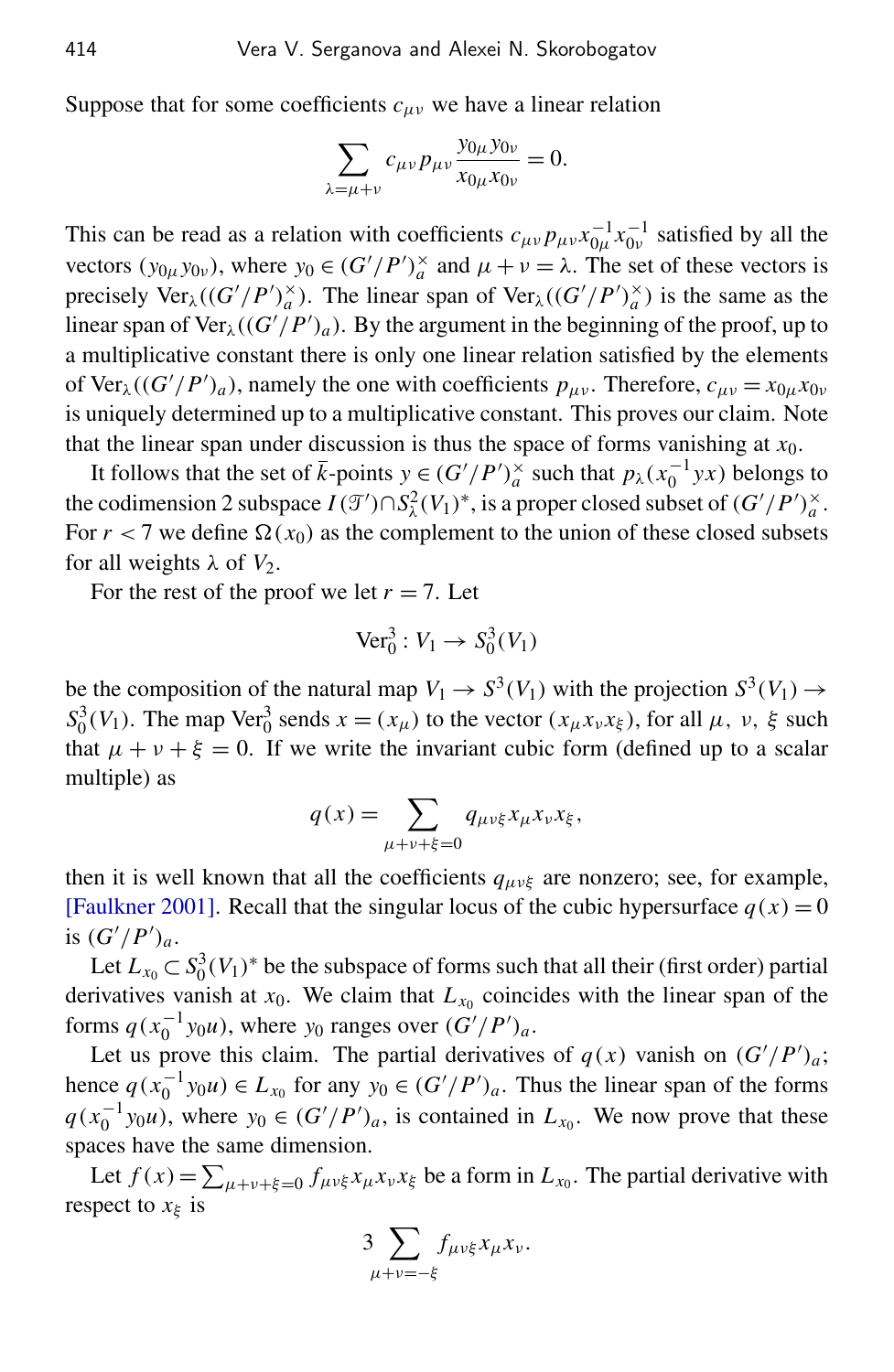It vanishes at  $x_0 \in V_1^\times$  $i_1^{\times}$  if and only if

$$
x_{\xi} \sum_{\mu + \nu = -\xi} f_{\mu\nu\xi} x_{\mu} x_{\nu} = \sum_{\mu + \nu = -\xi} q^{-1}_{\mu\nu\xi} f_{\mu\nu\xi} \cdot q_{\mu\nu\xi} x_{\mu} x_{\nu} x_{\xi}
$$

does. Hence  $(q_{\mu\nu\xi}^{-1}L_{x_0})^{\perp}$  is spanned by the 27 vectors  $(q_{\mu\nu\xi}x_{0\mu}x_{0\nu}x_{0\xi})$ , where  $\xi$  is fixed, and  $\mu$ ,  $\nu$  are arbitrary. Since the coordinates of  $x_0$  are not zero, this space has the same dimension as the space  $M \subset S_0^3(V_1)$  spanned by the 27 vectors ( $q_{\mu\nu\xi}$ ), where  $\xi$  is fixed, and  $\mu$ ,  $\nu$  are arbitrary weights satisfying  $\mu + \nu + \xi = 0$ . The fact that the ideal of  $(G'/P')_a$  is generated by the partial derivatives of  $q(x)$ , implies that  $M^{\perp}$  is the linear span of  $\text{Ver}^3_0((G'/P')_a)$ . We conclude that dim  $L_{x_0}$  equals the dimension of this linear span. Since all the coefficients  $q_{\mu\nu\xi}$  are nonzero, the forms  $q(x_0^{-1})$  $^{1}_{0}$  y<sub>0</sub>*u*), where  $y_0 \in (G'/P')_a$ , span the space of the same dimension. This proves our claim.

We complete the proof of the proposition in the case  $r = 7$ . A cubic form  $f \in S_0^3(V_1)^*$  is in  $L_{x_0}$  if and only if  $f(x) = 0$  is singular at  $x_0 \in V_1^{\times}$  $i_1^{\times}$ . This is the case if and only if the corresponding hyperplane  $H_f \subset S_0^3(V_1)$  contains the tangent space  $\Phi$  to  $\text{Ver}_0^3(V_1)$  at the point  $m = \text{Ver}_0^3(x_0)$ . We have a commutative diagram (compare  $(15)$  and  $(2)$ )

$$
X' \leftarrow \qquad \qquad \mathcal{F}' \subset \qquad \longrightarrow V_1
$$
\n
$$
\downarrow \qquad \qquad \downarrow \qquad \qquad \downarrow
$$
\n
$$
\mathbb{P}\left(\mathrm{H}^0(X', \mathbb{O}(-K_{X'}))^* \right) \leftarrow \mathrm{H}^0\left(X', \mathbb{O}(-K_{X'})\right)^* \setminus \{0\} \hookrightarrow S_0^3(V_1)
$$

where the left-hand vertical map is the anticanonical embedding of  $X'$ , and the other two are Ver<sup>3</sup><sub>0</sub>. The image of  $\mathcal{T}'$  in the 4-dimensional vector space

$$
H^{0}(X', \mathbb{O}(-K_{X'}))^{*} = (k[\mathcal{T}'] \cap S_{0}^{3}(V_{1})^{*})^{*} = (S_{0}^{3}(V_{1})^{*}/I_{0})^{*} \simeq \mathbb{A}^{4} \subset S_{0}^{3}(V_{1})
$$

is the affine cone  $X'_a$  (without 0) over the cubic surface  $X' \subset \mathbb{P}^3$ .

By the induction assumption  $I(\mathcal{T}^{\prime\times})$  is generated by its graded components  $I_\lambda$  of degree 2 and weight  $\lambda$ , for all weights  $\lambda$  of  $V_2$ . The weights of  $V_1$  are the negatives of the weights of  $V_2$ , so  $x_{-\lambda} I_{\lambda}$  has degree 3 and weight 0. Since the coordinates  $x_{-\lambda}$  are invertible on  $\mathcal{T}^{\prime\lambda}$ , the ideal *I*( $\mathcal{T}^{\prime\lambda}$ ) is generated by its graded component of degree 3 and weight 0. Hence locally in the neighborhood  $\mathcal{T}^{\prime\prime}$  of  $x_0$  the ideal  $I(\mathcal{T}')$  is generated by  $I_0$ , that is, by the equations of  $\mathbb{A}^4$  in  $S_0^3(V_1)$ .

This implies that the tangent space  $T_{X'_a,m} \subset \mathbb{A}^4$  is  $\Phi \cap \mathbb{A}^4$ . Thus for any *f* in a dense open subset of  $L_{x_0}$  we have  $H_f \cap \mathbb{A}^4 = T_{X'_a,m}$ . Since  $X' \subset \mathbb{P}^3$  is a smooth cubic surface,  $X'_a \setminus T_{X'_a,m}$  is dense and open in  $X'_a$ . Therefore, for the general  $f \in L_{x_0}$  we have  $X'_a \cap H_f \neq X'_a$ , so  $f \notin I_0$ . Now the above claim implies the statement of the proposition.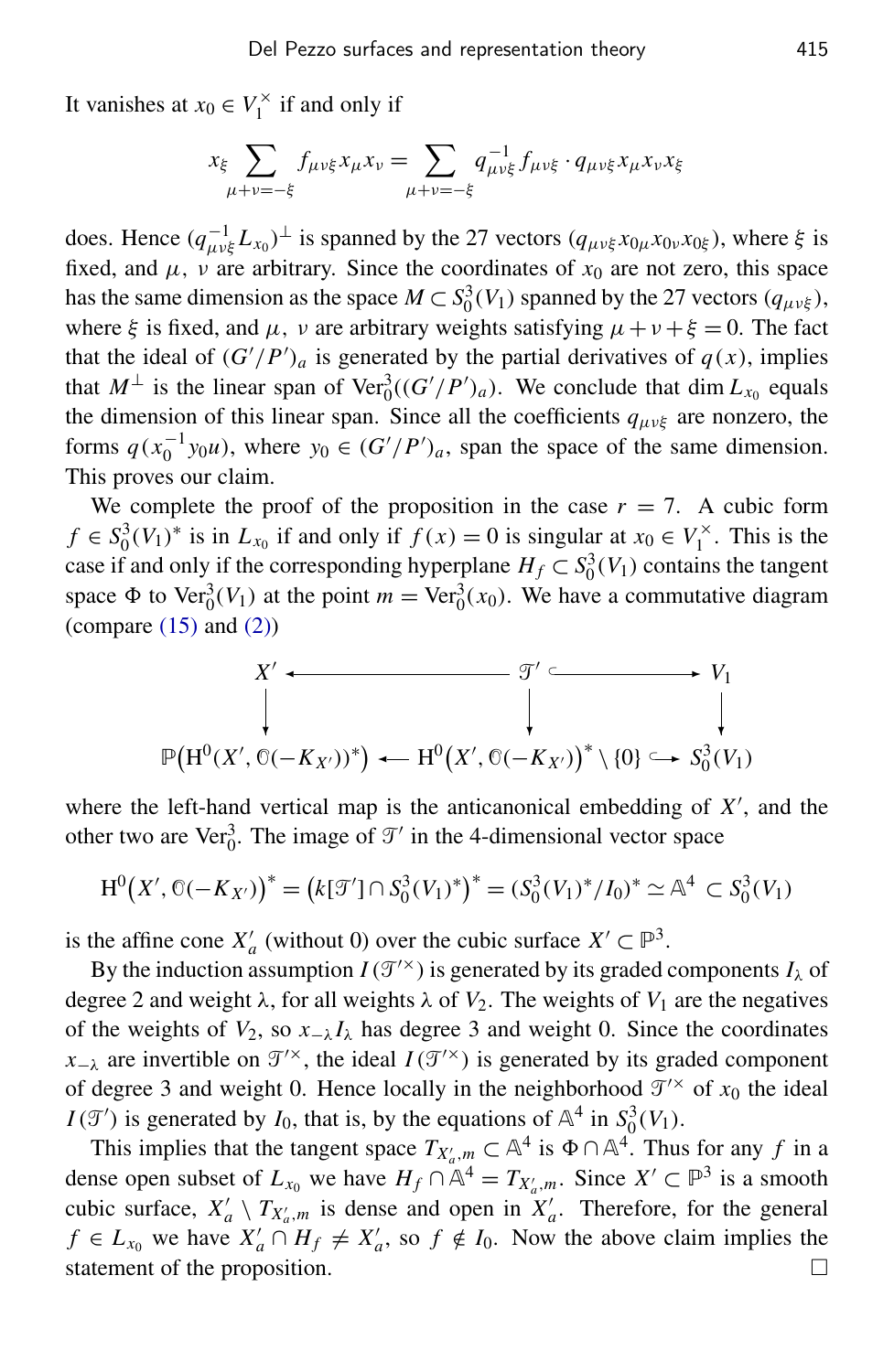<span id="page-24-1"></span>**Corollary 6.3.** *For any k-point*  $y_0 \in \Omega(x_0)$  *and any weight*  $\lambda$  *of*  $V_2$  *the closed subset of*  $\mathfrak{T}'$  *given by*  $p_\lambda(x_0^{-1})$  $j_0^{-1}y_0x$  = 0 *is the preimage*  $f'^{-1}(C_\lambda)$  *of a geometrically integral k-conic*  $C_{\lambda} \subset X'$  *passing through*  $M_r$ . For  $r = 7$  *the closed subset of*  $\mathcal{T}'$  given by  $q(x_0^{-1})$  $y_0^{-1}y_0x$  = 0, *for any*  $y_0 \in \Omega(x_0)$ , *is the preimage*  $f'^{-1}(Q)$  *of a geometrically integral cubic k-curve Q with a double point at M<sup>r</sup>* (*the intersection of the cubic surface*  $X'$  *with its tangent plane at*  $M_r$ *).* 

*Proof.* To check that  $M_r \in C_\lambda$ , set  $x = x_0$ ; then  $p_\lambda(x_0^{-1})$  $y_0^{-1}y_0x$  =  $p_\lambda(y_0) = 0$  by [Lemma 3.3](#page-12-1) since  $y_0 \in (G'/P')_a$ . If the conic  $C_\lambda$  is not geometrically integral, then its components must have intersection index 1 with  $-K_{X}$ , so there are two of them. It is well known that a curve on  $X'$  has such a property if and only if it is an exceptional curve. However,  $M_r$  does not belong to the exceptional curves of  $X'$ . Thus  $C_{\lambda}$  is geometrically integral.

If  $r = 7$ , by substituting  $x = x_0$  one shows as before that *Q* contains  $M_7$  (the cubic form *q* vanishes on  $G'/P'$ ). Since the  $p_{\lambda}(x)$  are partial derivatives of  $q(x)$ , and  $M_7 \n\in C_\lambda$ , we see that Q has a double point at  $M_7$ . If Q is not geometrically integral, then it is the union of a geometrically integral conic and an exceptional curve, or the union of three exceptional curves. In each of these cases the singular point  $M_7 \subset Q$  will have to lie on an exceptional curve, and this is a contradiction.  $\Box$ 

<span id="page-24-0"></span>**Corollary 6.4.** *For any*  $y_0 \in \Omega(x_0)$  *the scheme-theoretic intersection of*  $x_0^{-1}y_0\mathcal{T}'$ *and*  $(G'/P')_a$  *is the orbit*  $T'y_0$ *.* 

*Proof.* By [Lemma 3.3](#page-12-1) the ideal of  $(G'/P')_a$  is generated by  $p_\lambda(x)$ , for all weights λ of  $V_2$ . As was remarked at the end of [Section 5,](#page-17-0) there exist weights λ and *ν* such that the intersection index of  $C_{\lambda}$  and  $C_{\nu}$  on  $X'$  is 1, that is,  $M_r$  is the schemetheoretic intersection  $C_{\lambda} \cap C_{\nu}$ . Thus the orbit  $T'y_0$  is the closed subscheme of  $x_0^{-1}$  $v_0^{-1} y_0 \mathcal{T}'$  given by  $p_\lambda(x) = p_\nu(x) = 0$ , and our statement follows.

Let  $\sigma: X = \text{Bl}_{M_r}(X') \to X'$  be the morphism inverse to the blowing-up of  $M_r$ . Then  $\sigma$  induces an isomorphism of  $X \setminus \sigma^{-1}(M_r)$  with  $X' \setminus M_r$ , and  $\sigma^{-1}(M_r) \cong \mathbb{P}^1$ . The proper transform of a curve  $D \subset X'$  is defined as the closure of  $\sigma^{-1}(D \setminus M_r)$ in  $X$ . The comparison of intersection indices on  $X'$  and  $X$  shows that the proper transforms of the conics  $C_{\lambda}$  and the singular cubic *Q* (for  $r = 7$ ) are exceptional curves on *X*. By comparing the numbers we see that these curves together with  $\sigma^{-1}(M_r)$  and the inverse images of the exceptional curves on X' give the full set of exceptional curves on *X*.

*End of proof of [Theorem 6.1](#page-19-0)* Consider the open set  $U \subset (G/P)_a$  and the morphism  $\pi : U \to V_1 \setminus \{0\}$ ; see [Corollary 4.2.](#page-16-0) Choose any  $y_0 \in \Omega(x_0)$ , and define  $\mathcal{T} \subset U$  as the "proper transform" of  $x_0^{-1}$  $\int_0^{-1} y_0 \mathcal{T}'$  with respect to  $\pi$ . Explicitly,  $\mathcal{T} \subset U$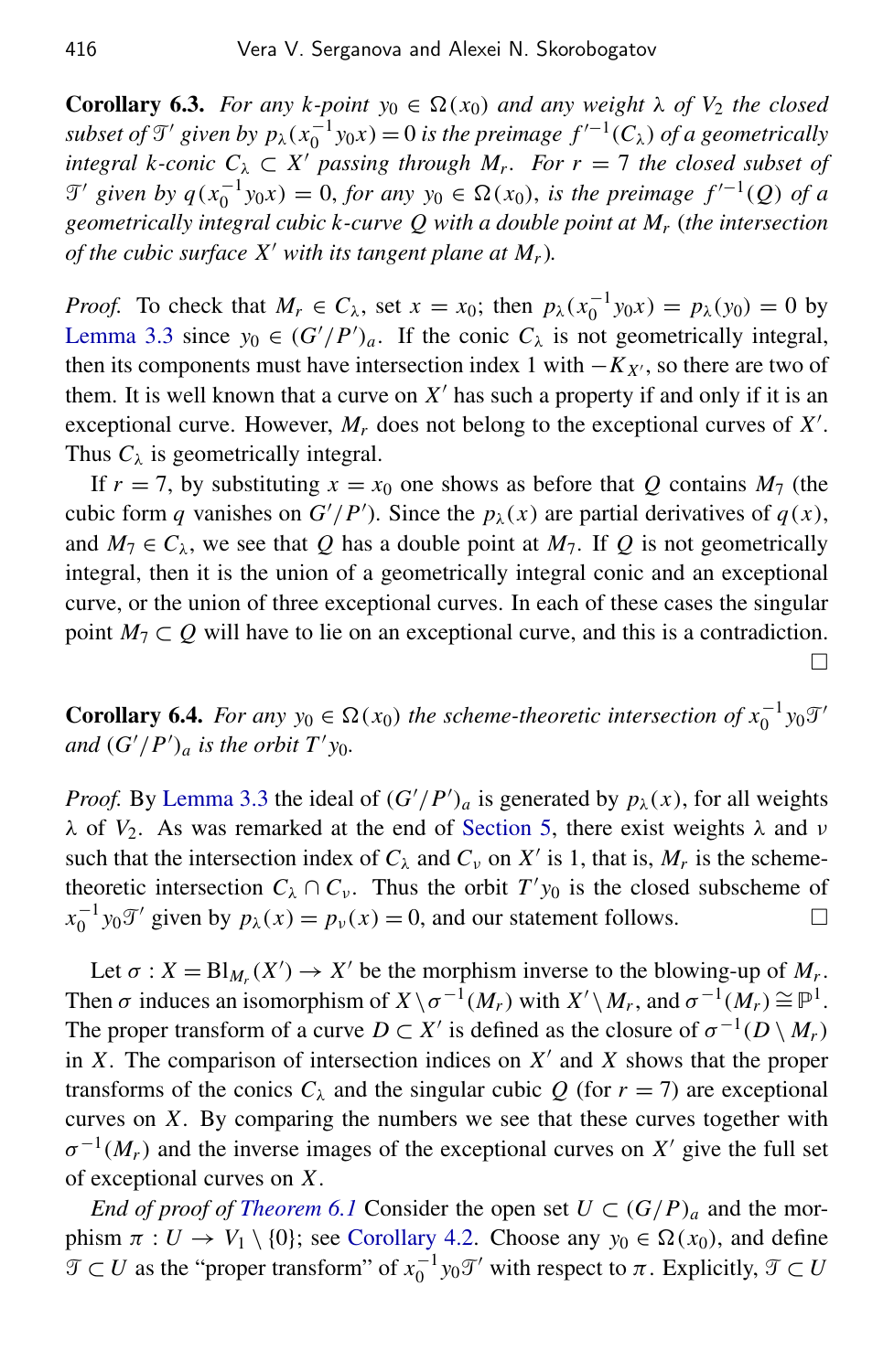is defined as the Zariski closure of

$$
\pi^{-1}(x_0^{-1}y_0\mathcal{I}'\setminus (G'/P')_a) = \pi^{-1}(x_0^{-1}y_0\mathcal{I}'\setminus T'y_0),
$$

where the equality is due to [Corollary 6.4.](#page-24-0) The torus *T'* acts on  $\mathcal{T}'$ , and  $\pi$  is *T'*equivariant; hence *T'* acts on  $\mathcal{T}$ . But  $\mathbf{G}_m = \{g_t\}$  (see [Lemma 4.1\)](#page-15-4) also acts on  $\mathcal{T}$ . The torus *T* is generated by *T*<sup>'</sup> and  $\mathbf{G}_m = \{g_t\}$ , so *T* acts on  $\mathcal{T}$ .

Corollaries [4.2](#page-16-0) and [6.4](#page-24-0) imply that the restriction of  $\pi$  to  $\mathcal T$  is the composition of a torsor under  $\mathbf{G}_m = \{g_t\}$  and the morphism  $\text{Bl}_{y_0T'}(x_0^{-1})$  $y_0^{-1}y_0 \mathcal{T}'$   $\rightarrow x_0^{-1}$  $_{0}^{-1}$  y<sub>0</sub> $\mathcal{T}'$  inverse to the blowing-up of the orbit  $T'y_0$  in  $x_0^{-1}$  $\int_0^{-1} y_0 \mathcal{T}'$ . The blowing-up of  $T' y_0$  in  $x_0^{-1}$  $\sigma^{-1}y_0\mathcal{T}'$ is naturally isomorphic to the pullback  $\mathcal{T}' \times_{X'} X$  of the torsor  $\mathcal{T}' \to X'$  to  $\hat{X}$ . This can be summarized in the commutative diagram

$$
\mathcal{T} \longrightarrow \mathcal{T}' \times_{X'} X \longrightarrow X
$$
\n
$$
\downarrow \qquad \qquad \downarrow \sigma
$$
\n
$$
\mathcal{T}' \longrightarrow X'
$$
\n(16)

where the horizontal arrows are torsors under tori, and the vertical arrows are contractions. The composed morphism  $f : \mathcal{T} \to X$  is a composition of two torsors under tori, and hence is an affine morphism whose fibres are orbits of *T* . Therefore  $\mathcal T$  is an *X*-torsor under *T*, by [Lemma 1.1.](#page-4-2) We obtain a *T*-equivariant embedding  $\mathfrak{T} \hookrightarrow (G/P)_a$ .

For *r* < 7 we note that  $I(\mathcal{T}^{\times}) \subset k[V^{\times}]$  is generated by  $I(x_0^{-1})$  $_{0}^{-1}y_{0}\mathcal{T}^{\prime x}$ ) and the equations of  $(G/P)_a$ ; moreover, for each weight  $w\omega_1$ ,  $w \in W$ , there is exactly one quadratic equation, by [Lemma 3.3.](#page-12-1) The restriction of  $\omega_1 \in \hat{H} = P(R)$  to *H'* is again the weight  $\omega_1 \in \hat{H}' = P(R')$ . By the induction assumption  $I(\mathcal{T}'^{\times})$  is generated by its graded components of degree 2 of such weights; hence the same is true for  $I(\mathcal{T}^{\times}).$ 

It remains to prove that  $\mathcal{T} \subset (G/P)^{sf}_{a}$ , and that the torsor  $f : \mathcal{T} \to X$  is universal. The action of *T* on  $\mathcal T$  is free; we show that every point of  $\mathcal T$  is stable. We claim that *f* sends the weight hyperplane sections of  $\mathcal T$  to the exceptional curves on *X*. By the results of [Section 4](#page-15-0) this follows from the induction assumption for the weights of  $V_1$ , and from [Corollary 6.3](#page-24-1) for the weights of  $V_2 \oplus V_3$ . [Corollary 6.4](#page-24-0) implies that the highest weight hyperplane  $x_{\omega} = 0$  corresponds to  $\sigma^{-1}(M_r)$ . By [Lemma 5.1](#page-18-5) [\(ii\)](#page-18-3) the set of exceptional curves of *X* is identified with the set  $W\omega$  in such a way that two distinct exceptional curves intersect in *X* if and only if the corresponding weights are not adjacent vertices of the convex hull  $Conv(W\omega)$ . Now [Proposition](#page-9-1) [2.4](#page-9-1) implies that  $\mathcal{T} \subset (G/P)^{sf}_{a}$ . We thus obtain an embedding  $X \hookrightarrow Y$ .

The pull-back of the torsor  $(G/P)^{sf}_{a} \to Y$  to *X* gives rise to the following commutative diagram, where the horizontal arrows represent the types of corresponding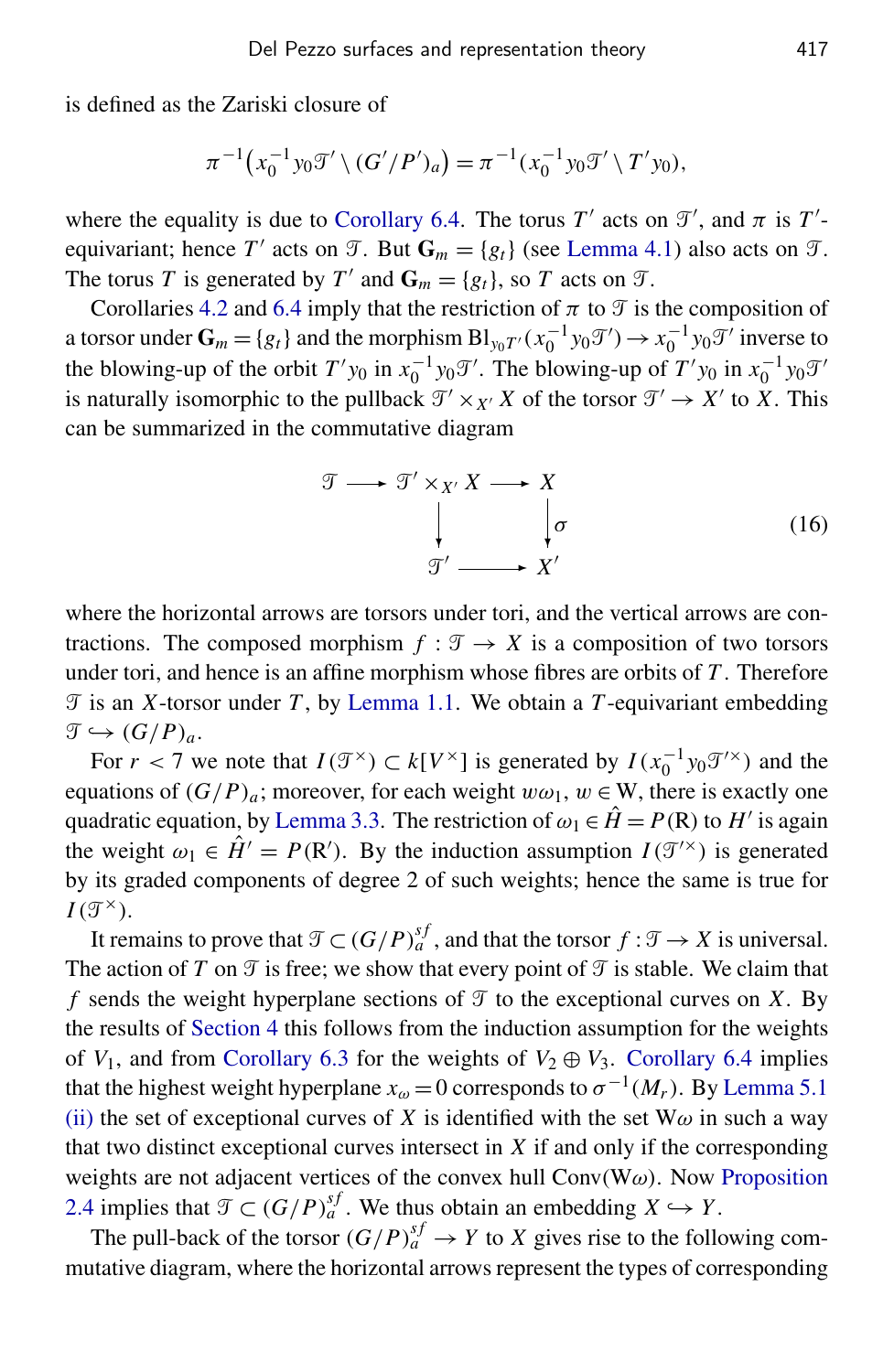torsors



The upper horizontal arrow is an isomorphism since the torsor  $(G/P)^{sf}_{a} \rightarrow Y$  is universal, by [Theorem 2.7.](#page-10-0) Since the exceptional curves on *X* are cut by divisors on *Y*, the restriction map Pic  $Y \to Pic X$  is surjective. However, the ranks of Pic *Y* and Pic *X* are equal, so this map is an isomorphism. Now it follows from the diagram that the type of the torsor  $f : \mathcal{T} \to X$  is an isomorphism, so this torsor is universal as well. The theorem is proved.  $\Box$ 

#### Acknowledgement

The second author is grateful to *Centre de recherches mathématiques de l'Université de Montréal*, the Mathematical Sciences Research Institute in Berkeley, and the organizers of the special semester "Rational and integral points on higherdimensional varieties" for the hospitality and support.

#### **References**

- <span id="page-26-2"></span>[Batyrev and Popov 2004] V. V. Batyrev and O. N. Popov, "The Cox ring of a del Pezzo surface", pp. 85–103 in *Arithmetic of higher-dimensional algebraic varieties* (Palo Alto, CA, 2002), edited by B. Poonen and Y. Tschinkel, Progr. Math. 226, Birkhäuser, Boston, 2004. [MR 2005h:14091](http://msp.org/idx/mr/2005h:14091) [Zbl 1075.14035](http://msp.org/idx/zbl/1075.14035)
- <span id="page-26-8"></span>[Bourbaki 1981] N. Bourbaki, *Groupes et algèbres de Lie, Chapitres IV–VIII*, Masson, Paris, 1981. [MR 83g:17001](http://msp.org/idx/mr/83g:17001) [Zbl 0498.12001](http://msp.org/idx/zbl/0498.12001)
- <span id="page-26-1"></span>[Colliot-Thélène and Sansuc 1987] J.-L. Colliot-Thélène and J.-J. Sansuc, ["La descente sur les var](http://dx.doi.org/10.1215/S0012-7094-87-05420-2)[iétés rationnelles, II",](http://dx.doi.org/10.1215/S0012-7094-87-05420-2) *Duke Math. J.* 54:2 (1987), 375–492. [MR 89f:11082](http://msp.org/idx/mr/89f:11082) [Zbl 0659.14028](http://msp.org/idx/zbl/0659.14028)
- <span id="page-26-6"></span>[Dabrowski 1996] R. Dabrowski, ["On normality of the closure of a generic torus orbit in](http://projecteuclid.org/getRecord?id=euclid.pjm/1102366013) *G*/*P*", *Pacific J. Math.* 172:2 (1996), 321–330. [MR 97d:14067](http://msp.org/idx/mr/97d:14067) [Zbl 0969.14034](http://msp.org/idx/zbl/0969.14034)
- <span id="page-26-3"></span>[Derenthal 2006] U. Derenthal, "On the Cox ring of Del Pezzo surfaces", 2006. [math.AG/0603111](http://arxiv.org/abs/math.AG/0603111)
- <span id="page-26-4"></span>[Derenthal 2007] U. Derenthal, ["Universal torsors of del Pezzo surfaces and homogeneous spaces",](http://dx.doi.org/10.1016/j.aim.2007.01.012) *Adv. Math.* 213:2 (2007), 849–864. [MR 2332612](http://msp.org/idx/mr/2332612) [Zbl pre05168539](http://msp.org/idx/zbl/pre05168539) [math.AG/0604195](http://msp.org/idx/arx/math.AG/0604195)
- <span id="page-26-7"></span>[Dolgachev 2003] I. Dolgachev, *Lectures on invariant theory*, London Mathematical Society Lecture Notes Series 296, Cambridge Univ. Press, Cambridge, 2003. [MR 2004g:14051](http://msp.org/idx/mr/2004g:14051) [Zbl 1023.13006](http://msp.org/idx/zbl/1023.13006)
- <span id="page-26-9"></span>[Faulkner 2001] J. R. Faulkner, ["Generalized quadrangles and cubic forms",](http://dx.doi.org/10.1081/AGB-100106777) *Comm. Algebra* 29:10 (2001), 4641–4653. [MR 2002j:17039](http://msp.org/idx/mr/2002j:17039) [Zbl 0992.17017](http://msp.org/idx/zbl/0992.17017)
- <span id="page-26-5"></span>[Flaschka and Haine 1991] H. Flaschka and L. Haine, ["Torus orbits in](http://projecteuclid.org/getRecord?id=euclid.pjm/1102644463) *G*/*P*", *Pacific J. Math.* 149:2 (1991), 251–292. [MR 92e:14047](http://msp.org/idx/mr/92e:14047) [Zbl 0788.22017](http://msp.org/idx/zbl/0788.22017)
- <span id="page-26-0"></span>[Friedman and Morgan 2002] R. Friedman and J. W. Morgan, "Exceptional groups and del Pezzo surfaces", pp. 101–116 in *Symposium in Honor of C. H. Clemens*, edited by A. Bertram et al., Contemp. Math. 312, Amer. Math. Soc., Providence, RI, 2002. [MR 2004b:14061](http://msp.org/idx/mr/2004b:14061) [Zbl 1080.14533](http://msp.org/idx/zbl/1080.14533)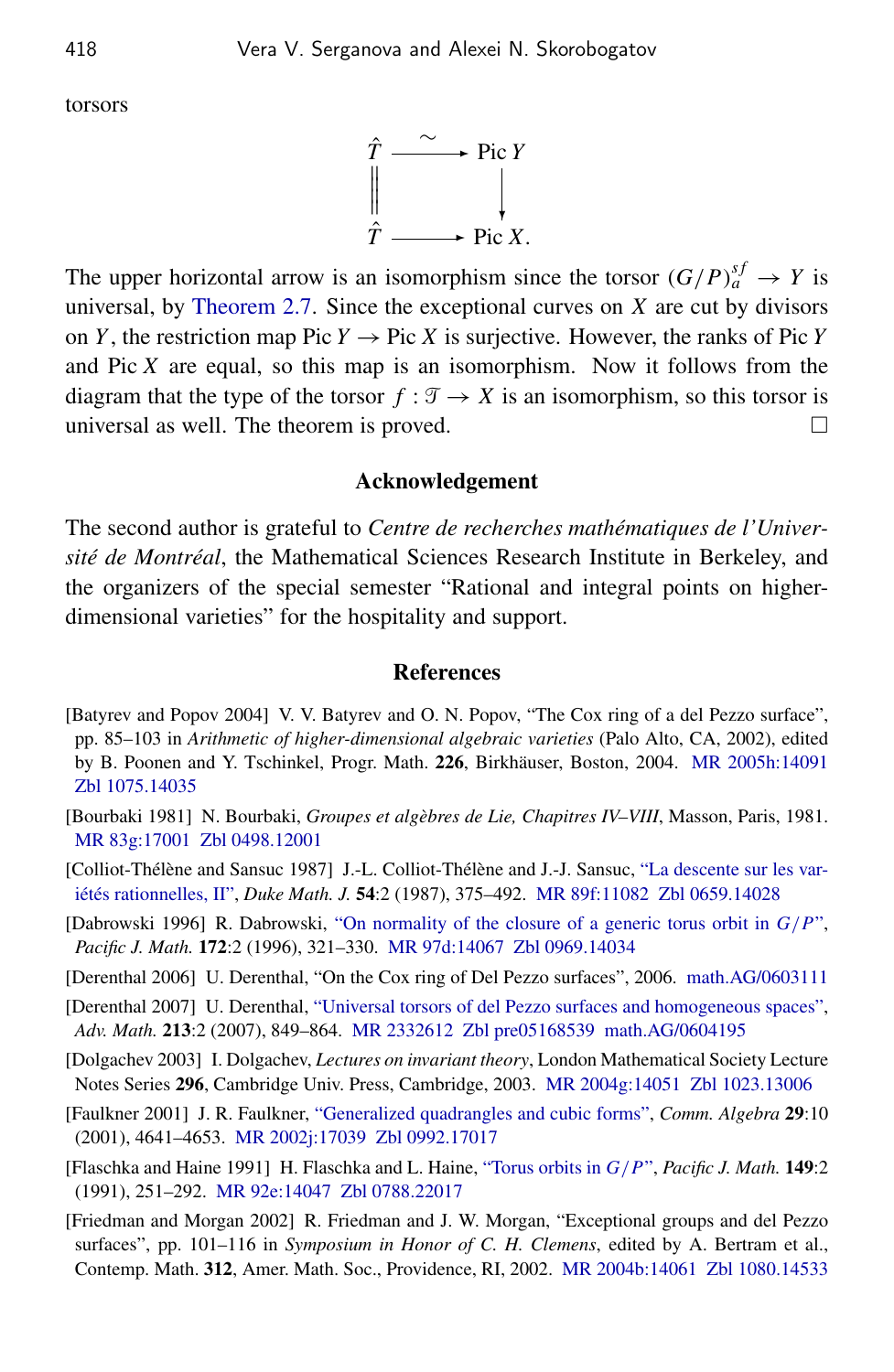- <span id="page-27-9"></span>[Gel'fand and Serganova 1987] I. M. Gel'fand and V. V. Serganova, "Combinatorial geometries and the strata of a torus on homogeneous compact manifolds", *Uspekhi Mat. Nauk* 42:2(254) (1987), 107–134, 287. [MR 89g:32049](http://msp.org/idx/mr/89g:32049) [Zbl 0629.14035](http://msp.org/idx/zbl/0629.14035)
- <span id="page-27-6"></span>[Hartshorne 1977] R. Hartshorne, *Algebraic geometry*, Graduate Texts in Mathematics 52, Springer, New York, 1977. [MR 57 #3116](http://msp.org/idx/mr/57:3116) [Zbl 0367.14001](http://msp.org/idx/zbl/0367.14001)
- <span id="page-27-11"></span>[Helgason 2001] S. Helgason, *Differential geometry, Lie groups, and symmetric spaces*, Graduate Studies in Mathematics 34, American Mathematical Society, Providence, RI, 2001. Corrected reprint of the 1978 original. [MR 2002b:53081](http://msp.org/idx/mr/2002b:53081) [Zbl 0993.53002](http://msp.org/idx/zbl/0993.53002)
- <span id="page-27-12"></span>[Lancaster and Towber 1979] G. Lancaster and J. Towber, ["Representation-functors and flag-alge](http://dx.doi.org/10.1016/0021-8693(79)90149-2)[bras for the classical groups. I",](http://dx.doi.org/10.1016/0021-8693(79)90149-2) *J. Algebra* 59:1 (1979), 16–38. [MR 80i:14020](http://msp.org/idx/mr/80i:14020) [Zbl 0441.14013](http://msp.org/idx/zbl/0441.14013)
- <span id="page-27-2"></span>[Leung 2000] N. C. Leung, "ADE-bundles over rational surfaces, configuration of lines and rulings", preprint, 2000. [math.AG/0009192](http://msp.org/idx/arx/math.AG/0009192)
- <span id="page-27-0"></span>[Manin 1986] Y. I. Manin, *Cubic forms: algebra, geometry, arithmetic*, 2nd ed., North-Holland Mathematical Library 4, North-Holland, Amsterdam, 1986. [MR 87d:11037](http://msp.org/idx/mr/87d:11037) [Zbl 0582.14010](http://msp.org/idx/zbl/0582.14010)
- <span id="page-27-1"></span>[Manivel 2006] L. Manivel, ["Configurations of lines and models of Lie algebras",](http://dx.doi.org/10.1016/j.jalgebra.2006.04.029) *J. Algebra* 304:1 (2006), 457–486. [MR 2007f:17017](http://msp.org/idx/mr/2007f:17017) [Zbl pre05078835](http://msp.org/idx/zbl/pre05078835)
- <span id="page-27-7"></span>[Mumford et al. 1994] D. Mumford, J. Fogarty, and F. Kirwan, *Geometric invariant theory*, 3rd ed., Ergebnisse der Mathematik 34, Springer, Berlin, 1994. [MR 95m:14012](http://msp.org/idx/mr/95m:14012) [Zbl 0797.14004](http://msp.org/idx/zbl/0797.14004)
- <span id="page-27-10"></span>[Onishchik and Vinberg 1990] A. L. Onishchik and È. B. Vinberg, *Lie groups and algebraic groups*, Springer, Berlin, 1990. [MR 91g:22001](http://msp.org/idx/mr/91g:22001) [Zbl 0722.22004](http://msp.org/idx/zbl/0722.22004)
- <span id="page-27-8"></span>[Popov 1974] V. L. Popov, "Picard groups of homogeneous spaces of linear algebraic groups and one-dimensional homogeneous vector fiberings", *Izv. Akad. Nauk SSSR Ser. Mat.* 38 (1974), 294– 322. [MR 50 #9867](http://msp.org/idx/mr/50:9867) [Zbl 0298.14023](http://msp.org/idx/zbl/0298.14023)
- <span id="page-27-5"></span>[Popov 2001] O. N. Popov, Diplomarbeit, Universität Tübingen, 2001.
- <span id="page-27-4"></span>[Skorobogatov 1993] A. N. Skorobogatov, ["On a theorem of Enriques–Swinnerton-Dyer",](http://www.numdam.org/item?id=AFST_1993_6_2_3_429_0) *Ann. Fac. Sci. Toulouse Math.* (6) 2:3 (1993), 429–440. [MR 95b:14018](http://msp.org/idx/mr/95b:14018) [Zbl 0811.14020](http://msp.org/idx/zbl/0811.14020)
- <span id="page-27-3"></span>[Skorobogatov 2001] A. Skorobogatov, *Torsors and rational points*, Cambridge Tracts in Mathematics 144, Cambridge University Press, Cambridge, 2001. [MR 2002d:14032](http://msp.org/idx/mr/2002d:14032) [Zbl 0972.14015](http://msp.org/idx/zbl/0972.14015)

| Communicated by Bjorn Poonen<br>Received 2007-02-02 Revised 2007-08-11 | Accepted 2007-09-15                                                                                                             |
|------------------------------------------------------------------------|---------------------------------------------------------------------------------------------------------------------------------|
| serganov@math.berkeley.edu                                             | Department of Mathematics, University of California,                                                                            |
|                                                                        | Berkeley, CA 94720-3840, United States                                                                                          |
| a.skorobogatov@imperial.ac.uk                                          | Department of Mathematics, South Kensington Campus,<br>Imperial College, London SW72BZ, United Kingdom                          |
|                                                                        | Institute for Information Transmission Problems.<br>Russian Academy of Sciences, 19 Bolshoi Karetnyi,<br>Moscow, 127994, Russia |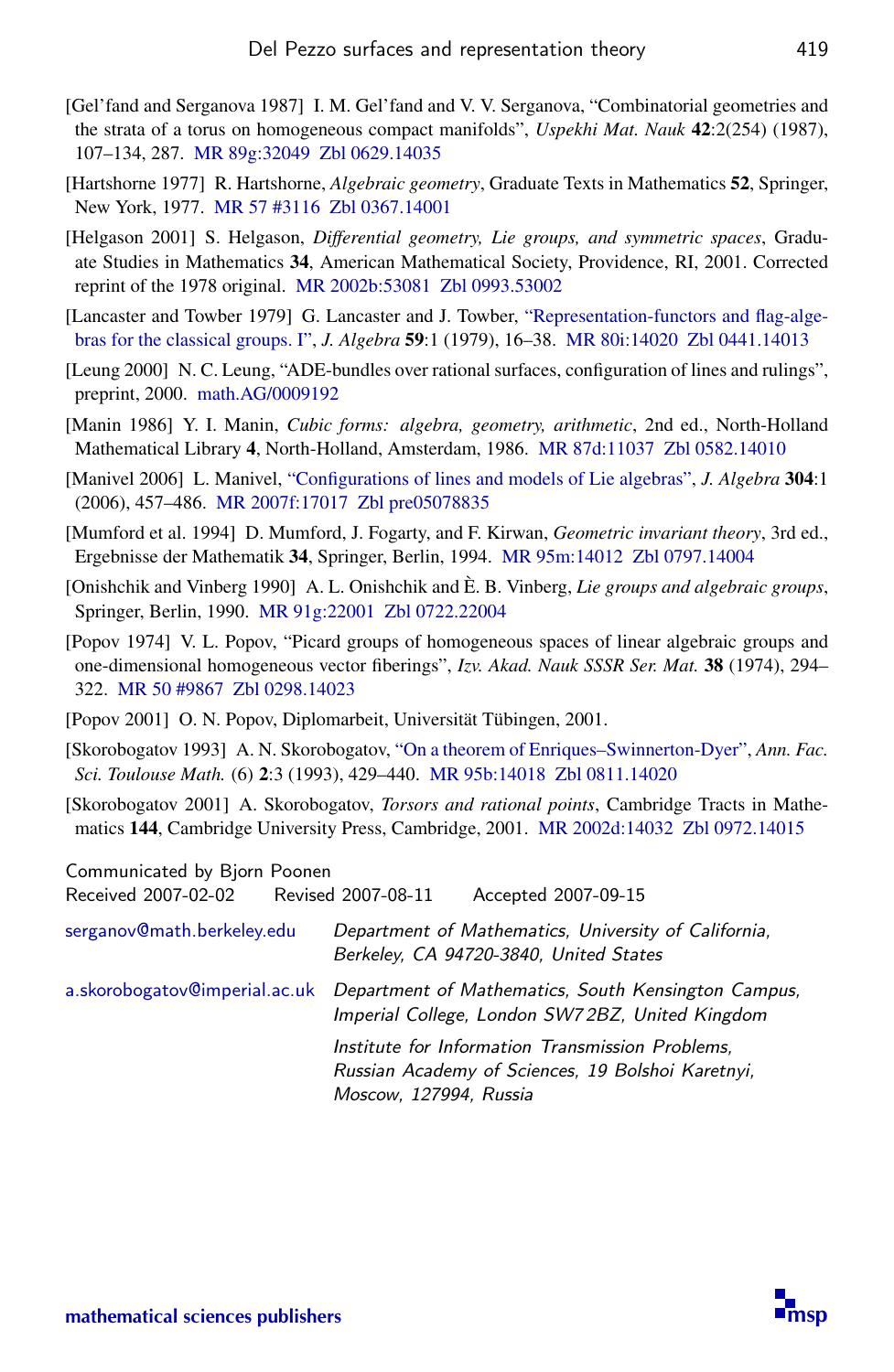## Algebra & Number Theory

[www.jant.org](http://dx.doi.org/10.2140/ant)

#### EDITORS

MANAGING EDITOR Bjorn Poonen University of California Berkeley, USA

EDITORIAL BOARD CHAIR David Eisenbud University of California Berkeley, USA

#### BOARD OF EDITORS

| Georgia Benkart         | University of Wisconsin, Madison, USA   | Susan Montgomery       | University of Southern California, USA   |
|-------------------------|-----------------------------------------|------------------------|------------------------------------------|
| Dave Benson             | University of Aberdeen, Scotland        | Shigefumi Mori         | RIMS, Kyoto University, Japan            |
| Richard E. Borcherds    | University of California, Berkeley, USA | Andrei Okounkov        | Princeton University, USA                |
| John H. Coates          | University of Cambridge, UK             | Raman Parimala         | Emory University, USA                    |
| J-L. Colliot-Thélène    | CNRS, Université Paris-Sud, France      | Victor Reiner          | University of Minnesota, USA             |
| Brian D. Conrad         | University of Michigan, USA             | Karl Rubin             | University of California, Irvine, USA    |
| Hélène Esnault          | Universität Duisburg-Essen, Germany     | Peter Sarnak           | Princeton University, USA                |
| <b>Hubert Flenner</b>   | Ruhr-Universität, Germany               | Michael Singer         | North Carolina State University, USA     |
| <b>Edward Frenkel</b>   | University of California, Berkeley, USA | Ronald Solomon         | Ohio State University, USA               |
| <b>Andrew Granville</b> | Université de Montréal, Canada          | Vasudevan Srinivas     | Tata Inst. of Fund. Research, India      |
| Joseph Gubeladze        | San Francisco State University, USA     | J. Toby Stafford       | University of Michigan, USA              |
| Ehud Hrushovski         | Hebrew University, Israel               | <b>Bernd Sturmfels</b> | University of California, Berkeley, USA  |
| Craig Huneke            | University of Kansas, USA               | Richard Taylor         | Harvard University, USA                  |
| Mikhail Kapranov        | Yale University, USA                    | Ravi Vakil             | Stanford University, USA                 |
| Yujiro Kawamata         | University of Tokyo, Japan              | Michel van den Bergh   | Hasselt University, Belgium              |
| János Kollár            | Princeton University, USA               | Marie-France Vignéras  | Université Paris VII, France             |
| Hendrik W. Lenstra      | Universiteit Leiden, The Netherlands    | Kei-Ichi Watanabe      | Nihon University, Japan                  |
| Yuri Manin              | Northwestern University, USA            | Andrei Zelevinsky      | Northeastern University, USA             |
| <b>Barry Mazur</b>      | Harvard University, USA                 | Efim Zelmanov          | University of California, San Diego, USA |
|                         |                                         |                        |                                          |

#### PRODUCTION

#### [ant@mathscipub.org](mailto:ant@mathscipub.org)

Paulo Ney de Souza, Production Manager Silvio Levy, Senior Production Editor

See inside back cover or [www.jant.org](http://dx.doi.org/10.2140/ant) for submission instructions.

The subscription price for 2007 is US \$120/year for the electronic version, and \$180/year for print and electronic. Subscriptions, requests for back issues from the last three years and changes of subscribers address should be sent to Mathematical Sciences Publishers, Department of Mathematics, University of California, Berkeley, CA 94720-3840, USA.

Algebra & Number Theory (ISSN 1937-0652) at Mathematical Sciences Publishers, Department of Mathematics, University of California, Berkeley, CA 94720-3840 is published continuously online. Periodical rate postage paid at Berkeley, CA 94704, and additional mailing offices.

ANT peer review and production are managed by  $EditFLOW^{TM}$  from Mathematical Sciences Publishers.

PUBLISHED BY **To [mathematical sciences publishers](http://www.mathscipub.org)** <http://www.mathscipub.org> A NON-PROFIT CORPORATION Typeset in LATEX

Copyright ©2007 by Mathematical Sciences Publishers